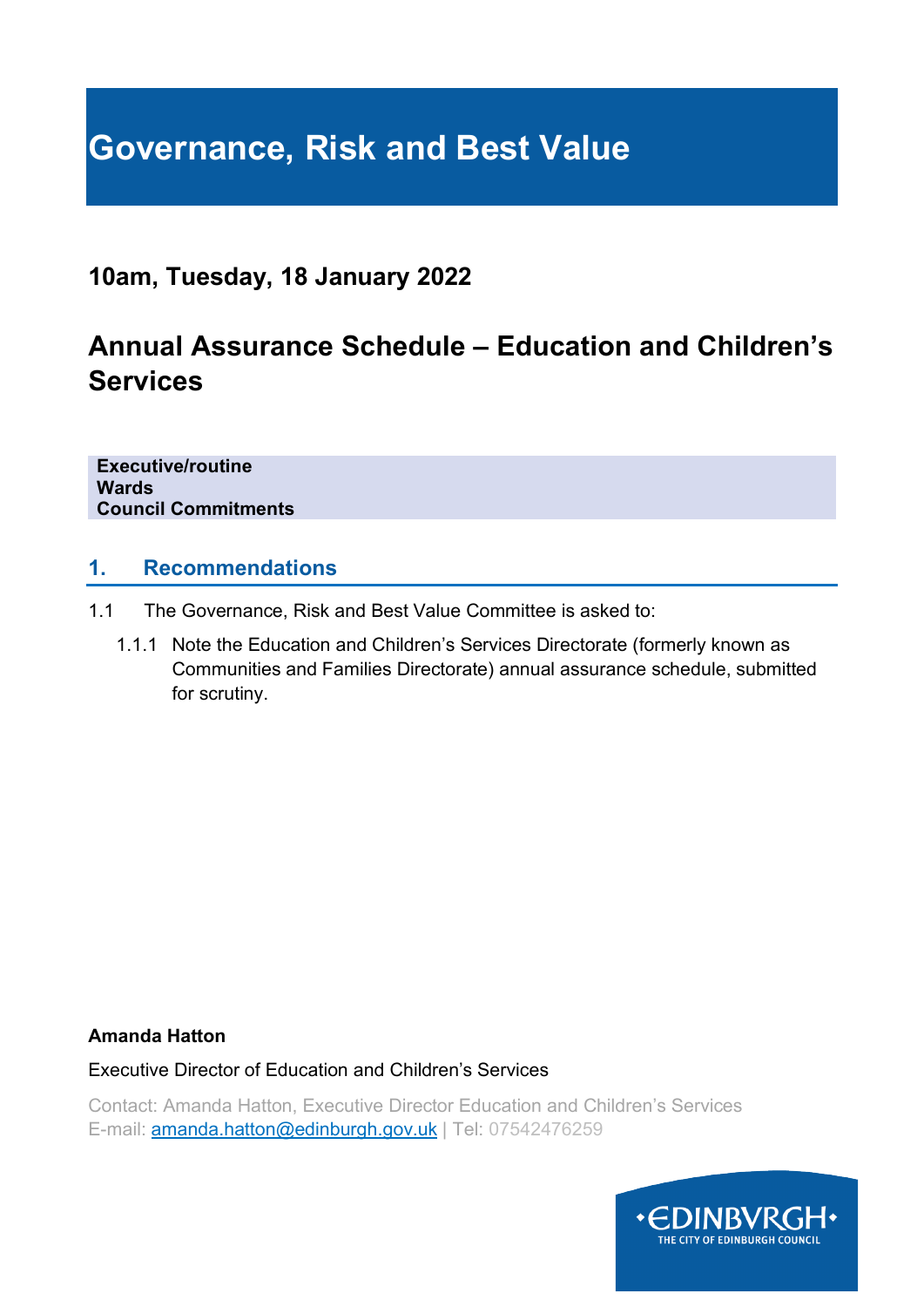**Report**

# **Annual Assurance Schedule – Education and Children's Services**

#### **2. Executive Summary**

2.1 The purpose of this report is to present the annual assurance schedule covering 2020/21 to the Governance Risk and Best Value Committee (GRBV) for scrutiny.

#### **3. Background**

- 3.1 Each year the City of Edinburgh Council requires that Executive Directors complete Certificates of Assurance that represent their view of the effectiveness and appropriateness of controls in their areas of responsibility. These Certificates support the Annual Governance Statement which is a component part of the authority's Statement of Accounts.
- 3.2 An Assurance Schedule, to help prompt Executive Directors and relevant Service Directors to consider various aspects of their control environment, is circulated in advance of Certificates. The schedule will help highlight any areas of concern.
- 3.3 As at April 2021 the Education and Children's Services directorate employed:

|             | <b>Headcount</b> | FTE. |
|-------------|------------------|------|
| C&F         | 10521            | 8413 |
| $C&F - SSC$ | 10018            | 7949 |
| <b>SSC</b>  | 503              | 464  |

3.4 The annual Budget for Education and Children's Services:

| 2021/22 budget               | <b>E&amp;CS excl SSC</b> | <b>SSC</b> | <b>E&amp;CS incl SSC</b> |
|------------------------------|--------------------------|------------|--------------------------|
|                              | fm                       | Em         | £m                       |
| Employee budget              | 359.0                    | 21.5       | 380.5                    |
| Non-staff expenditure budget | 133.2                    | 78.6       | 211.8                    |
| Total expenditure budget     | 492.2                    | 100.1      | 592.3                    |
| Income budget                | $-70.4$                  | $-51.9$    | $-122.3$                 |
| Net budget                   | 421.8                    | 48.2       | 470.0                    |

Governance, Risk and Best Value Committee 18 January 2022 Final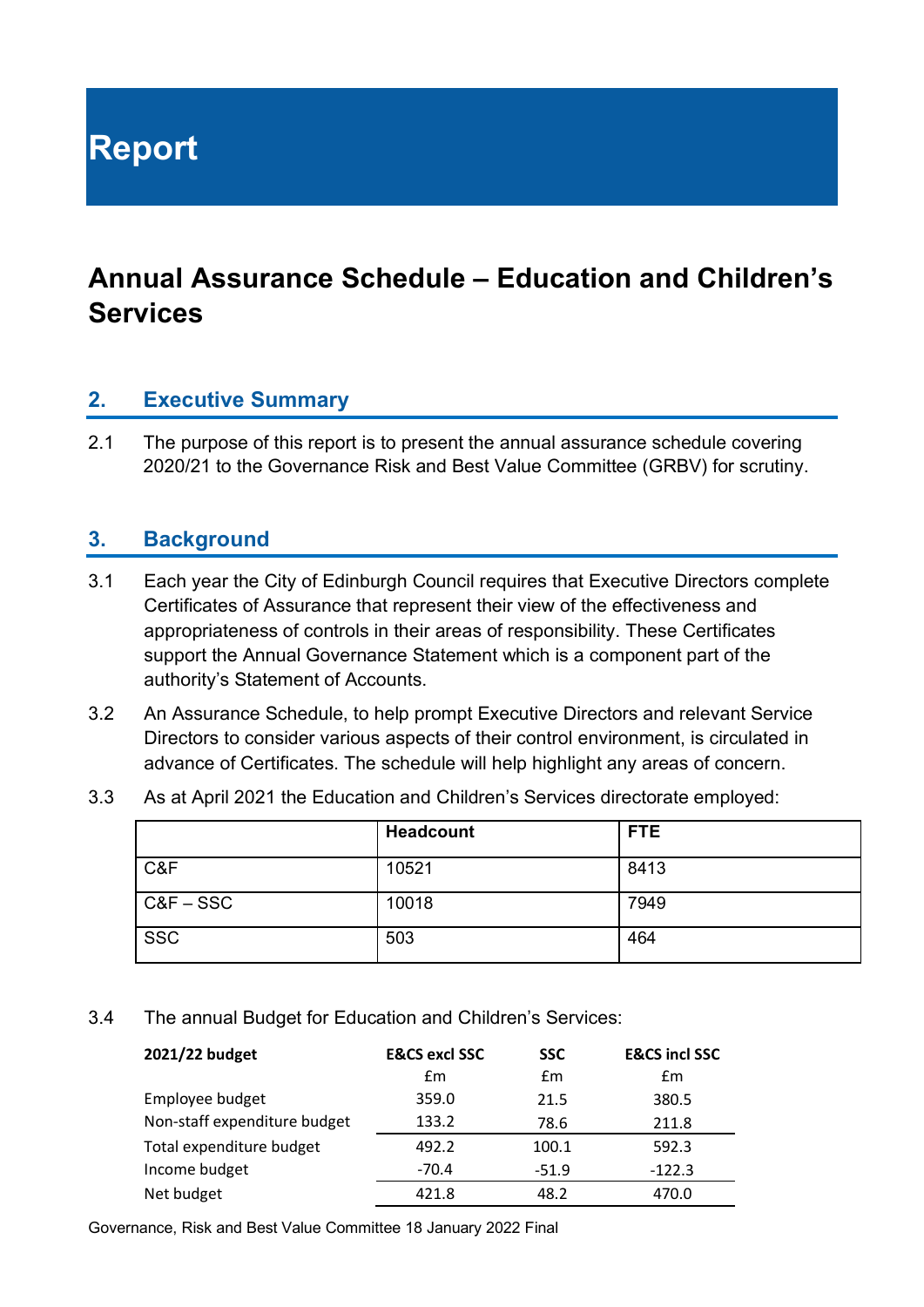#### **4. Main report**

- 4.1 The Education and Children's Services schedule (appendix 1) was completed and returned to the Democracy, governance and Resilience Service, after which a Certificate of Assurance was issued. This informed the drafting of the Annual Governance Statement, submitted to Council as part of the Unaudited Annual Accounts. The Certificates of Assurance require Service Directors and Executive Directors to confirm that:
	- 4.1.1 They have considered the effectiveness of controls in their service area/directorate, including controls in place to mitigate major risks to their service area/directorate's objectives.
	- 4.1.2 To the best of their knowledge, appropriate controls are in operation upon which they can place reasonable assurance and that there are no significant matters arising that should be raised specifically in the Annual Governance Statement (or otherwise); and
	- 4.1.3 They have identified actions that will be taken to continue improvement.
- 4.2 The schedule is completed by the Service Director/Executive Director or by a nominated senior manager.
- 4.3 Before signing their Certificate of Assurance, the Service Director/Executive Director should ensure that the schedule has been completed accurately.
- 4.4 It should be noted that despite every endeavour being made to address all improvement actions whilst also addressing the requirements during the pandemic, all service areas do have up to date risk registers in place which address both existing and ongoing actions as well as those which are specifically covid related.
- 4.5 SORT is the School Operations Risk Toolkit, a risk control framework used to effect the risk management process to manage the school response to Covid-19. The service risk architecture, for example Monday SORT meeting for all headteachers/business managers and associated staff, weekly risk meeting, daily incident management team meetings all facilitate the response and enable a risk managed objective lead response.

#### **5. Next Steps**

- 5.1 An improvement plan for Education and Children's Services is attached at appendix two. This includes actions in relation to identified internal control weaknesses. In each instance a responsible officer and a deadline for completion is included. Education and Children's Services continue to work to deliver those actions identified in Appendix 2 (Improvement Plans).
- 5.2 The process will continue to be reviewed in line with feedback to ensure that effective assurance is provided.
- 5.3 The 20/21 annual assurance schedule will be presented to Governance, Risk and Best Value Committee in 12 months for scrutiny.

Governance, Risk and Best Value Committee 18 January 2022 Final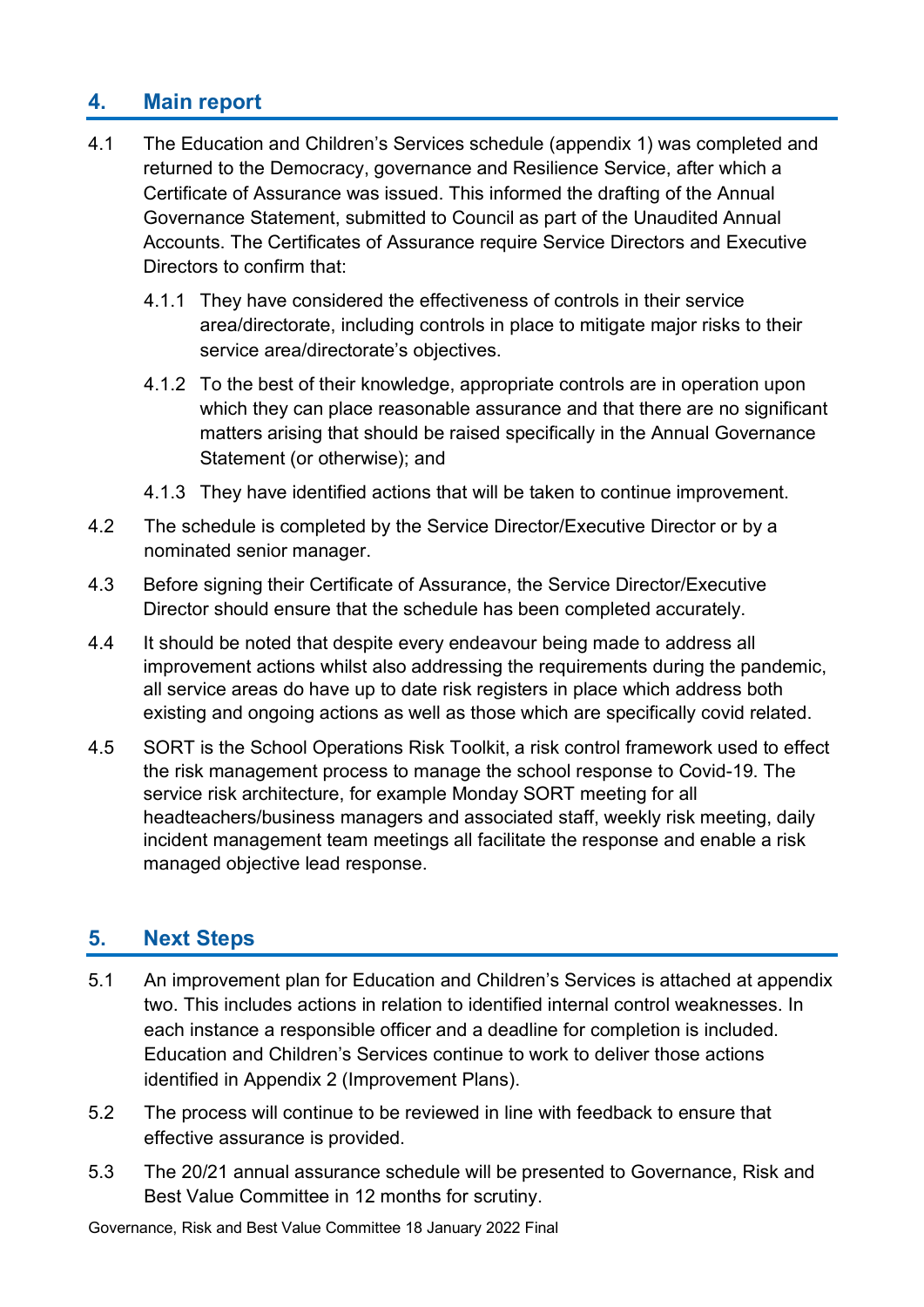5.4 The Education and Children's Services Directorate will be establishing a directorate improvement board which the Executive Director for Education and Children's Services will chair to add additional level of performance management and assurance.

#### **6. Financial impact**

- 6.1 The annual assurance process and production of the annual governance statement is contained within relevant service area budgets.
- 6.2 An effective control framework is key in ensuring that the Council has appropriate governance in place.

#### **7. Stakeholder/Community Impact**

- 7.1 The assurance schedule exercise acts as a prompt for service areas to think about good governance and the internal control environment. Action plans support improvements in areas where weaknesses have been identified.
- 7.1 Completed schedules are reviewed by the Democracy, Governance and Resilience Senior Manager and are provided to the Chief Internal Auditor for comment.
- 7.2 The Annual Assurance Schedule template was drafted using input from the Council's subject matter experts. This included contributions from Resilience, Internal Audit, Health and Safety, Governance, Legal Services, Financial Services and Human Resources.

#### **8. Background reading/external references**

8.1 None.

#### **9. Appendices**

- 9.1 Appendix 1 Education and Children's Services Annual Assurance Schedule
- 9.2 Appendix 2 Education and Children's Services Improvement Action Plans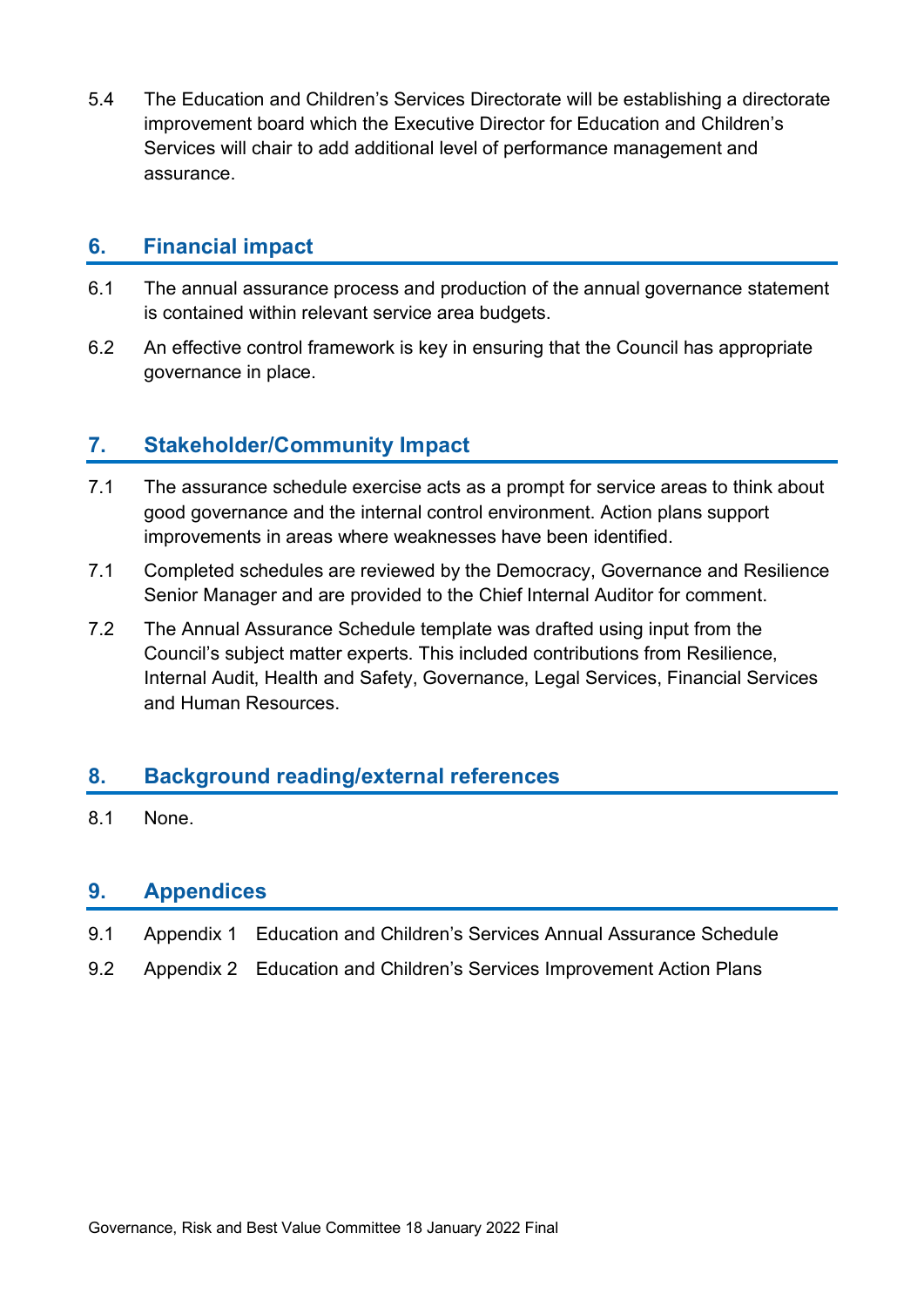**Rement Actions (will auto- populate improvement plan tab where you should add absoluted** owner and deadline)

|     | Assurance Statement                                                                                                                                          |                                                     |                                                                                                                                                                                                                                                                                                                                                                                                                                                                                                                                                                                                               |                                                                                                                                                                                                                                                                                                                                                                                                                                                                                                                                                                                                                                                                                                                                                                                                                                                                                                                                                                                                                                                                                                                                                                                                                                                                                                                                                                                                                                                                                                                                                                                                                                                                                                                                                                                                                                                                                                                                                                                                     |                                                                                                                                                                                                                                                                                                                                                                                                                                                                                                                                                                                                                                                                                                                                                                                                                                                                                                                                                                                                                                                                                                                                                                                                                                                                                                                                                                                                                                                                                                                                                                                                                   |                                                                                                                                                                                                                      |
|-----|--------------------------------------------------------------------------------------------------------------------------------------------------------------|-----------------------------------------------------|---------------------------------------------------------------------------------------------------------------------------------------------------------------------------------------------------------------------------------------------------------------------------------------------------------------------------------------------------------------------------------------------------------------------------------------------------------------------------------------------------------------------------------------------------------------------------------------------------------------|-----------------------------------------------------------------------------------------------------------------------------------------------------------------------------------------------------------------------------------------------------------------------------------------------------------------------------------------------------------------------------------------------------------------------------------------------------------------------------------------------------------------------------------------------------------------------------------------------------------------------------------------------------------------------------------------------------------------------------------------------------------------------------------------------------------------------------------------------------------------------------------------------------------------------------------------------------------------------------------------------------------------------------------------------------------------------------------------------------------------------------------------------------------------------------------------------------------------------------------------------------------------------------------------------------------------------------------------------------------------------------------------------------------------------------------------------------------------------------------------------------------------------------------------------------------------------------------------------------------------------------------------------------------------------------------------------------------------------------------------------------------------------------------------------------------------------------------------------------------------------------------------------------------------------------------------------------------------------------------------------------|-------------------------------------------------------------------------------------------------------------------------------------------------------------------------------------------------------------------------------------------------------------------------------------------------------------------------------------------------------------------------------------------------------------------------------------------------------------------------------------------------------------------------------------------------------------------------------------------------------------------------------------------------------------------------------------------------------------------------------------------------------------------------------------------------------------------------------------------------------------------------------------------------------------------------------------------------------------------------------------------------------------------------------------------------------------------------------------------------------------------------------------------------------------------------------------------------------------------------------------------------------------------------------------------------------------------------------------------------------------------------------------------------------------------------------------------------------------------------------------------------------------------------------------------------------------------------------------------------------------------|----------------------------------------------------------------------------------------------------------------------------------------------------------------------------------------------------------------------|
| Ref | Statement                                                                                                                                                    | Response                                            |                                                                                                                                                                                                                                                                                                                                                                                                                                                                                                                                                                                                               |                                                                                                                                                                                                                                                                                                                                                                                                                                                                                                                                                                                                                                                                                                                                                                                                                                                                                                                                                                                                                                                                                                                                                                                                                                                                                                                                                                                                                                                                                                                                                                                                                                                                                                                                                                                                                                                                                                                                                                                                     |                                                                                                                                                                                                                                                                                                                                                                                                                                                                                                                                                                                                                                                                                                                                                                                                                                                                                                                                                                                                                                                                                                                                                                                                                                                                                                                                                                                                                                                                                                                                                                                                                   |                                                                                                                                                                                                                      |
|     | <b>Internal Control</b><br>Environment                                                                                                                       | <b>Assessment</b><br><b>of</b><br><b>Compliance</b> | Did your directorate have<br>any issues in this area<br>during the reporting<br>period? (Please reflect<br>where open assurance<br>actions mean that a control<br><b>weakness exists)</b>                                                                                                                                                                                                                                                                                                                                                                                                                     | <b>Extract of Evidence from the Council's Corporate Governance Relevant service area controls</b><br>Code (Formerly CGF) (for information only)                                                                                                                                                                                                                                                                                                                                                                                                                                                                                                                                                                                                                                                                                                                                                                                                                                                                                                                                                                                                                                                                                                                                                                                                                                                                                                                                                                                                                                                                                                                                                                                                                                                                                                                                                                                                                                                     |                                                                                                                                                                                                                                                                                                                                                                                                                                                                                                                                                                                                                                                                                                                                                                                                                                                                                                                                                                                                                                                                                                                                                                                                                                                                                                                                                                                                                                                                                                                                                                                                                   | Improv<br>improv<br>action                                                                                                                                                                                           |
| 1.1 | I have internal controls<br>and procedures in place<br>throughout my directorate<br>that are proportionate,<br>robust, monitored and<br>operate effectively. | Compliant                                           | <b>Children's Services and</b><br><b>SLLL, and Estates and</b><br><b>Operational Planning</b><br>There are areas of risk<br>management that are being<br>revisited as a priority these<br>are;<br>Fire safety - training<br>(schools)<br>Asbestos Management -<br>records<br>Review of C&F essential<br>learning matrix, ongoing<br>move to "Bite-Size"<br>Microsoft Teams training<br>Review of effectiveness of<br>Imechanisms financial<br>forecasting in schools<br>through Finance group<br>Review of physical incident<br>training<br>Review of playground<br>training<br>Review of equalities training | Annual Internal Audit Plan (based on most significant risks to the<br>Council)<br>CLT Change Board - programme/project management<br>framework<br>Council Companies/ALEOs - Governance Hub, Observers,<br>annual reporting to Executive Committee and GRBV Community<br>planning - Edinburgh Partnership, Community Plan Contingency<br>planning and business continuity arrangements EIJB - scrutiny<br>and accountability arrangements agreed through scheme<br>Enterprise Risk Management Policy and Risk Management<br>Procedure<br>External validation/review e.g. external audit, independent<br>assurance providers<br>GRBV quarterly scrutiny of top risks<br>GRBV scrutiny of CLT risk register, delivery of Internal Audit Plan   agreements FM Council and PPP<br>and of all Internal Audit reports<br>Health and safety audits<br>Informal and formal reviews e.g. internal audit, quality assurance<br>audits<br>Overdue audit recommendations report monthly to CLT and<br>quarterly to GRBV<br>Policies that mitigate risks e.g. Anti-bribery, Fraud Prevention,<br>Whistleblowing<br>Quarterly corporate risks scrutinised at CLT Quarterly<br><b>Risk and Assurance Committees</b><br>Regular 121 meetings between the Council's Chief Executive and<br>the Chief Executives of key ALEOs<br>Report template and guidance - section on risks<br>Reporting/review/monitoring at all levels - committee, CLT,<br>SMTs, service level<br><b>Risk Appetite Statement Risk</b><br>Management Groups<br>Risk management policies and strategies (e.g. procurement,<br>standing orders, project management, health and safety,<br>information governance)<br>Risk Management Procedure Risk<br>management tools Schools assurance<br>programme<br>Shareholder or service level agreements<br>Team Central - monitoring implementation of audit<br>recommendations<br>Training, eLearning and workshops for staff and members Wide<br>ranging internal and external counter fraud activity | <b>Essential Learning matrix (details staff training</b><br>across the service to manage risk) - Communities<br>and Families - move to "Bite Size" Microsoft<br><b>Teams training where appropriate Council</b><br><b>Fire Safety policy</b><br><b>Council Asbestos Management policy/procedures</b><br><b>Cleaning service level</b><br>(Resources) Finance training/e-<br>learning<br>Dedicated business management support role -<br>additional training provision through this role<br><b>Working relationship with Corporate Property/Health</b><br>and Safety (Resources) in terms of advice on<br>Asbestos Management/Fire Safety/Cleaning in<br>schools - regular meetings/dedicated forums for<br>discussion<br><b>Communities and Families Risk Management</b><br>Committees, risk on management meeting agendas<br>regularly for example team meetings, risk discussed<br>regularly at Communities and Families Wider<br><b>Management Team</b><br>Alignment of risks ro risk appetite/tolerance<br>through regular review of service risk profile<br>Council wide risk policies and alignment to policy<br><b>Communities and Families self-assurance framework</b><br><b>Communities and Families Health and Safety forums</b><br>schools and non-schools (includes<br>Libraries/Community/Children's Services<br>Use of Risk Matters Communities and Families risk<br>communication tool for important/regular updates on<br>risk management<br><b>School Operations Risk Framework (SORT) Risk</b><br>Management framework and process/associated<br><b>weekly meetings SORT SharePoint advice</b> | Continu<br>Commu<br>Continu<br>interde<br>where <b>n</b><br><b>Review</b><br>"Bite Si<br>approp<br>creatin<br>approa<br>Continu<br>interde<br>assural<br>weakne<br>Ongoin<br>(Risk b<br>manago<br>of Fina<br>and Sat |

**Review of essential learning matrix, move to ize" Microsoft Teams training where appropriate - involving establishment staff in creating proportionate/comprehensive a**<br>ches to training offer

**Continual monitoring and review of Communities and Families risk profile**

**Continued working with Council interdependencies to improve risk mitigation where risks are out of tolerance/risk appetite**

**Continued response with Council interdependencies where the school selfassurance questionnaire indicates areas of weakness**

**Ongoing development of Business Forums - (Risk based approach to business** ement - forums to be set up in terms **of Finance/Property/HR - Procurement/Health and Safety forums already exist)**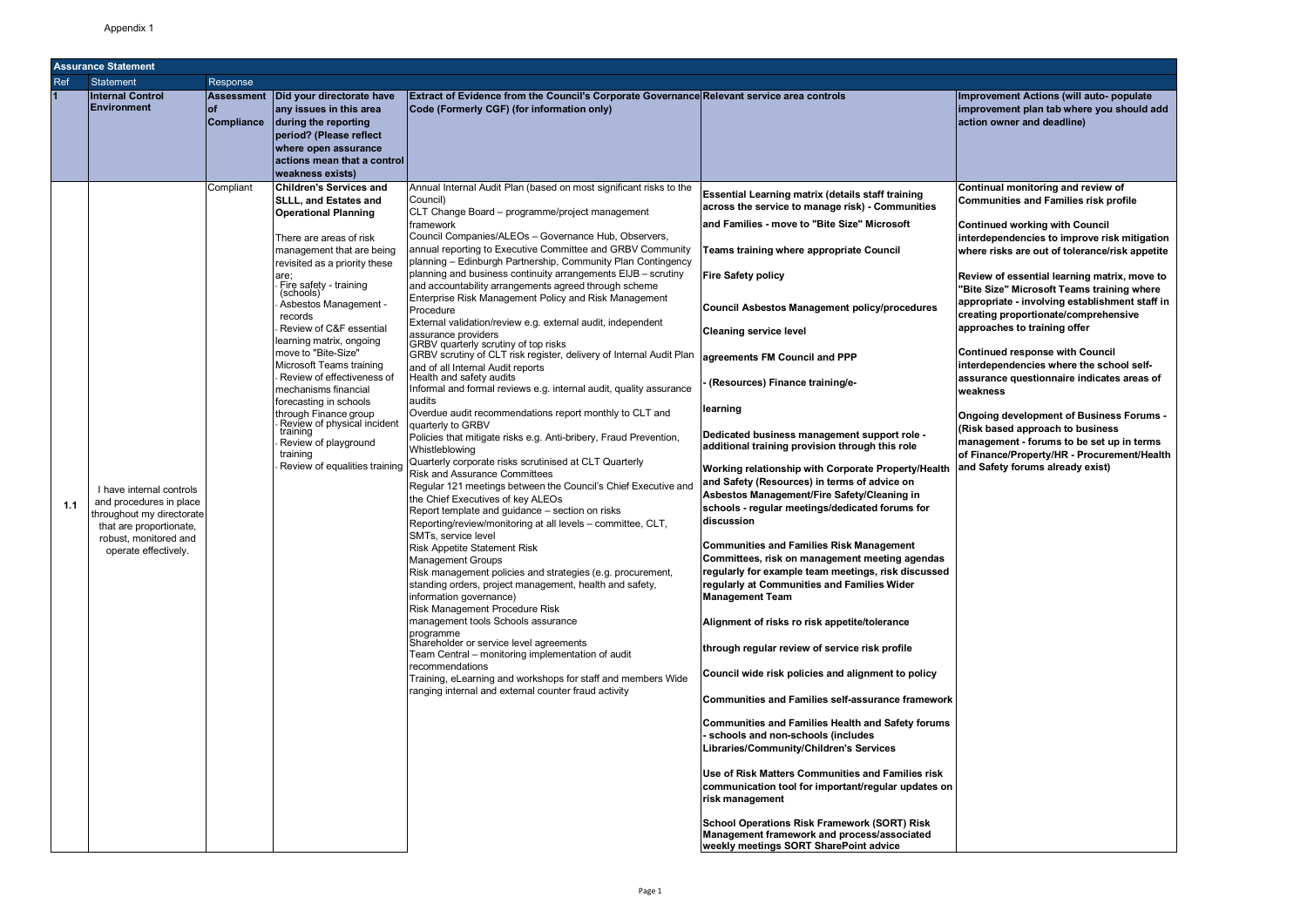|       |                                                                                                                                                             | Compliant              | <b>Safer and Stronger</b><br><b>Communities</b><br>The pandemic highlighted<br>that some BIAs required new<br>scoring considerations as the<br>way we delivered services<br>changed. | <b>Communities &amp; Families Risk &amp; Assurance</b><br>Committee - risk is included on SSC SMT agenda<br>Workshop/Presentations on risk management for<br>management teams<br><b>Policies and Procedures -</b><br>Review of SSC Policy Register undertaken, process<br>in place for monitoring review dates<br>Performance Management/Quality Assurance<br>Monthly monitoring of performance indicators by<br>management trams across SSC and exception<br>reporting to CLT<br>QGR - Quality Assurance Framework across SW<br>services<br><b>Financial Monitoring</b><br><b>Budget Group for HHS, Fortnightly SSC Management</b><br>Team (via teams) standing Agenda item (principal<br>accountant in attendance) financial reports are<br>produced and scrutinised to identify variances, risks,<br>pressures and to ensure controls are in place.<br>Review of all post descriptors and process in<br>place for recruitment to identify whether PVG is |
|-------|-------------------------------------------------------------------------------------------------------------------------------------------------------------|------------------------|--------------------------------------------------------------------------------------------------------------------------------------------------------------------------------------|-------------------------------------------------------------------------------------------------------------------------------------------------------------------------------------------------------------------------------------------------------------------------------------------------------------------------------------------------------------------------------------------------------------------------------------------------------------------------------------------------------------------------------------------------------------------------------------------------------------------------------------------------------------------------------------------------------------------------------------------------------------------------------------------------------------------------------------------------------------------------------------------------------------------------------------------------------------|
| $1.2$ | I have controls and<br>procedures in place to<br>manage the risks in<br>delivering services<br>through council<br>companies, partners and<br>third parties. | Compliant<br>Compliant | <b>Children's Services and</b><br><b>SLLL, and Estates and</b><br><b>Operational Planning</b><br><b>Safer and Stronger</b><br><b>Communities</b>                                     | required. Essential learning matrix on orb for all<br>SSC posts training requirements across SSC<br>N/A<br>Commissioning Strategies in place for a range of<br>third sector suppliers and external suppliers. All<br>procurement is in line with contract standing orders<br>and Council Procurement policies.<br>Third party grants and Waivers have been approved<br>by the relevant committees<br>Monthly procurement board / Review of Contract<br>waivers / Contract Register reviewed and updated /<br>critical suppliers identified and questionnaire sent<br>out in respect of Brexit and Resilience controls.                                                                                                                                                                                                                                                                                                                                      |

**BIAs required to be reviewed using the refreshed template and reviewed by Resilience and approved by SMT - Actions link to IA report.**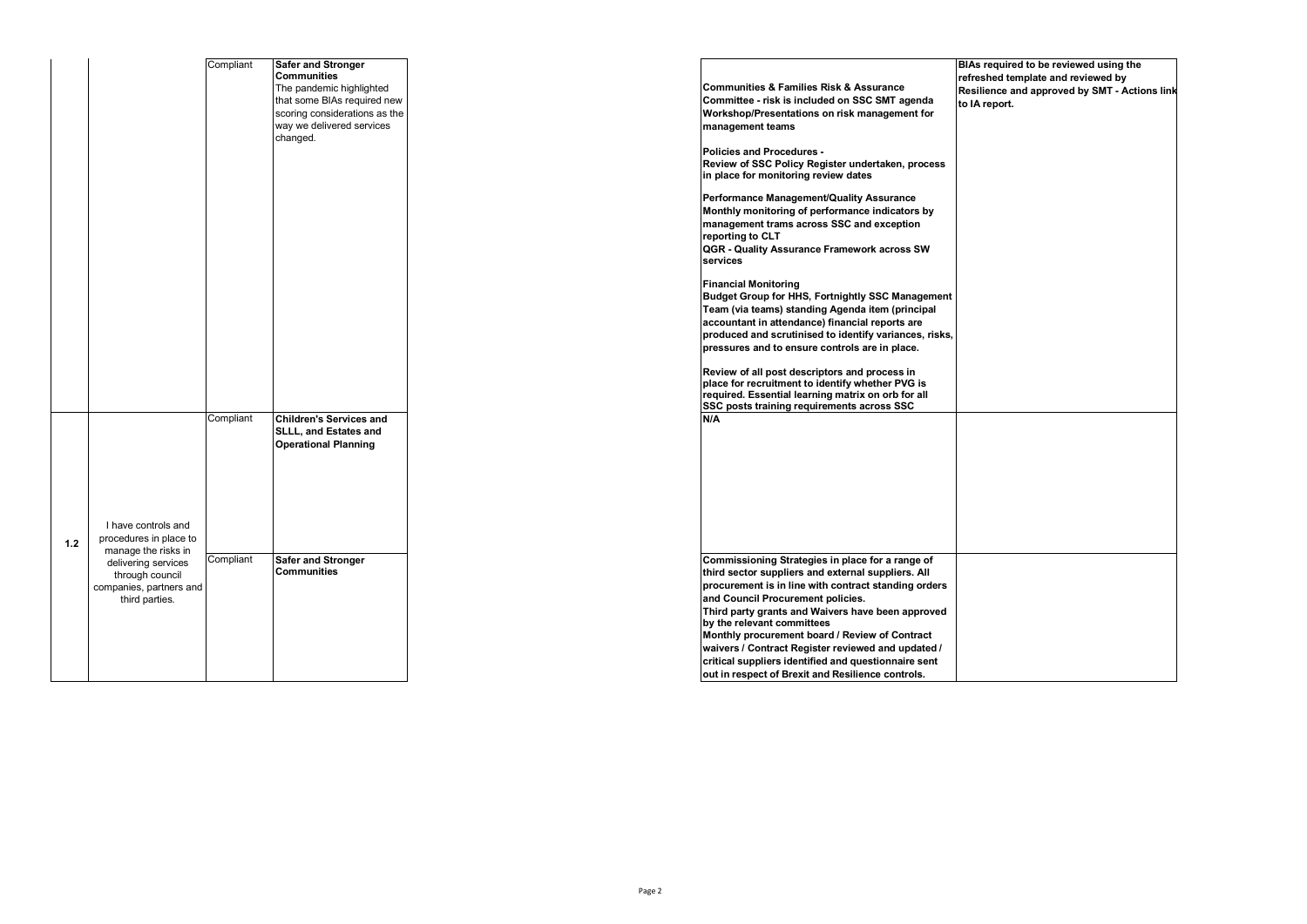|                | My internal controls and                                                                                                                                                                              | Compliant                                 | Children's Services and SLLL, and<br><b>Estates and Operational Planning</b>                                                                                                 |                                                                                                                                                                                                                                                                                                                                                                                                                                               | Internal controls and procedures are reviewed as part of the risk<br>management process/Committee reporting                                                                                                                                                                                                                                                                                                                                                                                                                                                                                                                                                          |                                                                                                                                                                                                                                 |
|----------------|-------------------------------------------------------------------------------------------------------------------------------------------------------------------------------------------------------|-------------------------------------------|------------------------------------------------------------------------------------------------------------------------------------------------------------------------------|-----------------------------------------------------------------------------------------------------------------------------------------------------------------------------------------------------------------------------------------------------------------------------------------------------------------------------------------------------------------------------------------------------------------------------------------------|----------------------------------------------------------------------------------------------------------------------------------------------------------------------------------------------------------------------------------------------------------------------------------------------------------------------------------------------------------------------------------------------------------------------------------------------------------------------------------------------------------------------------------------------------------------------------------------------------------------------------------------------------------------------|---------------------------------------------------------------------------------------------------------------------------------------------------------------------------------------------------------------------------------|
| $1.3$          | procedures and their<br>effectiveness are<br>regularly reviewed and<br>the last review did not<br>identify any weaknesses<br>that could have an impact<br>on the Annual Accounts.                     | Compliant                                 | <b>Safer and Stronger Communities</b>                                                                                                                                        |                                                                                                                                                                                                                                                                                                                                                                                                                                               | Health and Safety performance, inspections, audits, action plans,<br>procurement activity and financial position are standing items on SMT<br>agenda and discussed at service area meetings regularly.<br>Actions noted and implemented and Lessons Learned from reflection<br>exercises are discussed at SMT and WMT meetings and cascaded<br>to/from divisional teams.                                                                                                                                                                                                                                                                                             |                                                                                                                                                                                                                                 |
| 1.4            | The monitoring process<br>applied to funding/operating<br>agreements has not<br>identified any problems that<br>could have an impact on<br>Annual or Group Accounts.                                  | Compliant                                 | Children's Services and SLLL, and<br><b>Estates and Operational Planning</b>                                                                                                 |                                                                                                                                                                                                                                                                                                                                                                                                                                               | Within Corporate Property the PPP contract management team is<br>responsible for managing the services provided by the two PPP<br>providers and the consequent associated risks.                                                                                                                                                                                                                                                                                                                                                                                                                                                                                     |                                                                                                                                                                                                                                 |
|                |                                                                                                                                                                                                       | Compliant                                 | <b>Safer and Stronger Communities</b>                                                                                                                                        |                                                                                                                                                                                                                                                                                                                                                                                                                                               | Each service area within SSC undertakes budget monitoring with<br>finance colleagues and this is discussed at the SSC management team<br>meeting fortnightly to mitigate the risk of any material variances<br>impacting on the annual accounts. Risk is identified and addressed by<br>the senior management team when required. Arrangements are also in<br>place to monitor the financial performance of commissioned contracts.                                                                                                                                                                                                                                  |                                                                                                                                                                                                                                 |
| $\overline{2}$ | <b>Risk and Resilience</b>                                                                                                                                                                            | <b>Assessment of</b><br><b>Compliance</b> | Did your directorate have any issues in<br>this area during the reporting period?<br>(Please reflect where open assurance<br>actions mean that a control weakness<br>exists) | <b>Extract of Evidence from the Council's</b><br><b>Corporate Governance Code (Formerly</b><br>CGF) (for information only)                                                                                                                                                                                                                                                                                                                    | Relevant service area controls                                                                                                                                                                                                                                                                                                                                                                                                                                                                                                                                                                                                                                       | <b>Improvement Actions</b><br>(will auto- populate<br>improvement plan tab<br>where you should add<br>action owner and<br>deadline)                                                                                             |
| 2.1            | I have risk management<br>arrangements in place to<br>identify the key risks to my<br>directorate (and the<br>Council).                                                                               | Compliant                                 | Children's Services and SLLL, and<br><b>Estates and Operational Planning</b>                                                                                                 | <b>Budget Planning</b><br>CLT Change Board - programme/project<br>management framework<br>CLT scrutiny<br>Contingency planning and business continuity<br>arrangements Council Business Plan<br><b>Risk</b><br>Enterprise<br>Policy<br>Management                                                                                                                                                                                             | The Council Observer on the Board of Edinburgh Leisure and Service<br>Manager for Lifelong Learning participate in Board meetings but don't<br>vote or make any decisions. Involvement in these meetings allows the<br>Council to be made aware of any risks and performance of the<br>company. The observer has full access and awareness of company<br>board documentation.<br>School Operations Risk Toolkit (SORT) risk framework                                                                                                                                                                                                                                | Continue to embed risk<br>management process<br>through effective and<br>robust<br>training/engagement<br>(risk management<br>process)                                                                                          |
|                |                                                                                                                                                                                                       | Compliant                                 | Safer and Stronger Communities COVID<br>Risks identified and included in risk<br>registers, mitigating actions where required<br>progressed timeously                        | GRBV quarterly scrutiny<br>of top risks Health and<br>safety audits<br>Internal and external audits<br>Internal Audit Plan development<br>considers top risks Leader's induction<br>includes Risk Management Quarterly<br>corporate risks scrutinised at CLT<br>Quarterly Risk and Assurance<br>Committees<br>Report template and guidance - section<br>on risks Reporting/review/monitoring at all<br>levels - committee, CLT, SMTs, service | C&F Risk Management Committees and Risk on SMT agenda and<br>discussed regularly at WMT. Service representation at Risk Forum with<br>clear pathway for escalation and dissemination.<br><b>Risks aligned and reviewed including</b><br><b>COVID related risks. Self Assurance</b><br><b>Framework</b><br>Business Continuity Plans and Business Impact Assessments are in<br>place and will be reviewed in line with Resilience colleagues timetable.<br>Legal or regulatory actions would be identified through SMT and<br>governance managed appropriately.<br>Alignment of risks or risk appetite/tolerance through regular review of<br><b>SSC risk profile</b> |                                                                                                                                                                                                                                 |
| 2.2            | I have effective controls<br>and procedures in place to<br>record and manage the<br>risks identified above to a<br>tolerable level or actions<br>are put in place to mitigate<br>and manage the risk. | Compliant                                 | Children's Services and SLLL, and<br><b>Estates and Operational Planning</b><br>Please<br>refer to<br>1.1 these are areas that require improved<br>mitigation                | level<br><b>Risk Appetite</b><br><b>Statement Risk</b><br>Management<br>Groups<br>Risk management policies and strategies (e.g<br>procurement, standing orders, project<br>management, health and safety, information<br>governance)<br><b>Risk Management</b>                                                                                                                                                                                | Communities and Families Risk Management Committees, risk on<br>management meeting agendas regularly for example team meetings,<br>risk discussed regularly at Communities and Families Wider<br><b>Management Team</b><br>Alignment of risks or risk appetite/tolerance through regular review<br>of service risk profile Council wide risk policies and alignment to<br> policy                                                                                                                                                                                                                                                                                    | <b>Continual monitoring</b><br>and review of<br><b>Communities and</b><br><b>Families risk profile</b><br><b>Continued working</b><br>with Council<br>interdependencies to<br>improve risk mitigation<br>where risks are out of |
|                |                                                                                                                                                                                                       | Compliant                                 | sarer and stronger Communities                                                                                                                                               | Procedure Risk<br>management tools<br>Schools assurance<br>programme Service<br>Page 3                                                                                                                                                                                                                                                                                                                                                        | ∣ <del>RISK Assessments carried out as required and in line with COVIDT</del><br>∣working arrangements.<br>Clear governance structure in place within SSC provides an<br>established route for escalation for risks if required.                                                                                                                                                                                                                                                                                                                                                                                                                                     | tolerance/risk appetite<br>  worksnops across tne<br>  service<br>arranged to discuss risk<br>management and risk                                                                                                               |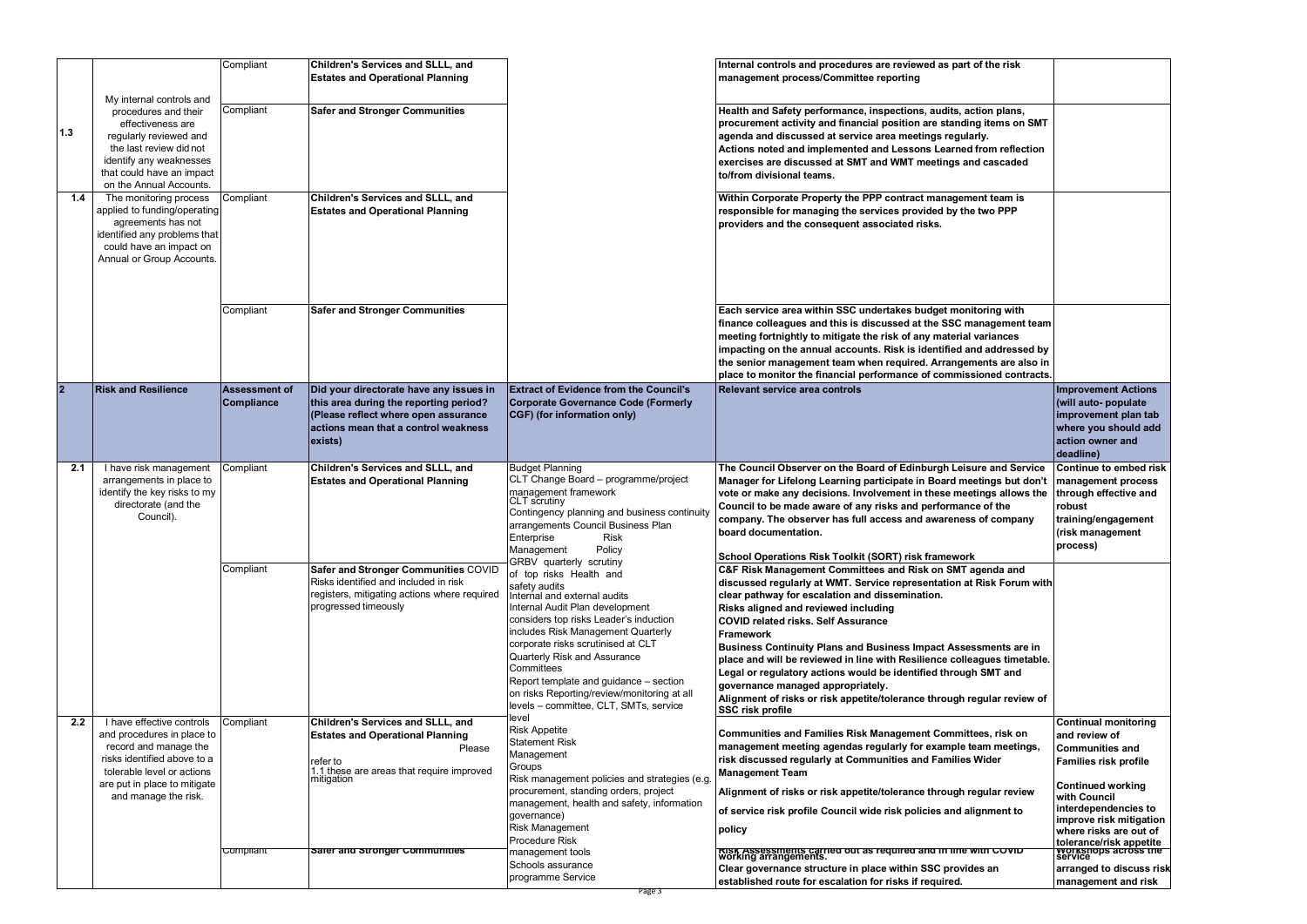|     |                                                                                                                                                                   |           |                                                                              | Planning<br>Training, eLearning and workshops for staff<br>and members |                                                                                                                                                                                                                                                                                                                                  | registers                                  |
|-----|-------------------------------------------------------------------------------------------------------------------------------------------------------------------|-----------|------------------------------------------------------------------------------|------------------------------------------------------------------------|----------------------------------------------------------------------------------------------------------------------------------------------------------------------------------------------------------------------------------------------------------------------------------------------------------------------------------|--------------------------------------------|
|     | The robustness and<br>effectiveness of my risk                                                                                                                    | Compliant | Children's Services and SLLL, and<br><b>Estates and Operational Planning</b> |                                                                        | Risk Management arrangements are reviewed on a continual basis<br>within the service.                                                                                                                                                                                                                                            | Ongoing review of<br>effectiveness of SORT |
| 2.3 | management                                                                                                                                                        |           |                                                                              |                                                                        |                                                                                                                                                                                                                                                                                                                                  | Response to Scott                          |
|     | arrangements is regularly Compliant<br>reviewed and the last<br>review did not identify any<br>weaknesses that could<br>have an impact on the<br>Annual Accounts. |           | <b>Safer and Stronger Communities</b>                                        |                                                                        | Risk Management arrangements are reviewed on a continual basis<br>within the service.<br>I discuss risk management with my Operations Manager in regular 1:1's<br>standing item, so I have a clear overview of progress and mitigation.                                                                                          |                                            |
| 2.4 | There is appropriate<br>escalation/communication<br>to the directorate Risk<br>Committee and CLT                                                                  | Compliant | Children's Services and SLLL, and<br><b>Estates and Operational Planning</b> |                                                                        | Risk and Assurance Committees are scheduled between Risk<br>Management within Resources and the Executive Director for<br>Communities and Families a year in advance, this ensures that dates<br>are in the diary and known to Committee members.<br>Risk Management is embedded and risks are discussed at                      |                                            |
|     |                                                                                                                                                                   |           |                                                                              |                                                                        | management meetings as BAU                                                                                                                                                                                                                                                                                                       |                                            |
|     |                                                                                                                                                                   |           |                                                                              |                                                                        |                                                                                                                                                                                                                                                                                                                                  |                                            |
|     |                                                                                                                                                                   | Compliant | <b>Safer and Stronger Communities</b>                                        |                                                                        | Risk escalation and management included as part of SSC SMT<br>fortnightly meeting agenda. Presentation on framing risk to service are<br>team meetings.<br>Agenda planning and attendance at C&F risk and assurance<br><b>Committee</b><br>Operations Manager attends Council's Risk Forum and escalates any<br>divisional risks |                                            |
|     |                                                                                                                                                                   |           |                                                                              | Page 4                                                                 |                                                                                                                                                                                                                                                                                                                                  |                                            |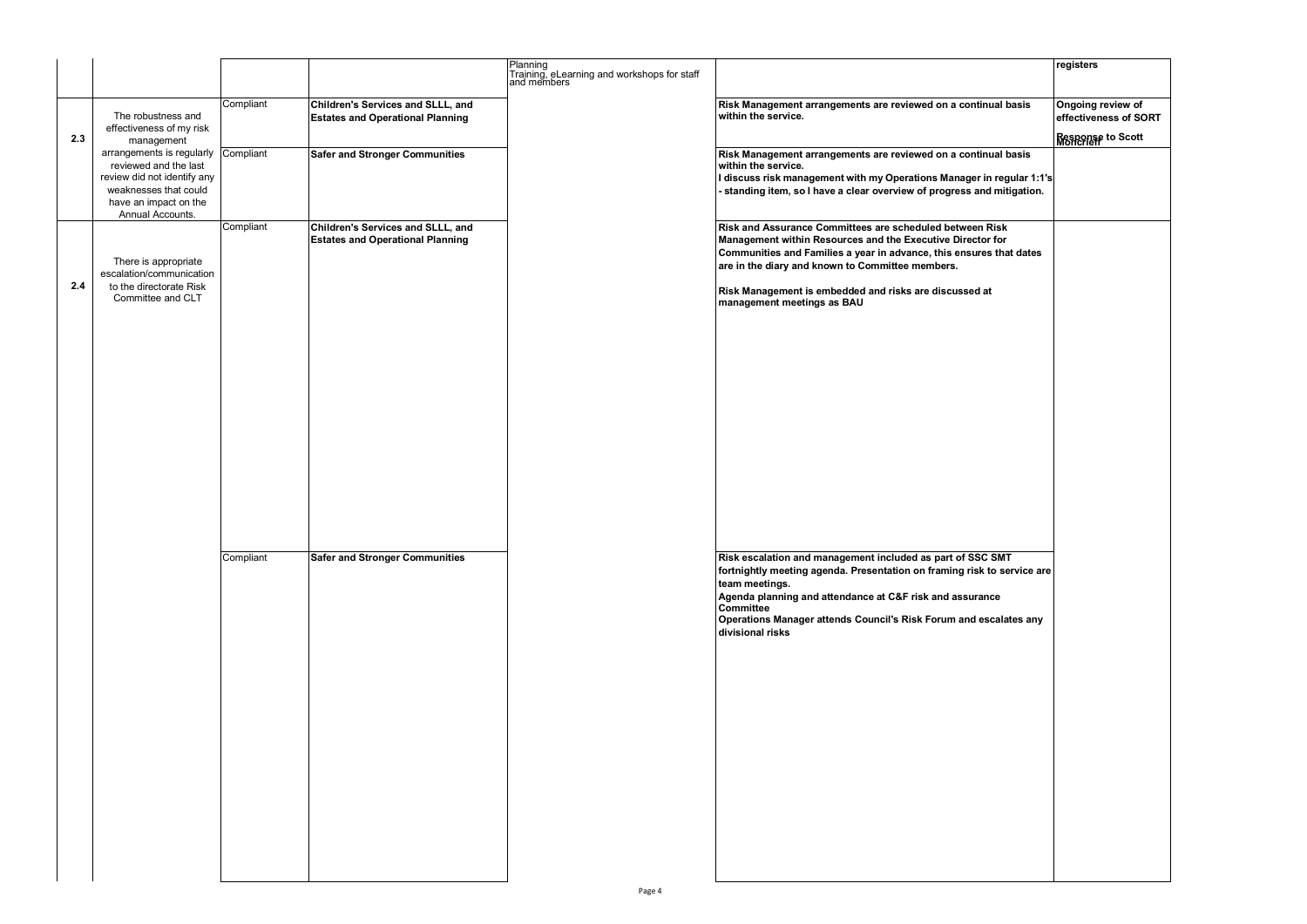|                 | List And Altitudes<br>significant issues, risks<br>and weaknesses in risk<br>management.               | Compliant                                 | <b>Safer and Stronger Communities</b>                                                                                                                             |                                                                                                                     | Risk escalation and management included as part of SSC SMT<br>fortnightly meeting agenda. Presentation on framing risk to service are<br>team meetings.<br>Agenda planning and attendance at C&F risk and assurance<br>Committee<br>Operations Manager attends Council's Risk Forum and escalates any<br>divisional risks                                     |                                                                                                                                                               |
|-----------------|--------------------------------------------------------------------------------------------------------|-------------------------------------------|-------------------------------------------------------------------------------------------------------------------------------------------------------------------|---------------------------------------------------------------------------------------------------------------------|---------------------------------------------------------------------------------------------------------------------------------------------------------------------------------------------------------------------------------------------------------------------------------------------------------------------------------------------------------------|---------------------------------------------------------------------------------------------------------------------------------------------------------------|
| 2.5             | I have arrangements in<br>place to promote and<br>support the Council's<br>policies and procedures for | Compliant                                 | Children's Services and SLLL, and<br><b>Estates and Operational Planning</b>                                                                                      |                                                                                                                     | Use of Council Whistleblowing policy and mechanisms to report<br>Self-Assurance framework still asks all establishment colleagues to<br>remind themselves of Council policies annually                                                                                                                                                                        | Schedule regular policy<br>reminders for example<br>through Risk Matters<br>$\vert$ (as part of regular risk<br>communication) as<br>directed<br>by Resources |
|                 | staff to raise awareness of<br>risk concerns, Council<br>wrongdoing and officer's<br>misconduct.       | Compliant                                 | <b>Safer and Stronger Communities</b>                                                                                                                             |                                                                                                                     | SSC wider management team (WMT)<br>Managers reminded of responsibility for ensuring colleagues are aware<br>of the Council's P&P including Whistleblowing Policy.<br>Staff Induction checklists, self assurance questionnaire, team briefs<br>and discussion at WMT to encourage managers to ensure colleagues<br>are informed and aware of responsibilities. |                                                                                                                                                               |
|                 |                                                                                                        | Compliant                                 | Children's Services and SLLL, and<br><b>Estates and Operational Planning</b>                                                                                      |                                                                                                                     | The service has a Resilience Co-ordinator, three deputies and a<br>Resilience Specialist based in the Council Resilience Unit                                                                                                                                                                                                                                 | "Bite-Size" Resilience<br>training programme to<br>be developed                                                                                               |
|                 |                                                                                                        |                                           |                                                                                                                                                                   |                                                                                                                     | The service has key contingency arrangements that are updated on a<br>regular basis, these are:                                                                                                                                                                                                                                                               | Continue to embed<br><b>Business Continuity</b>                                                                                                               |
|                 |                                                                                                        |                                           |                                                                                                                                                                   |                                                                                                                     | <b>Communities and Families Severe Weather Contingency</b><br><b>Arrangements</b><br><b>Communities and Families Infection control arrangements</b>                                                                                                                                                                                                           | Cycle                                                                                                                                                         |
|                 |                                                                                                        |                                           |                                                                                                                                                                   |                                                                                                                     | <b>Communities and Families Noro Virus Toolkit</b><br><b>Annual Snow School exercise</b><br><b>Bomb Threat/Intruder Policy</b>                                                                                                                                                                                                                                | <b>Response to Council</b><br><b>wide Lessons Learned</b><br>audit                                                                                            |
|                 |                                                                                                        |                                           |                                                                                                                                                                   |                                                                                                                     | <b>Significant Occurrence Procedure</b>                                                                                                                                                                                                                                                                                                                       | Use SORT as key risk                                                                                                                                          |
|                 |                                                                                                        |                                           |                                                                                                                                                                   |                                                                                                                     | The Resilience Unit deliver training in terms of Prevent/WRAP/Bomb<br>Scare/Intruder threat as these are Council wide contingency<br>arrangements                                                                                                                                                                                                             | communication and<br>learning tool (as part of<br><b>Risk Management</b><br>process)                                                                          |
|                 | My directorate has<br>appropriate resilience<br>arrangements in place and                              |                                           |                                                                                                                                                                   |                                                                                                                     | The services approach to Resilience arrangements are that they are<br>dynamic, for example in relation to the Covid-19 response we were able<br>to create a pandemic plan effectively and efficiently using the existing                                                                                                                                      |                                                                                                                                                               |
| 2.6             | my directorate's business<br>continuity plans and                                                      |                                           |                                                                                                                                                                   |                                                                                                                     | infection control contingency arrangements as a base                                                                                                                                                                                                                                                                                                          |                                                                                                                                                               |
|                 | arrangements mitigate the<br>business continuity risks<br>facing our essential                         |                                           |                                                                                                                                                                   |                                                                                                                     | The service has good working relationships with Lothian Health<br>Protection regularly seeking infection control advice                                                                                                                                                                                                                                       |                                                                                                                                                               |
|                 | activities.                                                                                            |                                           |                                                                                                                                                                   |                                                                                                                     | Regular debriefs post incident for example using Bow Tie methodology<br>to update/improve resilience planning                                                                                                                                                                                                                                                 |                                                                                                                                                               |
|                 |                                                                                                        |                                           |                                                                                                                                                                   |                                                                                                                     | Attendance and input at Council wide testing                                                                                                                                                                                                                                                                                                                  |                                                                                                                                                               |
|                 |                                                                                                        | Compliant                                 | Safer and Stronger Communities The<br>pandemic highlighted that some services                                                                                     |                                                                                                                     | Regular review and circulation of service emergency contacts<br>C&F has a Resilience Co-ordinator, SSC has a Resilience Deputy and a<br>Resilience Specialist aligned to the service from the Council Resilience                                                                                                                                              |                                                                                                                                                               |
|                 |                                                                                                        |                                           | business continuity plans required<br>reviewing to reflect the changes to the way                                                                                 |                                                                                                                     | Unit.<br>All SSC standalone premises have identified single point of contact                                                                                                                                                                                                                                                                                  |                                                                                                                                                               |
|                 |                                                                                                        |                                           | we delivered services during lockdown.                                                                                                                            |                                                                                                                     | and arrangements in place for shared building with partner agencies.<br>Business continuity plans for services areas are in place and feed                                                                                                                                                                                                                    |                                                                                                                                                               |
|                 |                                                                                                        |                                           |                                                                                                                                                                   |                                                                                                                     | into the overall Council Business Continuity. Plans are reviewed and                                                                                                                                                                                                                                                                                          |                                                                                                                                                               |
|                 |                                                                                                        |                                           |                                                                                                                                                                   |                                                                                                                     | updated at a service area level on a regular basis, this includes<br>COVID arrangements and winter weather plan.<br>Restarting of any services is triaged through appropriate Council team                                                                                                                                                                    |                                                                                                                                                               |
| $\vert 3 \vert$ | <b>Workforce Control</b>                                                                               | <b>Assessment of</b><br><b>Compliance</b> | Did your directorate have any issues in<br>this area during the reporting period?<br>(Please reflect where open assurance<br>actions mean that a control weakness | <b>Extract of Evidence from the Council's</b><br>Corporate Governance Code (Formerly<br>CGF) (for information only) | <b>Relevant service area controls</b>                                                                                                                                                                                                                                                                                                                         | <b>Improvement Actions</b><br>(will auto- populate<br>improvement plan tab<br>where you should add                                                            |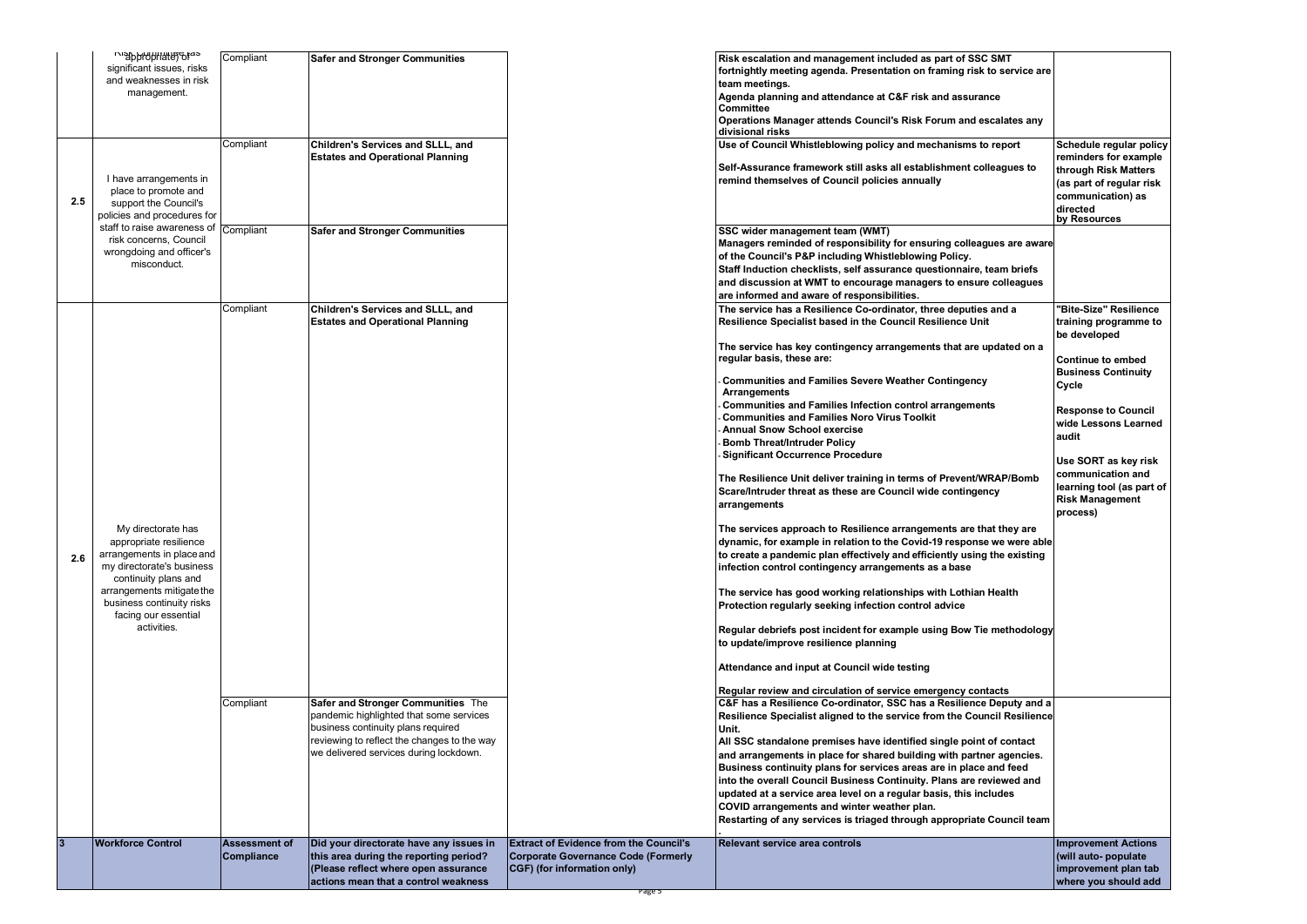|     |                                                                                                                                                                                                                                                                                                       |           | exists)                                                                      |                                                                                                                                                                                                                                                                                                                                                                                                                                                                                                       |                                                                                                                                                                                                                                                                                                                                                                                                                                                                                                                                                                                                                                                                                                                                                          | action owner and<br>deadline)                                                                                                                                                                                              |
|-----|-------------------------------------------------------------------------------------------------------------------------------------------------------------------------------------------------------------------------------------------------------------------------------------------------------|-----------|------------------------------------------------------------------------------|-------------------------------------------------------------------------------------------------------------------------------------------------------------------------------------------------------------------------------------------------------------------------------------------------------------------------------------------------------------------------------------------------------------------------------------------------------------------------------------------------------|----------------------------------------------------------------------------------------------------------------------------------------------------------------------------------------------------------------------------------------------------------------------------------------------------------------------------------------------------------------------------------------------------------------------------------------------------------------------------------------------------------------------------------------------------------------------------------------------------------------------------------------------------------------------------------------------------------------------------------------------------------|----------------------------------------------------------------------------------------------------------------------------------------------------------------------------------------------------------------------------|
|     |                                                                                                                                                                                                                                                                                                       |           |                                                                              |                                                                                                                                                                                                                                                                                                                                                                                                                                                                                                       |                                                                                                                                                                                                                                                                                                                                                                                                                                                                                                                                                                                                                                                                                                                                                          |                                                                                                                                                                                                                            |
| 3.1 | I have arrangements in<br>place to ensure compliance<br>with payroll policies,<br>overtime controls, absence<br>management and<br>performance e.g.<br>home/remote working.                                                                                                                            | Compliant | Children's Services and SLLL, and<br><b>Estates and Operational Planning</b> | 360 reviews<br>Annual Internal Audit Plan (based on most<br>significant risks to the Council)<br><b>Employee Assistance</b><br>Programme Employee<br>Engagement<br>External validation/review e.g. external audit,<br>independent assurance providers<br>Financial benefits (credit union, season ticket<br>loans, car benefit                                                                                                                                                                        |                                                                                                                                                                                                                                                                                                                                                                                                                                                                                                                                                                                                                                                                                                                                                          |                                                                                                                                                                                                                            |
|     |                                                                                                                                                                                                                                                                                                       | Compliant | <b>Safer and Stronger Communities</b>                                        | scheme, pension schemes)<br>Funding scheme for professional qualifications<br>HR Policies (Absence Management, Stress<br>Management, Avoidance of Bullying and<br>Harassment, Equal Treatment) Informal and<br>formal reviews e.g. internal audit, quality<br>assurance audits<br>Inspiring Talent Programme<br>Internal and External training<br>opportunities Leader Induction and<br><b>Essential Learning</b><br>Leadership Development Programme- Future,<br>Engage, Deliver Managing Attendance | Weekly absence reports from HR Hub Management - cascaded to Senior<br>Managers highlighting 'no intervention recorded', COVID related absences and<br>% of 'type' absence per service area.<br>Absence Challenge and Support Panels held regularly with comparison reports<br>on areas of concern.<br>Staff induction and annual conversations include compliance with Council<br>policies and procedures including home/remote working.<br>Monthly overtime reports from HR Hub Management - cascaded to senior<br>managers highlighting areas of high overtime or 50+ hours claimed in month.<br>Any COVID related overtime is noted and highlighted to colleagues in finance.<br>H&S Working Group monitor WFH arrangements and impact on colleagues. |                                                                                                                                                                                                                            |
| 3.2 | I have robust controls in place to<br>ensure that statutory workforce<br>requirements are met, including the<br>management of off-payroll<br>workers/contractors (including agency<br>workers and consultants), ensuring<br>approved framework contracts have<br>been used and that those engaged are | Compliant | Children's Services and SLLL, and Estates and<br><b>Operational Planning</b> | Training for managers<br>Occupational Health service<br>Onboarding, induction essential learning and<br>CPD for officers Open framework agreement<br>for Learning and Development People<br>Strategy                                                                                                                                                                                                                                                                                                  | Regular liaison with HR/Corporate Procurement<br>Advice send regularly in terms of IR35 requirements to ensure staff and<br>managers know what to do (process)<br><b>Support through AskHR</b>                                                                                                                                                                                                                                                                                                                                                                                                                                                                                                                                                           | Continue to seek, take advice<br>from HR/Corporate Procurement<br>in these areas and communicate<br>to colleagues across the service<br>effectively for example through<br><b>Risk Matters</b><br>Use SORT as part of risk |
|     | wholly compliant with the provisions of Compliant<br>IR35 Council guidance and procedures.                                                                                                                                                                                                            |           | <b>Safer and Stronger Communities</b>                                        | Performance Management Framework<br>(Performance Conversations)<br>Policies that mitigate risks e.g. Anti-bribery,<br>Fraud Prevention, Whistleblowing<br>Regular reporting including Health & Safety<br>Performance, absence levels                                                                                                                                                                                                                                                                  | Each service within SSC is responsible for ensuring compliance with IR35<br>Council guidance and procedures and work closely with the Business Support<br>Team Manager aligned to the service, to monitor off-payroll workers/contractors<br>procured by SSC. Any issues are highlighted to the Senior Management Team.<br>Service liaise with HR/Corporate procurement when necessary.                                                                                                                                                                                                                                                                                                                                                                  |                                                                                                                                                                                                                            |
| 3.3 | I ensure compliance with the Council's Compliant<br>HR policies and procedures across all<br>of my service areas, e.g. that<br>recruitment and selection is only<br>undertaken by appropriately trained<br>individuals and is fully compliant with<br>vacancy approvals and controls.                 |           | Children's Services and SLLL, and Estates and<br><b>Operational Planning</b> | Staff benefits (enhanced entitlements leave<br>entitlement, flexible working options, childcare<br>vouchers, ride to work scheme, premium<br>benefits scheme)<br>Wide ranging internal and external                                                                                                                                                                                                                                                                                                   | Self assurance questionnaire asks that colleagues in establishments refresh<br>their knowledge on Council policies annually<br>Use of Newsbeat/Managers news to update colleagues on HR<br>process/policies Support through AskHR                                                                                                                                                                                                                                                                                                                                                                                                                                                                                                                        | Schedule regular policy<br>reminders for example through<br>Risk Matters (as part of regular<br>risk communication) on advice<br>for example from Resources                                                                |
|     |                                                                                                                                                                                                                                                                                                       | Compliant | <b>Safer and Stronger Communities</b>                                        | counter fraud activity Wider Leadership<br>Team (incl. Learning Sets)<br> Wider Leadership Team programme                                                                                                                                                                                                                                                                                                                                                                                             | All recruitment must be approved by senior manager and/or progressed through Workforce Panel<br>if not pre-approved.<br>Support through AskHR and use of Essential Learning Matrix - available on the Orb<br>Use of Newsbeat/Managers news to update colleagues on HR processes/procedures<br>Review of PVG requirement and clear guidance on consideration for newly created posts.<br>Clear guidance for all managers on pre-approved posts                                                                                                                                                                                                                                                                                                            |                                                                                                                                                                                                                            |
| 3.4 | I have robust controls in place to<br>manage new starts, movers and<br>leavers, including induction and<br>mandatory training, IT systems security<br>(access and removal) and access to<br>buildings and service users' homes.                                                                       | Compliant | Children's Services and SLLL, and Estates and<br><b>Operational Planning</b> |                                                                                                                                                                                                                                                                                                                                                                                                                                                                                                       | Council starters/leavers procedures<br><b>Support through AskHR</b><br>Support of Corporate Health and Safety - Essential Learning Matrix<br>Support of Learning and Development - Essential Learning Matrix                                                                                                                                                                                                                                                                                                                                                                                                                                                                                                                                             |                                                                                                                                                                                                                            |
|     |                                                                                                                                                                                                                                                                                                       | Compliant | <b>Safer and Stronger Communities</b>                                        |                                                                                                                                                                                                                                                                                                                                                                                                                                                                                                       | Review undertaken of essential learning for all line management roles within SSC to ensure they<br>include appropriate learning for recruiting managers.<br>All line managers are aware of Council procedures relating to new starts, those leaving the Council WFH<br>and those moving to another area. Checklists are used to ensure procedures are followed. There<br>is close work with the Business Support team to ensure IT system access and equipment and<br>building access is sufficient for the post holder. (amendment to procedure introduced during<br>COVID)<br>Each service area has bespoke induction procedures and shadowing arrangements.<br>Support through AskHR and HR colleagues and use of Essential Learning Matrix (orb)     | Review our induction process for<br>new starts who will be primarily                                                                                                                                                       |
| 3.5 | I have arrangements in place to<br>manage staff health and wellbeing;<br>ensuring that sickness absence,<br>referral to occupational health and<br>stress risk assessments is managed in<br>compliance with the Council's HR                                                                          | Compliant | Children's Services and SLLL, and Estates and<br><b>Operational Planning</b> |                                                                                                                                                                                                                                                                                                                                                                                                                                                                                                       | Council wide promotion of Health and Wellbeing/Occupational Health service offer through<br>effective Council communications<br>Ask HR advice and support                                                                                                                                                                                                                                                                                                                                                                                                                                                                                                                                                                                                | Schedule regular policy<br>reminders for example through<br>Risk Matters (as part of regular<br>risk communication)                                                                                                        |
|     | policies.                                                                                                                                                                                                                                                                                             |           |                                                                              | Page 6                                                                                                                                                                                                                                                                                                                                                                                                                                                                                                |                                                                                                                                                                                                                                                                                                                                                                                                                                                                                                                                                                                                                                                                                                                                                          | Use of SORT (Risk<br>communication and learning)                                                                                                                                                                           |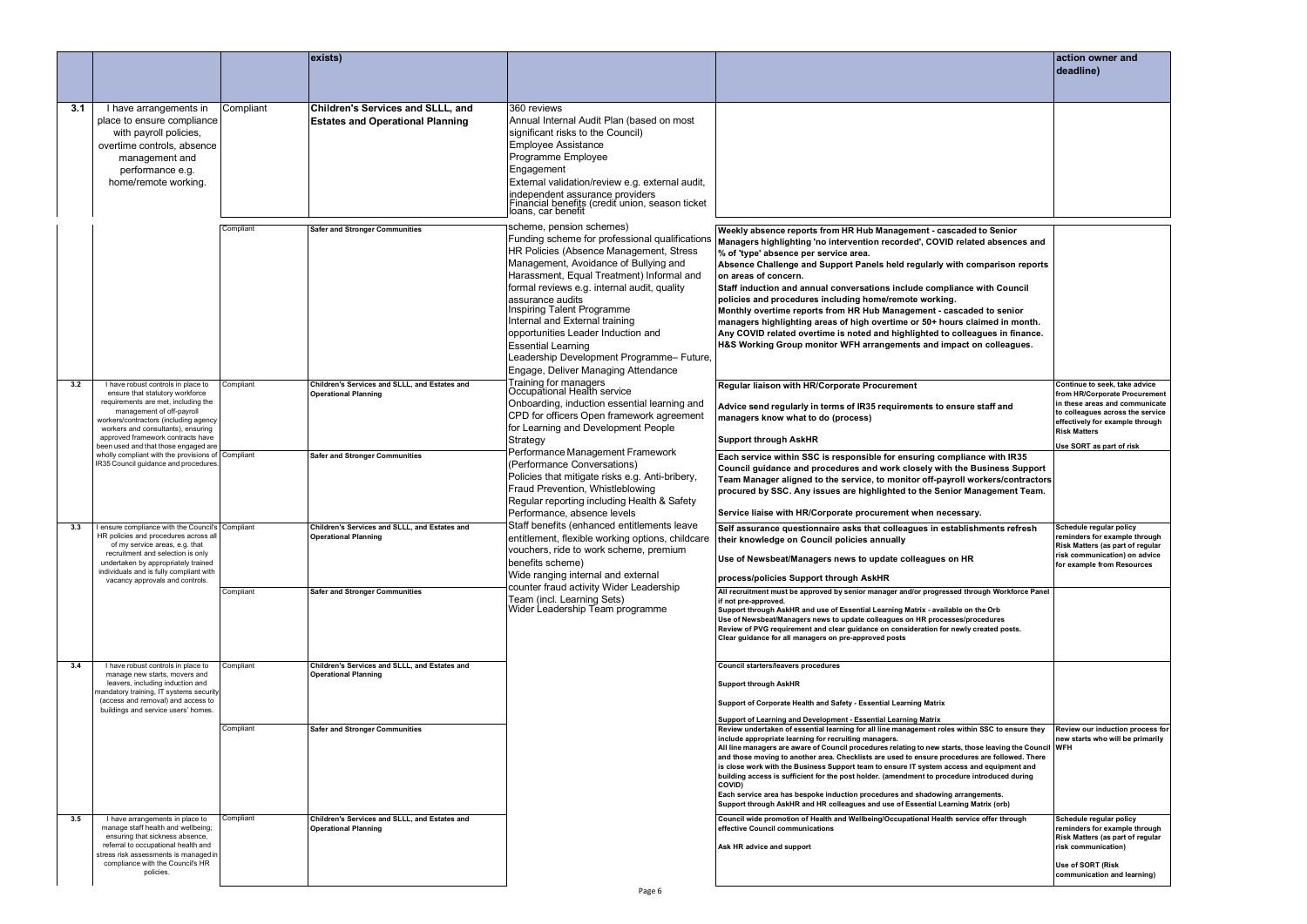|     |                                                                                                                                                        | Compliant                                 | <b>Safer and Stronger Communities</b>                                                                                                                                        |                                                                                                                                                                                                                | Challenge and Support Panels discuss how best to support staff and<br>line managers to manage staff health and wellbeing in line with<br>Council policy.                                                                                                                                                                                                                                                                                                                                                                                |                                                                                                                                     |
|-----|--------------------------------------------------------------------------------------------------------------------------------------------------------|-------------------------------------------|------------------------------------------------------------------------------------------------------------------------------------------------------------------------------|----------------------------------------------------------------------------------------------------------------------------------------------------------------------------------------------------------------|-----------------------------------------------------------------------------------------------------------------------------------------------------------------------------------------------------------------------------------------------------------------------------------------------------------------------------------------------------------------------------------------------------------------------------------------------------------------------------------------------------------------------------------------|-------------------------------------------------------------------------------------------------------------------------------------|
|     |                                                                                                                                                        |                                           |                                                                                                                                                                              |                                                                                                                                                                                                                | Business Partners provide stats which allows senior managers to<br>address any issues relating to compliance with the Managing<br>Attendance policy, referrals to occupational health and the use of<br>stress risk assessments for individuals and teams.                                                                                                                                                                                                                                                                              |                                                                                                                                     |
|     |                                                                                                                                                        |                                           |                                                                                                                                                                              |                                                                                                                                                                                                                | Use of Ask HR advice and support of Council wide Health and<br>Wellbeing/Occupational Health service promoted by senior managers<br>to their line managers and staff.                                                                                                                                                                                                                                                                                                                                                                   |                                                                                                                                     |
|     |                                                                                                                                                        |                                           |                                                                                                                                                                              |                                                                                                                                                                                                                | A Lessons Learned questionnaire was completed by service managers<br>and presentation with Q&A at WMT.                                                                                                                                                                                                                                                                                                                                                                                                                                  |                                                                                                                                     |
|     |                                                                                                                                                        |                                           |                                                                                                                                                                              |                                                                                                                                                                                                                | Social Work Survey undertaken in August 2020.                                                                                                                                                                                                                                                                                                                                                                                                                                                                                           |                                                                                                                                     |
|     |                                                                                                                                                        |                                           |                                                                                                                                                                              |                                                                                                                                                                                                                | Services introduced wellbeing sessions for colleagues WFH, regular<br>reviews for those delivering frontline services and communication<br>around Council polices and routes for escalation of concerns.                                                                                                                                                                                                                                                                                                                                |                                                                                                                                     |
| 3.6 | I ensure compliance with<br>essential training<br>requirements and support<br>learning and development<br>appropriately, including<br>professional CPD | Compliant                                 | Children's Services and SLLL, and<br><b>Estates and Operational Planning</b><br>Please<br>refer to 1.1 these are areas that require<br>improved mitigation                   |                                                                                                                                                                                                                | Teachers CPD requirements are managed through teaching<br>professional institutions as are Social Worker CPD requirements                                                                                                                                                                                                                                                                                                                                                                                                               | Ongoing review of<br>essential learning<br>matrix/move where<br>appropriate to "Bite<br>Size" training                              |
|     | requirements.                                                                                                                                          | Compliant                                 | <b>Safer and Stronger Communities</b>                                                                                                                                        |                                                                                                                                                                                                                | Essential learning for each post within SSC is available on the Orb,<br>managers use this as a tool for new staff and to review requirements<br>for existing staff.                                                                                                                                                                                                                                                                                                                                                                     | <b>Re-introduction of fac</b><br>to face training and<br>review of need across<br>services                                          |
|     |                                                                                                                                                        |                                           |                                                                                                                                                                              |                                                                                                                                                                                                                | Managers are responsible for ensuring staff are trained in line with the<br>requirements for their post. Induction packs include information and<br>checklists for new starts' essential training, CPD requirements and<br>appropriate learning and development. Line managers include within<br>their looking forward conversations required training and learning and<br>development for the upcoming year. Team meetings include<br>discussions on training and learning and development and bespoke<br>requirements for their team. |                                                                                                                                     |
| 3.7 | I have arrangements in<br>place to support and<br>manage staff performance<br>e.g. regular 1:1/supervision<br>meetings,                                | Compliant                                 | Children's Services and SLLL, and<br><b>Estates and Operational Planning</b>                                                                                                 |                                                                                                                                                                                                                | Regular reminder communications in terms of spotlight<br>conversations Meeting culture in place where 1:1                                                                                                                                                                                                                                                                                                                                                                                                                               |                                                                                                                                     |
|     | performance/spotlight<br>conversations.                                                                                                                |                                           |                                                                                                                                                                              |                                                                                                                                                                                                                | meetings /supervision happen as required                                                                                                                                                                                                                                                                                                                                                                                                                                                                                                |                                                                                                                                     |
|     |                                                                                                                                                        | Compliant                                 | <b>Safer and Stronger Communities</b>                                                                                                                                        |                                                                                                                                                                                                                | The changes to how people work due to the pandemic required a<br>review of how we manage performance. This includes Microsoft Teams<br>meetings, regular catch up's and 1:1s.                                                                                                                                                                                                                                                                                                                                                           |                                                                                                                                     |
|     |                                                                                                                                                        |                                           |                                                                                                                                                                              |                                                                                                                                                                                                                | Senior Managers remind managers of the importance of performance<br>conversations and regular 1:1 check ins, and colleagues are<br>encouraged to use Council supports if required.<br>Discussion at WMT regarding the importance of 'check ins' and<br>performance conversations due dates                                                                                                                                                                                                                                              |                                                                                                                                     |
|     | <b>Council Companies</b>                                                                                                                               | <b>Assessment of</b><br><b>Compliance</b> | Did your directorate have any issues in<br>this area during the reporting period?<br>(Please reflect where open assurance<br>actions mean that a control weakness<br>exists) | <b>Extract of Evidence from the Council's</b><br><b>Corporate Governance Code (Formerly</b><br>CGF) (for information only)                                                                                     | <b>Relevant service area controls</b>                                                                                                                                                                                                                                                                                                                                                                                                                                                                                                   | <b>Improvement Actions</b><br>(will auto- populate<br>improvement plan tab<br>where you should add<br>action owner and<br>deadline) |
| 4.1 | I have arrangements in<br>place for the oversight and<br>monitoring of the Council<br>companies I am responsible<br>for, that give me adequate         | Compliant                                 | Children's Services and SLLL, and<br><b>Estates and Operational Planning</b>                                                                                                 | Annual Assurance Process (Directorates)<br>Council Companies/ALEOs - Governance<br>Hub, Observers, annual reporting to Executive<br>Committee and GRBV<br>Regular 121 meetings between the Council's<br>Page 7 | SLAs in place - regular formal meetings with entity (liaison meetings)                                                                                                                                                                                                                                                                                                                                                                                                                                                                  |                                                                                                                                     |
|     |                                                                                                                                                        |                                           |                                                                                                                                                                              |                                                                                                                                                                                                                |                                                                                                                                                                                                                                                                                                                                                                                                                                                                                                                                         |                                                                                                                                     |

| <b>ipport staff and</b><br>Iine with                                                                                    |                                                                                                                                     |
|-------------------------------------------------------------------------------------------------------------------------|-------------------------------------------------------------------------------------------------------------------------------------|
| or managers to<br>the Managing<br>and the use of                                                                        |                                                                                                                                     |
| alth and<br>enior managers                                                                                              |                                                                                                                                     |
| service managers                                                                                                        |                                                                                                                                     |
| s WFH, regular<br>mmunication<br>oncerns.                                                                               |                                                                                                                                     |
| <b>ching</b><br>quirements                                                                                              | Ongoing review of<br>essential learning<br>matrix/move where<br>appropriate to "Bite<br>Size" training                              |
| le on the Orb,<br>w requirements                                                                                        | <b>Re-introduction of face</b><br>to face training and<br>review of need across<br>services                                         |
| d in line with the<br>nformation and<br>irements and<br>s include within<br>and learning and<br>nclude<br>t and bespoke |                                                                                                                                     |
| ht                                                                                                                      |                                                                                                                                     |
| c required a<br><b>Microsoft Teams</b>                                                                                  |                                                                                                                                     |
| of performance<br>ies are                                                                                               |                                                                                                                                     |
| k ins' and                                                                                                              |                                                                                                                                     |
|                                                                                                                         | <b>Improvement Actions</b><br>(will auto- populate<br>improvement plan tab<br>where you should add<br>action owner and<br>deadline) |
| aison meetings)                                                                                                         |                                                                                                                                     |
|                                                                                                                         |                                                                                                                                     |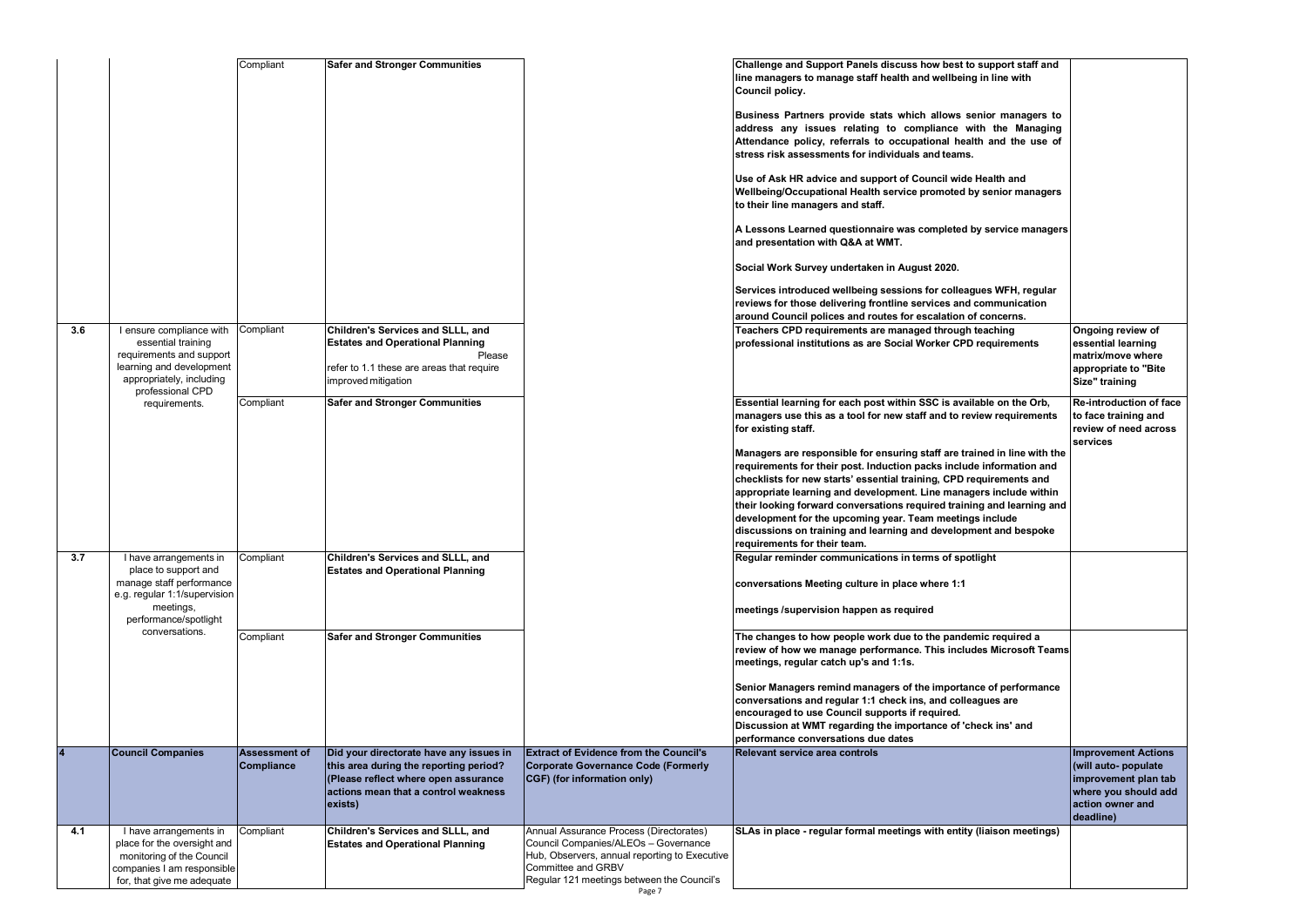|     | assurance over their<br>operation and delivery for<br>the Council.                                                                                                                     | Compliant                          | <b>Safer and Stronger Communities</b>                                                                                                                                        | Chief Executive and the Chief Executives of<br>key ALEOs<br>Service Level Agreement<br>Register Shareholder or<br>service level agreements | There are currently no companies for which Safer and Stronger<br><b>Communities has responsibility</b>                                                                                    |                                                                                                                                    |
|-----|----------------------------------------------------------------------------------------------------------------------------------------------------------------------------------------|------------------------------------|------------------------------------------------------------------------------------------------------------------------------------------------------------------------------|--------------------------------------------------------------------------------------------------------------------------------------------|-------------------------------------------------------------------------------------------------------------------------------------------------------------------------------------------|------------------------------------------------------------------------------------------------------------------------------------|
| 4.2 | I have an appropriate<br>Service Level Agreement,<br>or other appropriate legal<br>agreement, in place for<br>each Arm's Length External<br>Organisation that I am<br>responsible for. | Compliant                          | Children's Services and SLLL, and<br><b>Estates and Operational Planning</b>                                                                                                 |                                                                                                                                            | SLAs in place - regular formal meetings with entity (liaison meetings)                                                                                                                    |                                                                                                                                    |
|     |                                                                                                                                                                                        | Compliant                          | <b>Safer and Stronger Communities</b>                                                                                                                                        |                                                                                                                                            | For services delivered through contracts or grants on behalf of the<br>Council, there are regular meetings and performance and service<br>delivery issues are reviewed at these meetings. |                                                                                                                                    |
| 5   | <b>Engagement and</b><br><b>Consultation</b>                                                                                                                                           | <b>Assessment of</b><br>Compliance | Did your directorate have any issues in<br>this area during the reporting period?<br>(Please reflect where open assurance<br>actions mean that a control weakness<br>exists) | <b>Extract of Evidence from the Council's</b><br>Corporate Governance Code (Formerly<br>CGF) (for information only)                        | <b>Relevant service area controls</b>                                                                                                                                                     | <b>Improvement Actions</b><br>(will auto-populate<br>improvement plan tab<br>where you should add<br>action owner and<br>deadline) |
| 5.1 | My directorate engages<br>effectively with institutional                                                                                                                               | Compliant                          | Children's Services and SLLL, and<br><b>Estates and Operational Planning</b>                                                                                                 | <b>Budget</b><br>consultation                                                                                                              | <b>Council Committee reporting</b>                                                                                                                                                        |                                                                                                                                    |
|     | stakeholders, service users                                                                                                                                                            |                                    | Please                                                                                                                                                                       | <b>Business sector</b>                                                                                                                     | processes Regular engagement                                                                                                                                                              |                                                                                                                                    |
|     | and individual citizens,<br>applying the council's                                                                                                                                     |                                    | refer to 1.1 these are areas that require<br>improved mitigation                                                                                                             | forums                                                                                                                                     | between SLT/members                                                                                                                                                                       |                                                                                                                                    |
|     | consultation and                                                                                                                                                                       |                                    |                                                                                                                                                                              | Community<br>engagement activity                                                                                                           |                                                                                                                                                                                           |                                                                                                                                    |
|     | engagement standards with                                                                                                                                                              |                                    |                                                                                                                                                                              | Community                                                                                                                                  | <b>Participation Officers</b>                                                                                                                                                             |                                                                                                                                    |
|     | evidence that the insights<br>gathered are used to shape                                                                                                                               |                                    |                                                                                                                                                                              | engagement                                                                                                                                 |                                                                                                                                                                                           |                                                                                                                                    |
|     | my directorates activities.                                                                                                                                                            |                                    |                                                                                                                                                                              | strategy/policy                                                                                                                            | Support from Strategy and Insight (general and specific)                                                                                                                                  |                                                                                                                                    |
|     |                                                                                                                                                                                        | Compliant                          | <b>Safer and Stronger Communities</b>                                                                                                                                        | Complaints                                                                                                                                 | <b>Council Committee Reporting processes.</b><br>Quality Regulation and Governance Team review and produce                                                                                |                                                                                                                                    |
|     |                                                                                                                                                                                        |                                    |                                                                                                                                                                              | Improvement Plan<br>Consultation framework                                                                                                 | methods of engagement and review of service delivery with service                                                                                                                         |                                                                                                                                    |
|     |                                                                                                                                                                                        |                                    |                                                                                                                                                                              | Consultation                                                                                                                               | users.                                                                                                                                                                                    |                                                                                                                                    |
|     |                                                                                                                                                                                        |                                    |                                                                                                                                                                              | Hub Council                                                                                                                                | Homelessness Services (HHS) undertake consultation events                                                                                                                                 |                                                                                                                                    |
|     |                                                                                                                                                                                        |                                    |                                                                                                                                                                              | Change                                                                                                                                     | as part of their RRTP Review of HHS webpages which now                                                                                                                                    |                                                                                                                                    |
|     |                                                                                                                                                                                        |                                    |                                                                                                                                                                              | Strategy<br>Committee Papers Online                                                                                                        | includes FAQs<br>Community engagement through locality groups                                                                                                                             |                                                                                                                                    |
|     |                                                                                                                                                                                        |                                    |                                                                                                                                                                              | Current partnerships e.g. Poverty                                                                                                          | <b>Elected members enquiries highlighting</b>                                                                                                                                             |                                                                                                                                    |
|     |                                                                                                                                                                                        |                                    |                                                                                                                                                                              | Commission, Tourism Strategy, EIJB, City                                                                                                   | constituents concerns. Service user feedback and                                                                                                                                          |                                                                                                                                    |
|     |                                                                                                                                                                                        |                                    |                                                                                                                                                                              | Deal                                                                                                                                       | evaluation questionnaires                                                                                                                                                                 |                                                                                                                                    |
|     |                                                                                                                                                                                        |                                    |                                                                                                                                                                              | Edinburgh Partnership (LCCPs,                                                                                                              | Homelessness Transformational Prevention Programme looking at                                                                                                                             |                                                                                                                                    |
|     |                                                                                                                                                                                        |                                    |                                                                                                                                                                              | Neighbourhood Networks)<br>Edinburgh People Survey                                                                                         | customer journey and person centred approach to service delivery.<br>The use of People's Stories also enhances our insight into the quality                                               |                                                                                                                                    |
|     |                                                                                                                                                                                        |                                    |                                                                                                                                                                              | Government                                                                                                                                 | of service delivery (particularly Criminal Justice) and informs future                                                                                                                    |                                                                                                                                    |
|     |                                                                                                                                                                                        |                                    |                                                                                                                                                                              | partnership working                                                                                                                        | shape of delivery.                                                                                                                                                                        |                                                                                                                                    |
| 5.2 | I have arrangements in                                                                                                                                                                 | Compliant                          | Children's Services and SLLL, and                                                                                                                                            | Have Your Say                                                                                                                              | <b>Council Committee reporting</b>                                                                                                                                                        |                                                                                                                                    |
|     | place throughout my<br>directorate to ensure that<br>there are effective                                                                                                               |                                    | <b>Estates and Operational Planning</b>                                                                                                                                      | webpage<br>Multi-agency partnerships<br>Multi-channel methodology e.g. social                                                              | processes Regular engagement                                                                                                                                                              |                                                                                                                                    |
|     | communication methods                                                                                                                                                                  |                                    |                                                                                                                                                                              | media platform development                                                                                                                 | between SLT/members                                                                                                                                                                       |                                                                                                                                    |
|     | that encourage, collect and                                                                                                                                                            |                                    |                                                                                                                                                                              | Networks/user groups - e.g. Edinburgh                                                                                                      |                                                                                                                                                                                           |                                                                                                                                    |
|     | evaluate views and<br>experiences (while ensuring                                                                                                                                      |                                    |                                                                                                                                                                              | Tenants' Federation Partnership                                                                                                            | <b>Participation Officers</b>                                                                                                                                                             |                                                                                                                                    |
|     | inclusivity e.g. customer                                                                                                                                                              |                                    |                                                                                                                                                                              | agreements e.g. Police Scotland<br>Partnership governance                                                                                  |                                                                                                                                                                                           |                                                                                                                                    |
|     | surveys, consultation                                                                                                                                                                  |                                    |                                                                                                                                                                              | arrangements                                                                                                                               | Support from Strategy and Insight (general and specific)                                                                                                                                  |                                                                                                                                    |
|     |                                                                                                                                                                                        |                                    |                                                                                                                                                                              |                                                                                                                                            | <b>Regular support and advice from Corporate Communications</b>                                                                                                                           |                                                                                                                                    |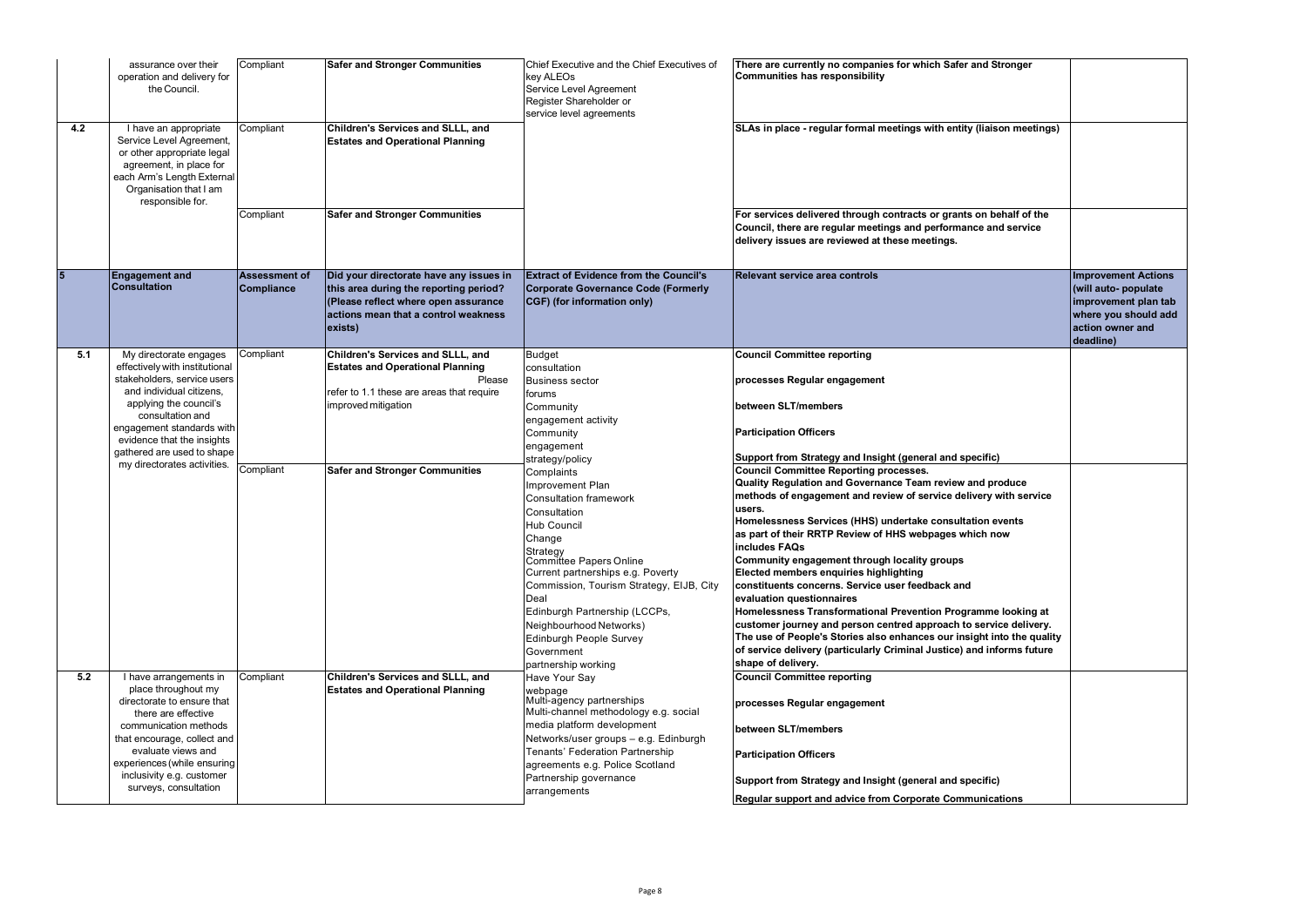|     | procedures, social media Compliant<br>presence, etc.) and that<br>these insights are used to<br>inform the work of the<br>directorate.                                                                      |                                           | <b>Safer and Stronger Communities</b>                                                                                                                                        | Partnership governance<br>documentation<br>Partnership plans e.g. Edinburgh<br>Children's Partnership Petitions and<br>Deputations<br>Policies and procedures<br>(consultation framework) Poverty<br>Commission                                                                                                                                                                                                                                                                                                          | As above, consultations, reviews and audits are in place and<br>embedded in service delivery and evaluation.<br>Actions from Internal Audit of HHS have been taken forward and<br>include updated webpages                                                                                                                                                                                                                                                                                                                                                                                                                                               | <b>Electronic leaflet in</b><br>development and<br>feedback link on<br>electronic signature for<br><b>HHS</b>                             |
|-----|-------------------------------------------------------------------------------------------------------------------------------------------------------------------------------------------------------------|-------------------------------------------|------------------------------------------------------------------------------------------------------------------------------------------------------------------------------|--------------------------------------------------------------------------------------------------------------------------------------------------------------------------------------------------------------------------------------------------------------------------------------------------------------------------------------------------------------------------------------------------------------------------------------------------------------------------------------------------------------------------|----------------------------------------------------------------------------------------------------------------------------------------------------------------------------------------------------------------------------------------------------------------------------------------------------------------------------------------------------------------------------------------------------------------------------------------------------------------------------------------------------------------------------------------------------------------------------------------------------------------------------------------------------------|-------------------------------------------------------------------------------------------------------------------------------------------|
| 5.3 | I have appropriate<br>arrangements in place<br>throughout my directorate<br>for recording, monitoring<br>and managing customer<br>service complaints and<br>customer satisfaction.                          | Compliant                                 | Children's Services and SLLL, and<br><b>Estates and Operational Planning</b>                                                                                                 | Public participation -<br>deputations and petitions<br>Public sector partnerships<br>Publication of Council diary<br>Report template - section on<br>consultation Stakeholder<br>group meetings<br>Strategic documentation e.g. vision<br>statements, aims, etc. Strategic<br>plans and agreements<br>Strategy and Performance Hub<br>Surveys e.g. Edinburgh People Survey,<br>Annual Tenant Survey Third sector<br>partnership working e.g. EVOC<br>Webcasting of Council and major<br> Webcasting of Council and major | <b>Customer complaints policy</b><br>Complaint administration systems, logging and recording<br>system/Complaints inbox                                                                                                                                                                                                                                                                                                                                                                                                                                                                                                                                  |                                                                                                                                           |
|     |                                                                                                                                                                                                             | Compliant                                 | <b>Safer and Stronger Communities</b>                                                                                                                                        |                                                                                                                                                                                                                                                                                                                                                                                                                                                                                                                          | <b>Customer Complaints Policy</b><br>Complaint administration systems in place for each service area<br>which logs and records complaints.<br>Complaint procedures monitored by senior managers to<br>ensure compliance with policies. All investigations relating to<br>complaints are undertaken in accordance with the Council's<br>Complaints Procedure and approved by the responsible service<br>manager. Complaint responses are signed off by the HOS when<br>appropriate to ensure a robust and consistent approach to<br>complaint management.<br>All SPSO complaints are co-ordinated and recommendations<br>monitored through the Governance |                                                                                                                                           |
| 5.4 | regularly consult and<br>engage with<br>recognised trade<br>unions.                                                                                                                                         | Compliant                                 | Children's Services and SLLL, and<br><b>Estates and Operational Planning</b>                                                                                                 |                                                                                                                                                                                                                                                                                                                                                                                                                                                                                                                          | <b>Customer complaints policy</b><br>Complaint administration systems, logging and recording<br>system/Complaints inbox                                                                                                                                                                                                                                                                                                                                                                                                                                                                                                                                  |                                                                                                                                           |
|     |                                                                                                                                                                                                             | Compliant                                 | <b>Safer and Stronger Communities</b>                                                                                                                                        |                                                                                                                                                                                                                                                                                                                                                                                                                                                                                                                          | TOR for SSC JCC meetings agreed with TU colleagues and<br>escalation to DJCC meetings for C&F where appropriate.<br>Any issues in relation to Health and Safety are fed in through the<br>SSC H&S Working Group which union colleagues attend.                                                                                                                                                                                                                                                                                                                                                                                                           |                                                                                                                                           |
| 6.1 | <b>Policy</b>                                                                                                                                                                                               | <b>Assessment of</b><br><b>Compliance</b> | Did your directorate have any issues in<br>this area during the reporting period?<br>(Please reflect where open assurance<br>actions mean that a control weakness<br>exists) | <b>Extract of Evidence from the Council's</b><br><b>Corporate Governance Code (Formerly</b><br>CGF) (for information only)                                                                                                                                                                                                                                                                                                                                                                                               | <b>Relevant service area controls</b>                                                                                                                                                                                                                                                                                                                                                                                                                                                                                                                                                                                                                    | <b>Improvement Actions</b><br>(will auto- populate<br>improvement plan tab<br>where you should add<br>action owner and<br>deadline)       |
| 6.1 | I have arrangements in<br>place to ensure all<br>directorate staff are made<br>aware of and fully<br>understand the implications<br>of all relevant existing and<br>new council policies and<br>procedures. | Compliant                                 | Children's Services and SLLL, and<br><b>Estates and Operational Planning</b>                                                                                                 | <b>Annual Assurance Exercise</b><br>Annual Policy Assurance Statements<br>Corporate Policy Framework and Toolkit,<br>including consultation and engagement<br>strategies<br>Council Papers Online<br>Employee policy refresher arrangements,<br>process workshops and communications                                                                                                                                                                                                                                     | The self-assurance questionnaire asks establishment colleagues to Schedule regular<br>familiarise themselves with policies/procedures<br>Council wide communications to promote policies/procedures                                                                                                                                                                                                                                                                                                                                                                                                                                                      | policy reminders for<br>example through Risk<br>Matters (as part of<br>regular risk<br>communication)<br>working with<br><b>Resources</b> |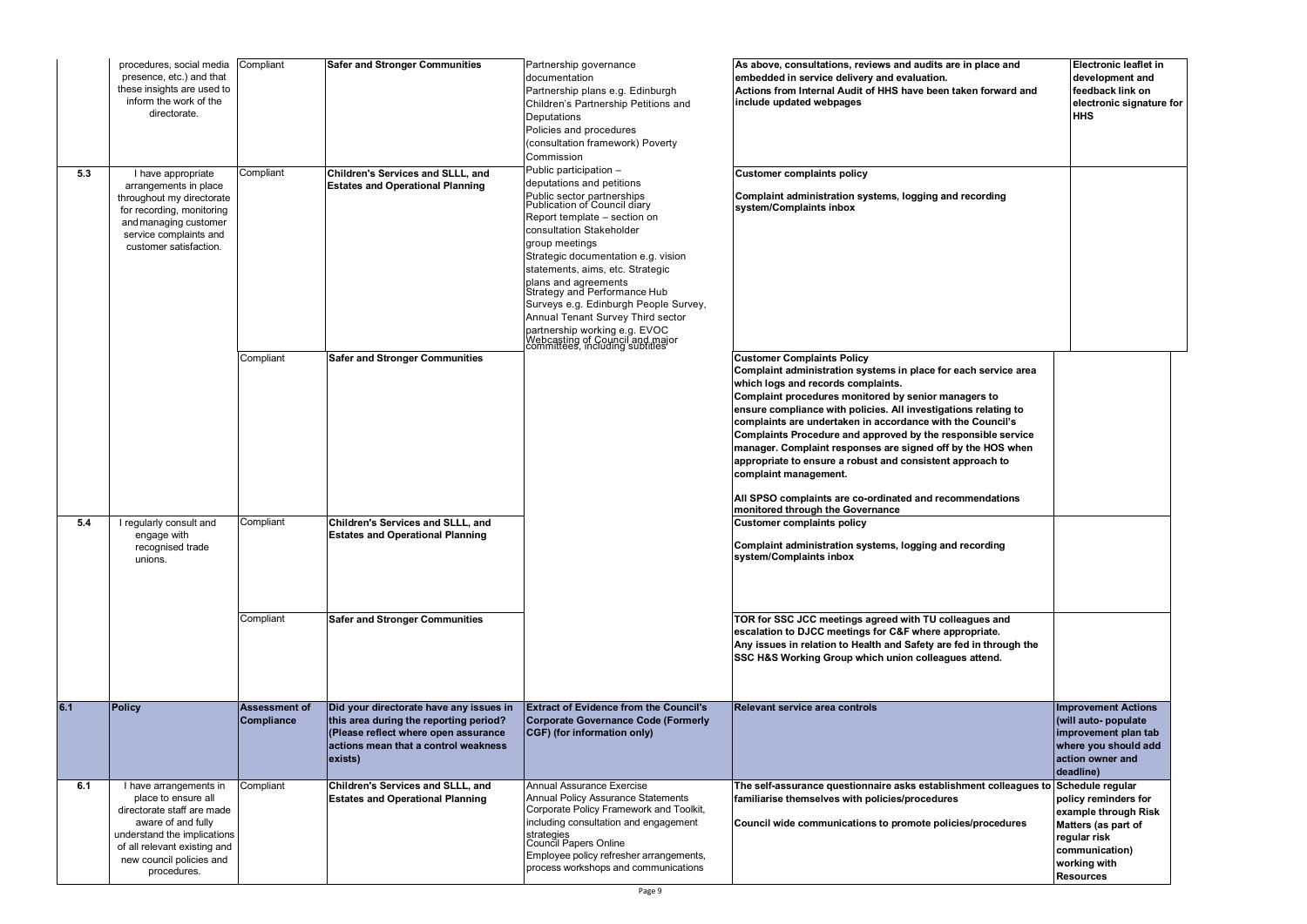|     |                                                                                                                                                                                                                                                                                    | Compliant                                 | <b>Safer and Stronger Communities</b>                                                                                                                                                                                                                                                                                                                                                            | <b>Information Governance</b><br>framework Policy<br>Register<br>Report template and guidance (incorporating<br>adherence to commitments and policy<br>implications)                                                                                                                                    | Council wide communications to promote policies/procedures.<br>Staff induction checklist in place which includes signed<br>confirmation that they have read and understood all core Council<br>polices.<br>Managers are responsible for ensuring that staff are made aware of<br>new policies and the impact they have on their teams.<br><b>Through Wider Leadership Meetings</b>                                                                                                                                                                                                                                         |                                                                                                                                     |
|-----|------------------------------------------------------------------------------------------------------------------------------------------------------------------------------------------------------------------------------------------------------------------------------------|-------------------------------------------|--------------------------------------------------------------------------------------------------------------------------------------------------------------------------------------------------------------------------------------------------------------------------------------------------------------------------------------------------------------------------------------------------|---------------------------------------------------------------------------------------------------------------------------------------------------------------------------------------------------------------------------------------------------------------------------------------------------------|----------------------------------------------------------------------------------------------------------------------------------------------------------------------------------------------------------------------------------------------------------------------------------------------------------------------------------------------------------------------------------------------------------------------------------------------------------------------------------------------------------------------------------------------------------------------------------------------------------------------------|-------------------------------------------------------------------------------------------------------------------------------------|
| 6.2 | I have arrangements in<br>place for the annual review<br>of policies owned by my<br>directorate, via the relevant<br>executive committee, to<br>ensure these comply with<br>the Council's policy<br>framework.                                                                     | Compliant                                 | Children's Services and SLLL, and<br><b>Estates and Operational Planning</b>                                                                                                                                                                                                                                                                                                                     |                                                                                                                                                                                                                                                                                                         | <b>Council Committee structure/action logging</b><br>Role of Internal Audit (actions may relate to policy improvement)<br>Support from Strategy and Insight (management of<br>policies/Committee support)                                                                                                                                                                                                                                                                                                                                                                                                                  |                                                                                                                                     |
|     |                                                                                                                                                                                                                                                                                    |                                           | Partially compliant Safer and Stronger Communities                                                                                                                                                                                                                                                                                                                                               |                                                                                                                                                                                                                                                                                                         | Work completed in 2020 to compile a list of all policy and<br>procedures, authors, creation dates and review dates and a<br>monitoring pathway put in place.<br>Internal Audit findings across the Council in relation to<br>P&Ps being progressed. Support from colleagues in<br>Strategy and Insight when required.<br>All SSC policies now included on the Council's Policy Register with<br>review dates and Policy Owner included.                                                                                                                                                                                    | Continue review of<br>policies within SSC and<br>authors are reminded<br>of due dates for<br>appropriate committee<br>approval      |
|     | <b>Governance and</b><br><b>Compliance</b>                                                                                                                                                                                                                                         | <b>Assessment of</b><br><b>Compliance</b> | Did your directorate have any issues in<br>this area during the reporting period?<br>(Please reflect where open assurance<br>actions mean that a control weakness<br>exists)                                                                                                                                                                                                                     | <b>Extract of Evidence from the Council's</b><br><b>Corporate Governance Code (Formerly</b><br>CGF) (for information only)                                                                                                                                                                              | <b>Relevant service area controls</b>                                                                                                                                                                                                                                                                                                                                                                                                                                                                                                                                                                                      | <b>Improvement Actions</b><br>(will auto- populate<br>improvement plan tab<br>where you should add<br>action owner and<br>deadline) |
| 7.1 | I ensure directorate staff are Compliant<br>aware of their<br>responsibilities in relation to<br>the Council's governance<br>framework and that the<br>authority, responsibility and<br>accountability levels within<br>my directorate are clearly<br>defined, with proper officer |                                           | Children's Services and SLLL, and<br><b>Estates and Operational Planning</b>                                                                                                                                                                                                                                                                                                                     | <b>Codes of Conduct</b><br>Committee Terms of Reference and Delegated Committee work<br>Functions Council's Procedural Standing<br>Orders<br>Councillors' Code of<br><b>Conduct Disclosure</b><br>and PVG checks<br>Employee Induction<br>Employee Performance                                          | The Council's governance framework is implemented through<br>Risk management within the service also manages the Council's<br>governance framework                                                                                                                                                                                                                                                                                                                                                                                                                                                                         |                                                                                                                                     |
|     | designation delegated,<br>recorded, monitored,<br>revoked and reviewed<br>regularly to ensure ongoing<br>compliance with the<br>Scheme of Delegation.                                                                                                                              | Compliant                                 | Safer and Stronger Communities C&F<br>Executive Director left the Council on 13<br>October 2020. In agreement with the Chief<br>Executive, HOS agreed to undertake a<br>coordinating role across the directorate<br>which included being the link for CLT/CIMT<br>and representing the directorate for other<br>associated meetings, this did not include<br>those with specific links with S&LL | Framework Leadership<br>Programme<br>Legal Services provision<br>of advice<br>Member/Officer Protocol<br>Policies and procedures<br>Regulatory body reporting e.g.<br>SSSC, GTCS Scheme of Delegation<br>to Officers<br>Statutory officer appointments and<br>responsibilities Statutory/lead officers' | Senior managers and appropriate staff are aware of the<br>responsibilities aligned to them in terms of scheme of delegation,<br>contract standing orders (including approval limits), reporting<br>requirements and other financial guidance to ensure compliance<br>with Council governance policies and procedures. This is reiterated<br>through email briefings and regular discussions at management<br>team meetings.<br>Clear governance arrangements in place through - Chief Officers'<br>Group, Adult Protection Committee, Child Protection Committee,<br>Offender Management Committee, MAPPA, SOG and others. |                                                                                                                                     |
| 7.2 | ensure my directorate's Compliant<br>activities are fully compliant<br>with relevant Scottish, UK<br>and EU legislation and<br>regulations.                                                                                                                                        |                                           | Children's Services and SLLL, and<br><b>Estates and Operational Planning</b>                                                                                                                                                                                                                                                                                                                     | independent reports to committee e.g.<br>Monitoring Officer, Chief Social Work<br>Officer, Chief Internal Auditor<br><b>Whistleblowing Policy</b>                                                                                                                                                       | Support and advice form Council Legal Services team<br>Risk management used to identify legal risk impacts - (which if<br>required would be discussed in terms of advice with Legal Services<br>Advice and support sought regularly from the Corporate Health and<br>Safety team in terms of Health and Safety legislation                                                                                                                                                                                                                                                                                                 |                                                                                                                                     |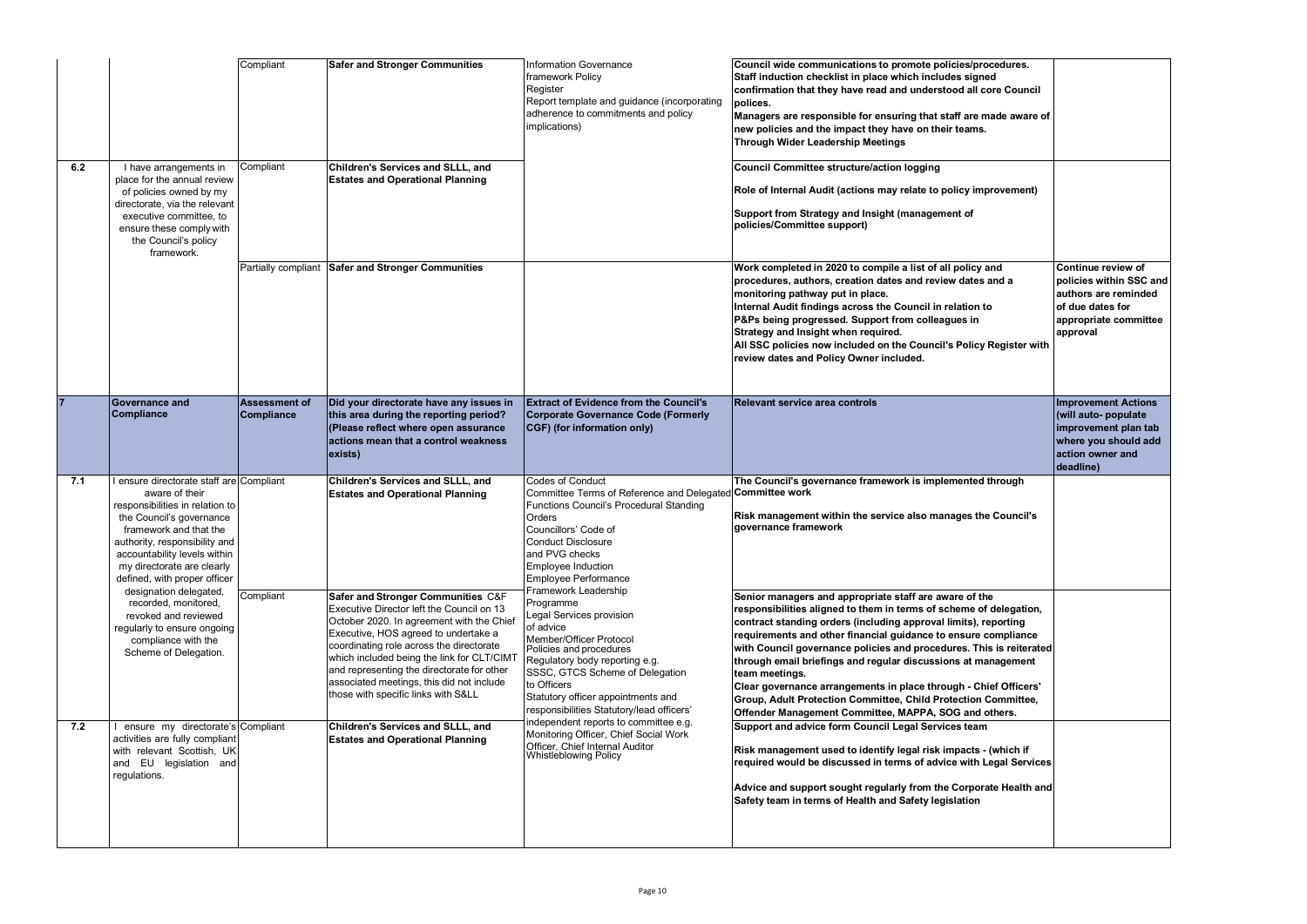| $\boldsymbol{8}$ | <b>Responsibility and</b><br>Accountability                                                                                                                      | Compliant<br><b>Assessment of</b><br>Compliance | <b>Safer and Stronger Communities</b><br>Did your directorate have any issues in<br>this area during the reporting period?<br>(Please reflect where open assurance<br>actions mean that a control weakness<br>exists) | <b>Extract of Evidence from the Council's</b><br><b>Corporate Governance Code (Formerly</b><br>CGF) (for information only)                                                                                                                                                                                                                                                                                                                                                                       | SSC is regulated by statute, regulations, and professional<br>governance and each service areas is led by a senior manager who<br>is fully versed in legislation, policies, and procedures and in<br>addition there is a range of quality assurance processes to ensure<br>and monitor compliance with appropriate legislation and<br>regulations.<br>Relevant service area controls                                                    | <b>Improvement Actions</b><br>(will auto- populate<br>improvement plan tab<br>where you should add<br>action owner and<br>deadline) |
|------------------|------------------------------------------------------------------------------------------------------------------------------------------------------------------|-------------------------------------------------|-----------------------------------------------------------------------------------------------------------------------------------------------------------------------------------------------------------------------|--------------------------------------------------------------------------------------------------------------------------------------------------------------------------------------------------------------------------------------------------------------------------------------------------------------------------------------------------------------------------------------------------------------------------------------------------------------------------------------------------|-----------------------------------------------------------------------------------------------------------------------------------------------------------------------------------------------------------------------------------------------------------------------------------------------------------------------------------------------------------------------------------------------------------------------------------------|-------------------------------------------------------------------------------------------------------------------------------------|
| 8.1              | My directorate ensures our<br>officers are clear on their<br>roles and responsibilities in<br>terms of relationships and<br>decision making.                     | Compliant                                       | Children's Services and SLLL, and<br><b>Estates and Operational Planning</b>                                                                                                                                          | Annual Assurance Process (Council<br>Companies and Joint Boards)<br><b>Annual Assurance Process</b><br>(Directorates) Codes of<br>Conduct<br><b>Commercial and Procurement Strategy</b><br>Committee Terms of Reference and Delegated<br>Functions Complaints Improvement Plan<br>Consultation and<br>engagement Contract<br><b>Standing Orders</b><br>Council Change<br>Strategy<br>Council company monitoring including<br>Governance Hub, Council Observers on<br>Boards, committee reporting | <b>Team meeting structures</b><br>throughout service Risk<br><b>Management Committee</b><br>structures Supervision<br>meetings (where required)<br>Good structure of 1:1 meetings managers/staff<br>Good structures for establishment staff to meet regularly/make<br>decisions for example Headteachers Executive/Primary/Secondary<br>headteacher forums                                                                              |                                                                                                                                     |
|                  |                                                                                                                                                                  | Compliant                                       | <b>Safer and Stronger Communities</b>                                                                                                                                                                                 | <b>Edinburgh People</b><br>Survey Employee<br>Code of Conduct<br><b>Grant Standing</b><br>Orders                                                                                                                                                                                                                                                                                                                                                                                                 | Clear governance structure around decision making in place which<br>is communicated through team meetings, 1:1 / supervision,<br>performance conversations and monitored through reviews and<br>senior manger oversight of service delivery.                                                                                                                                                                                            |                                                                                                                                     |
| 8.2              | I ensure that the Council's<br>ethical standards are<br>understood and embedded<br>across my directorate and<br>are upheld by external<br>providers of services. | Compliant<br>Compliant                          | Children's Services and SLLL, and<br><b>Estates and Operational Planning</b><br><b>Safer and Stronger Communities</b>                                                                                                 | Member/Officer<br>Protocol<br>Monitoring/reporting on delivery of 52 coalition<br>commitments Onboarding and induction for<br>officers<br>Performance<br><b>Framework Policies</b><br>and procedures<br>Procurement<br>framework<br>Procurement<br>Handbook                                                                                                                                                                                                                                      | <b>Commissioning/grant colleagues</b><br>General management of teams promoting the importance of ethical<br>behaviours<br>SSSC registered staff are supported by the code of ethical<br>behaviours, The Head of Safer and Stronger Communities is also<br>the Chief Social Work Officer.<br>Commissioning Services and Development Officers are aware of<br>standards and report to senior managers any issues which may<br>be flagged. |                                                                                                                                     |
|                  |                                                                                                                                                                  |                                                 |                                                                                                                                                                                                                       | Public participation - deputations<br>and petitions Report template and<br>guidance<br>Scheme of Delegation to<br><b>Officers Service Level</b><br>Agreement template<br>Standard Condition of<br>Grant                                                                                                                                                                                                                                                                                          |                                                                                                                                                                                                                                                                                                                                                                                                                                         |                                                                                                                                     |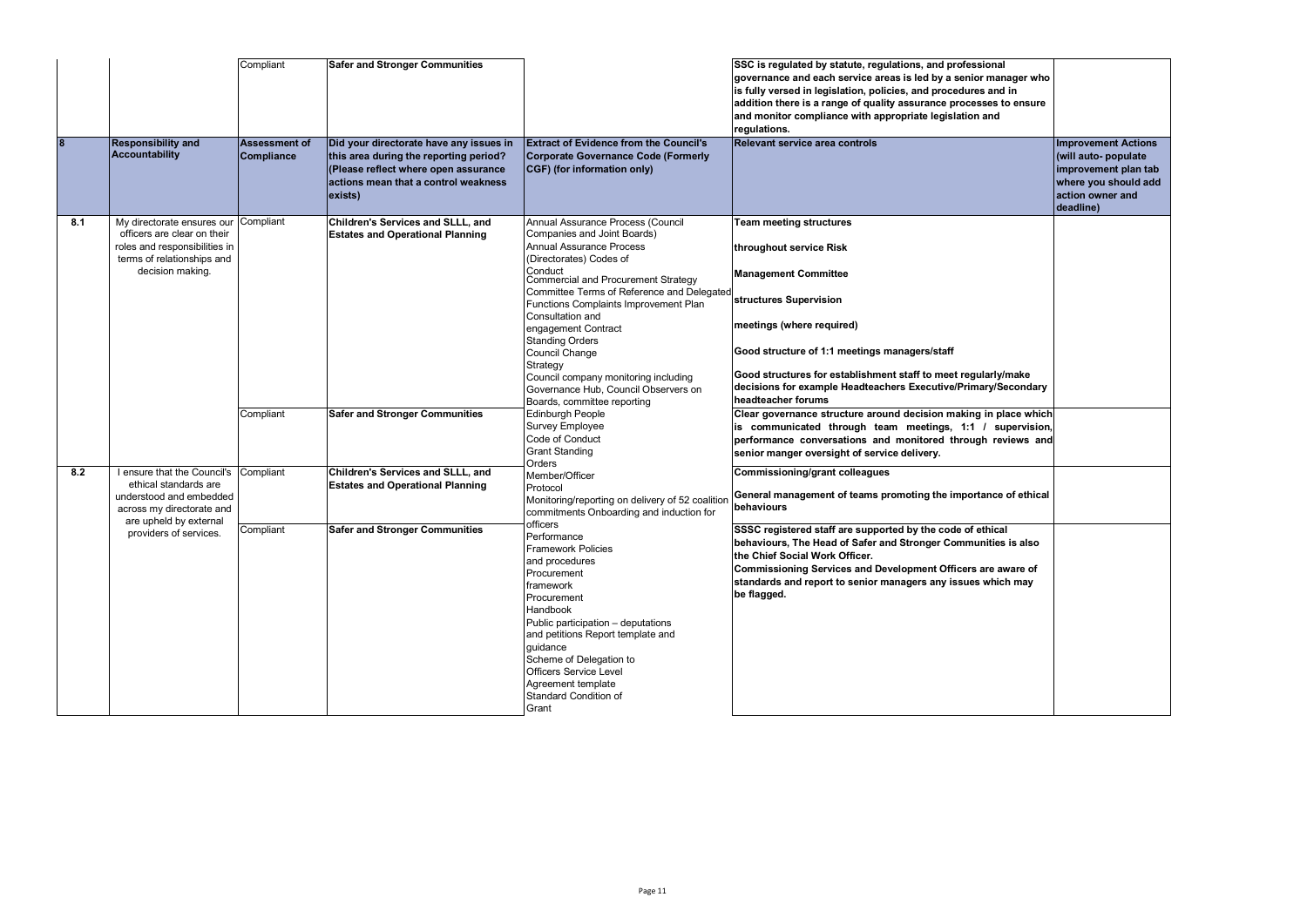| 8.3         | My directorate ensures that Compliant<br>decisions are made on the<br>basis of objective<br>information, the<br>consideration of best value,<br>risk, stakeholder views,<br>rigorous analysis, and<br>consideration of future |                      | Children's Services and SLLL, and<br><b>Estates and Operational Planning</b>                                                      |                                                                                                                                       | <b>Team meeting structures</b><br>throughout service Risk<br><b>Management Committee</b><br>structures Supervision meetings                                                                                                                                                           |                                                                                                       |
|-------------|-------------------------------------------------------------------------------------------------------------------------------------------------------------------------------------------------------------------------------|----------------------|-----------------------------------------------------------------------------------------------------------------------------------|---------------------------------------------------------------------------------------------------------------------------------------|---------------------------------------------------------------------------------------------------------------------------------------------------------------------------------------------------------------------------------------------------------------------------------------|-------------------------------------------------------------------------------------------------------|
|             | impacts. This is formalised<br>through appropriate<br>structures. (i.e. SMT                                                                                                                                                   |                      |                                                                                                                                   |                                                                                                                                       | (where required)                                                                                                                                                                                                                                                                      |                                                                                                       |
|             | reporting)                                                                                                                                                                                                                    |                      |                                                                                                                                   |                                                                                                                                       | Good structure of 1:1 meetings managers/staff                                                                                                                                                                                                                                         |                                                                                                       |
|             |                                                                                                                                                                                                                               |                      |                                                                                                                                   |                                                                                                                                       | Good structures for establishment staff to meet regularly/make<br>decisions for example Headteachers Executive/Primary/Secondary<br>headteacher forums                                                                                                                                |                                                                                                       |
|             |                                                                                                                                                                                                                               | Compliant            | <b>Safer and Stronger Communities</b>                                                                                             |                                                                                                                                       | Structure in place regarding reporting to Committees with clear<br>governance around roles and responsibilities.<br>Regular meetings and consultations during service reviews with<br>appropriate stakeholders. Public Protection Committees<br>governance and constitution embedded. |                                                                                                       |
|             |                                                                                                                                                                                                                               |                      |                                                                                                                                   |                                                                                                                                       | SMT and WMT regularly meet and clear agenda planning                                                                                                                                                                                                                                  |                                                                                                       |
| 8.4         | I consult with elected<br>members as appropriate<br>and as required under the                                                                                                                                                 | Compliant            | Children's Services and SLLL, and<br><b>Estates and Operational Planning</b>                                                      |                                                                                                                                       | Regular meetings between Communities and<br><b>Families SMT/members Council Health and Safety</b>                                                                                                                                                                                     |                                                                                                       |
|             | Scheme of Delegation.                                                                                                                                                                                                         |                      |                                                                                                                                   |                                                                                                                                       | Forum chaired by a member                                                                                                                                                                                                                                                             |                                                                                                       |
|             |                                                                                                                                                                                                                               |                      |                                                                                                                                   |                                                                                                                                       | <b>Council Committee reporting</b><br>structures Weekly Convenor<br>meetings                                                                                                                                                                                                          |                                                                                                       |
|             |                                                                                                                                                                                                                               | Compliant            | <b>Safer and Stronger Communities</b>                                                                                             |                                                                                                                                       | Regular meetings between SMT and Convenor and Vice Convenors.<br>SSC Enquiries process embedded across the service for all elected                                                                                                                                                    |                                                                                                       |
|             |                                                                                                                                                                                                                               |                      |                                                                                                                                   |                                                                                                                                       | member enquiries. Council Committee reporting structure                                                                                                                                                                                                                               |                                                                                                       |
| 9           | <b>Information Governance</b>                                                                                                                                                                                                 | <b>Assessment of</b> | Did your directorate have any issues in                                                                                           | <b>Extract of Evidence from the Council's</b>                                                                                         | <b>Relevant service area controls</b>                                                                                                                                                                                                                                                 | <b>Improvement Actions</b>                                                                            |
|             |                                                                                                                                                                                                                               | <b>Compliance</b>    | this area during the reporting period?<br>(Please reflect where open assurance<br>actions mean that a control weakness<br>exists) | Corporate Governance Code (Formerly<br>CGF) (for information only)                                                                    |                                                                                                                                                                                                                                                                                       | (will auto- populate<br>improvement plan tab<br>where you should add<br>action owner and<br>deadline) |
| 9.          | I ensure directorate staff are Compliant                                                                                                                                                                                      |                      | <b>Children's Services and SLLL, and</b>                                                                                          | Annual communications plan, awareness                                                                                                 | Risk management structures - discussion on                                                                                                                                                                                                                                            | <b>Promote advice and</b>                                                                             |
| $\mathbf 1$ | made aware of their<br>responsibilities in relation to                                                                                                                                                                        |                      | <b>Estates and Operational Planning</b><br>Two data breaches were recorded within                                                 | raising initiatives and training events<br>Centralised Information                                                                    | Information Governance Council wide training                                                                                                                                                                                                                                          | information through<br><b>SORT</b>                                                                    |
|             | the proper management of<br>Council information,                                                                                                                                                                              |                      | Children's Services, appropriate action was<br>taken.                                                                             | governance unit Council wide<br>Record of Processing                                                                                  | (Information Governance foe example e-learning                                                                                                                                                                                                                                        | Questionnaire                                                                                         |
|             | including the need to adhere<br>to relevant legislation,<br>Council policies, procedures                                                                                                                                      |                      |                                                                                                                                   | Data quality reviews and audits form part of<br>statutory returns Established framework of<br>management information and reporting to | Regular liaison/advice and support from                                                                                                                                                                                                                                               | (Information<br>Governance to be                                                                      |
|             | and guidance around:<br>information governance;                                                                                                                                                                               |                      |                                                                                                                                   | support operational decision making and trend<br>analysis Information Board                                                           | Information Governance team Council wide                                                                                                                                                                                                                                              | <b>issued April 2021)</b>                                                                             |
|             | records management; data<br>quality; data breaches and                                                                                                                                                                        |                      |                                                                                                                                   | Information governance policies, framework,<br>guidance, procedures and toolkit                                                       | <b>Information Governance forums</b>                                                                                                                                                                                                                                                  |                                                                                                       |
|             | privacy impact<br>assessments; information<br>rights; information                                                                                                                                                             |                      |                                                                                                                                   | Information sharing agreements and data<br>protection impact assessments<br>Locking Client's Record                                   | Use of "Risk Matters" to remains colleagues of Information<br><b>Governance requirements</b>                                                                                                                                                                                          |                                                                                                       |
|             | compliance; information<br>security; and ICT<br>acceptable use.                                                                                                                                                               |                      |                                                                                                                                   | <b>Guidance Mandatory</b><br>training for all employees<br>Staff responsibilities outlined in relevant                                | Lessons learned/debriefing used within service if there is a breach for<br>example Boe Tie cause and effect modelling                                                                                                                                                                 |                                                                                                       |
|             |                                                                                                                                                                                                                               |                      |                                                                                                                                   | policies - Employee Code of Conduct, ICT<br>Acceptable Use Policy, Policy on Fraud<br>Prevention                                      | Role of CGI ensuring ICT infrastructure is compliant                                                                                                                                                                                                                                  |                                                                                                       |

| ly/make<br>/Secondary               |                                                    |
|-------------------------------------|----------------------------------------------------|
| ith clear                           |                                                    |
| iews with<br>S                      |                                                    |
| g                                   |                                                    |
|                                     |                                                    |
|                                     |                                                    |
|                                     |                                                    |
|                                     |                                                    |
|                                     |                                                    |
| Convenors.<br>or all elected<br>ure |                                                    |
|                                     |                                                    |
|                                     | <b>Improvement Actions</b><br>(will auto- populate |
|                                     | improvement plan tab                               |
|                                     | where you should add<br>action owner and           |
|                                     | deadline)<br><b>Promote advice and</b>             |
|                                     | information through<br><b>SORT</b>                 |
|                                     | Questionnaire                                      |
|                                     | (Information<br>Governance to be                   |
|                                     | issued April 2021)                                 |
|                                     |                                                    |
| tion                                |                                                    |
| is a breach for                     |                                                    |
|                                     |                                                    |
|                                     |                                                    |
|                                     |                                                    |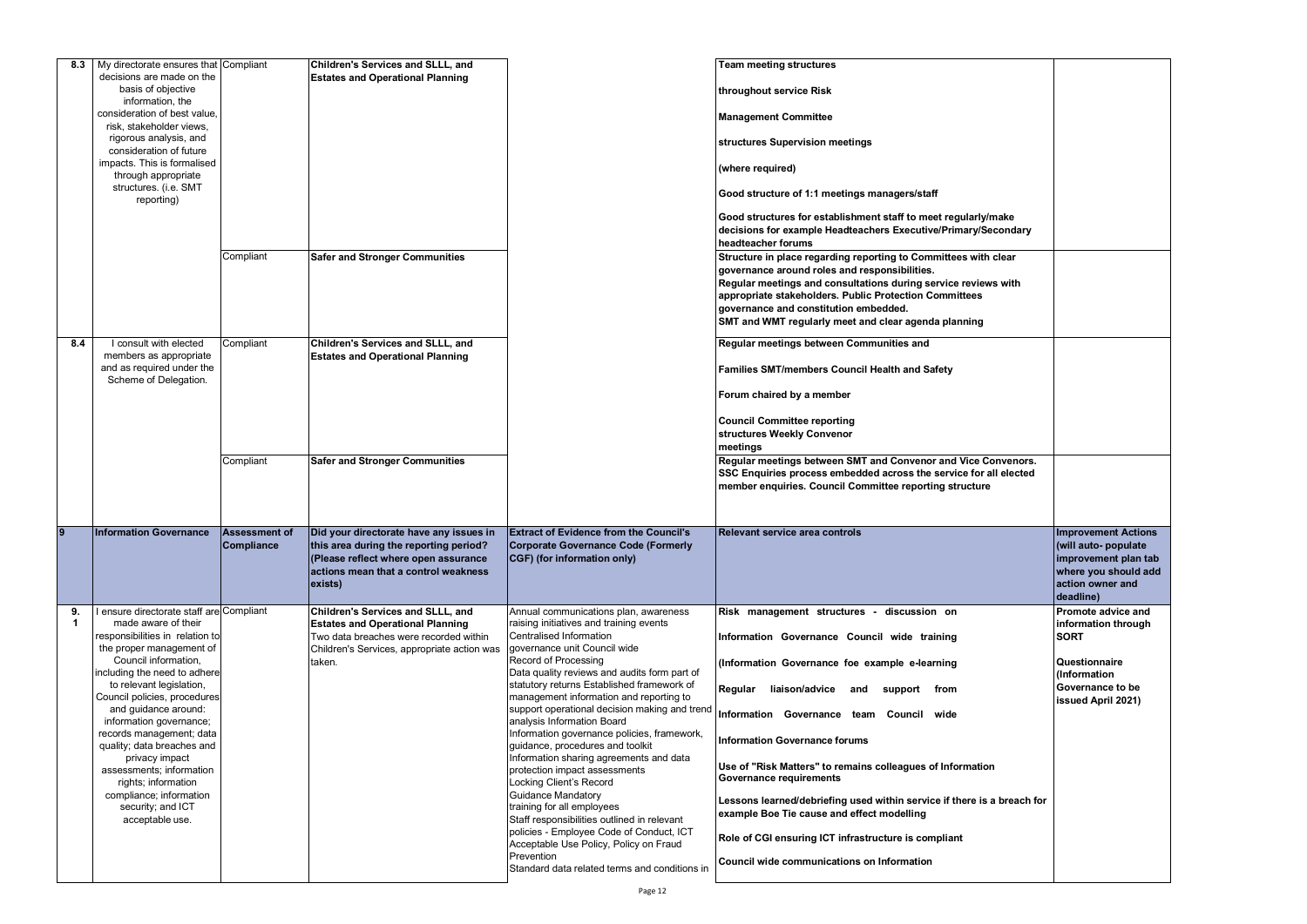|     |                                                                          |           |                                                                                                              | all new Council contracts | <b>Governance requirements Use of Significant</b>                                                                                                                                                                                                                              |
|-----|--------------------------------------------------------------------------|-----------|--------------------------------------------------------------------------------------------------------------|---------------------------|--------------------------------------------------------------------------------------------------------------------------------------------------------------------------------------------------------------------------------------------------------------------------------|
|     |                                                                          |           |                                                                                                              |                           | Occurrence reporting to report on breaches                                                                                                                                                                                                                                     |
|     |                                                                          |           |                                                                                                              |                           |                                                                                                                                                                                                                                                                                |
|     |                                                                          |           |                                                                                                              |                           |                                                                                                                                                                                                                                                                                |
|     |                                                                          |           |                                                                                                              |                           |                                                                                                                                                                                                                                                                                |
|     |                                                                          |           |                                                                                                              |                           |                                                                                                                                                                                                                                                                                |
|     |                                                                          |           |                                                                                                              |                           |                                                                                                                                                                                                                                                                                |
|     |                                                                          |           |                                                                                                              |                           |                                                                                                                                                                                                                                                                                |
|     |                                                                          | Compliant | Safer and Stronger Communities The                                                                           |                           | All staff are made aware of their responsibilities to adhere to Council                                                                                                                                                                                                        |
|     |                                                                          |           | pandemic has resulted in more staff WFH,<br>which has resulted in concerns around how                        |                           | policies, procedures, and guidance. This is communicated by line<br>managers through annual conversations, regular 1:1s and in team                                                                                                                                            |
|     |                                                                          |           | assured managers are regarding direct<br>reports compliance with our Information<br>Governance arrangements. |                           | meetings. Team briefings and newsletters highlight responsibilities<br>and expectations for all SSC staff.                                                                                                                                                                     |
|     |                                                                          |           |                                                                                                              |                           | Data Quality procedures are embedded within SSC and<br>arrangements are in place to ensure compliance with GDPR.                                                                                                                                                               |
|     |                                                                          |           |                                                                                                              |                           | Relevant staff are aware of their obligations in relation to<br>intellectual property rights, data security protocols, FOI requests<br>etc. Cross directorate enquiries are co-                                                                                                |
| 9.2 | I ensure data sharing                                                    | Compliant | Children's Services and SLLL, and                                                                            |                           | Risk management structures - discussion on                                                                                                                                                                                                                                     |
|     | arrangements with third<br>parties are recorded,                         |           | <b>Estates and Operational Planning</b>                                                                      |                           | Information Governance Council wide training                                                                                                                                                                                                                                   |
|     | followed and regularly<br>reviewed throughout all<br>service areas in my |           |                                                                                                              |                           | (Information Governance foe example e-learning                                                                                                                                                                                                                                 |
|     | directorate.                                                             |           |                                                                                                              |                           | liaison/advice and support<br>Regular<br>from                                                                                                                                                                                                                                  |
|     |                                                                          |           |                                                                                                              |                           | Information Governance team Council wide                                                                                                                                                                                                                                       |
|     |                                                                          |           |                                                                                                              |                           | Information Governance forums                                                                                                                                                                                                                                                  |
|     |                                                                          |           |                                                                                                              |                           | Use of "Risk Matters" to remains colleagues of Information<br><b>Governance requirements</b>                                                                                                                                                                                   |
|     |                                                                          |           |                                                                                                              |                           | Lessons learned/debriefing used within service if there is a breach for<br>example Boe Tie cause and effect modelling                                                                                                                                                          |
|     |                                                                          |           |                                                                                                              |                           | Council wide communications on Information Governance<br>requirements                                                                                                                                                                                                          |
|     |                                                                          | Compliant | <b>Safer and Stronger Communities</b>                                                                        |                           | All FOI and SAR requests are monitored through the corporate FOI<br>team and these are managed through a generic mailbox for SSC and<br>signed off by senior managers for the relevant service areas.<br>Performance levels indicate a high level of compliance across service |
|     |                                                                          |           |                                                                                                              |                           | areas.<br>All elected members enquiries are progressed through the SSC<br>Enquiries process and assigned to Council Officers to provide a<br>response which is approved before release.                                                                                        |
|     |                                                                          |           |                                                                                                              |                           |                                                                                                                                                                                                                                                                                |
|     |                                                                          |           |                                                                                                              |                           |                                                                                                                                                                                                                                                                                |

| to Council   | <b>Monitor compliance</b>     |
|--------------|-------------------------------|
|              |                               |
| d by line    | with information              |
| d in team    | governance procedures         |
| nsibilities  | for colleagues who            |
|              | continue to WFH               |
|              | reinforce through             |
| PR.          | Teambrief, 1:1 and            |
|              | <b>Team Meetings the need</b> |
| equests      | to ensure we adhere to        |
|              | paperless                     |
|              | Promote advice and            |
|              | information through           |
|              | management meetings           |
|              |                               |
|              |                               |
|              |                               |
|              |                               |
|              |                               |
|              |                               |
|              |                               |
|              |                               |
|              |                               |
| n            |                               |
|              |                               |
|              |                               |
| a breach for |                               |
|              |                               |
|              |                               |
| е            |                               |
|              |                               |
| orate FOI    |                               |
| วr SSC and   |                               |
| as.          |                               |
| ross service |                               |
|              |                               |
| e SSC        |                               |
| pvide a      |                               |
|              |                               |
|              |                               |
|              |                               |
|              |                               |
|              |                               |
|              |                               |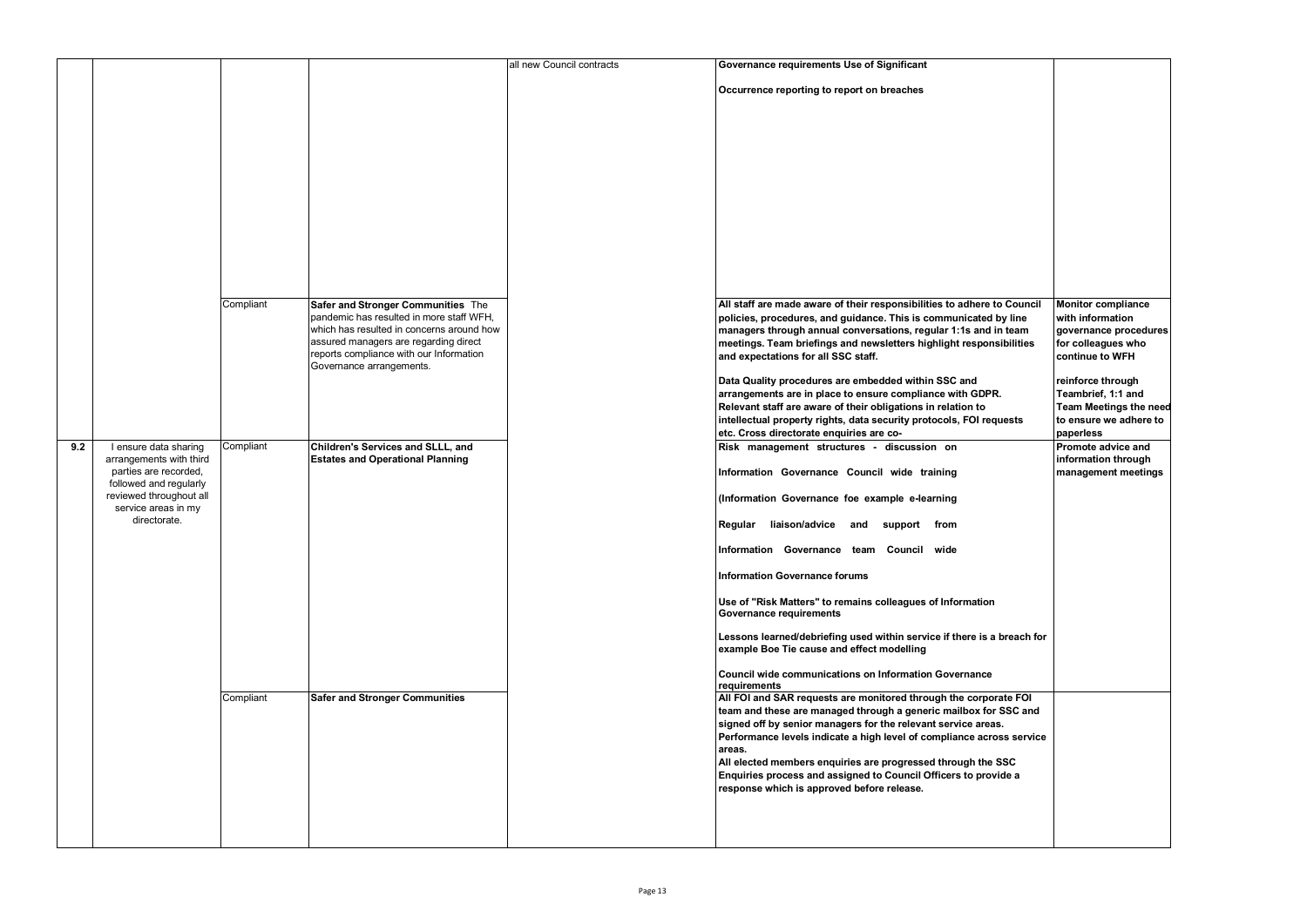| 10 |      | <b>Health and Safety</b>                                                                                                                                                                                                                                                                                                              | <b>Assessment of</b><br><b>Compliance</b> | Did your directorate have any issues in<br>this area during the reporting period?<br>(Please reflect where open assurance<br>actions mean that a control weakness<br>exists)                                             | <b>Extract of Evidence from the Council's</b><br><b>Corporate Governance Code (Formerly</b><br>CGF) (for information only)                                                                                                                                                                                                                                                                                                                                                                                                                                                                                                                                                                                                                                                                                                                                                                                                                                                                                           | <b>Relevant service area controls</b>                                                                                                                                                                                                                                                                                                                                                                                                                                                                                                                                                                                                                                                                                                                                                                                                                                                                                                                                                                                                                                                                                                                                                                                                                                                                                                                                                                                                                                                                                                                                                                                                                                                                                                                                                                                                                                                                                                                                                                               | <b>Improvement Actions</b><br>(will auto- populate<br>improvement plan tab<br>where you should add<br>action owner and<br>deadline)                                                                                            |
|----|------|---------------------------------------------------------------------------------------------------------------------------------------------------------------------------------------------------------------------------------------------------------------------------------------------------------------------------------------|-------------------------------------------|--------------------------------------------------------------------------------------------------------------------------------------------------------------------------------------------------------------------------|----------------------------------------------------------------------------------------------------------------------------------------------------------------------------------------------------------------------------------------------------------------------------------------------------------------------------------------------------------------------------------------------------------------------------------------------------------------------------------------------------------------------------------------------------------------------------------------------------------------------------------------------------------------------------------------------------------------------------------------------------------------------------------------------------------------------------------------------------------------------------------------------------------------------------------------------------------------------------------------------------------------------|---------------------------------------------------------------------------------------------------------------------------------------------------------------------------------------------------------------------------------------------------------------------------------------------------------------------------------------------------------------------------------------------------------------------------------------------------------------------------------------------------------------------------------------------------------------------------------------------------------------------------------------------------------------------------------------------------------------------------------------------------------------------------------------------------------------------------------------------------------------------------------------------------------------------------------------------------------------------------------------------------------------------------------------------------------------------------------------------------------------------------------------------------------------------------------------------------------------------------------------------------------------------------------------------------------------------------------------------------------------------------------------------------------------------------------------------------------------------------------------------------------------------------------------------------------------------------------------------------------------------------------------------------------------------------------------------------------------------------------------------------------------------------------------------------------------------------------------------------------------------------------------------------------------------------------------------------------------------------------------------------------------------|--------------------------------------------------------------------------------------------------------------------------------------------------------------------------------------------------------------------------------|
|    | 10.1 | Directorate staff are made Compliant<br>aware of their<br>responsibilities under<br>relevant Health & Safety<br>policies and procedures<br>and I have appropriate<br>arrangements in place for<br>the identification and<br>provision of Health & Safety<br>training necessary for all job<br>roles, including induction<br>training. | Compliant                                 | Children's Services and SLLL, and<br><b>Estates and Operational Planning</b><br>Safer and Stronger Communities Face<br>to Face training suspended due to<br>Pandemic, this impacted on First Aid<br>certificate renewal. | Contingency planning and business continuity<br>arrangements Corporate Health and Safety<br>Strategy and Plan<br><b>Council Health and Safety</b><br>Group Employee Code of<br><b>Conduct Enterprise Risk</b><br>Management Policy<br>Enterprise Risk Management Policy and Risk<br>Management Procedure<br>External validation/review e.g. external audit,<br>independent assurance providers<br>Health and safety audits <sup>'</sup><br>Health & Safety policies and procedures<br>Institution of Occupational Safety and<br>Health training Mandatory Health & Safety<br>training for staff<br>Reporting/review/monitoring at all levels -<br>committee, CLT, SMTs, service level<br><b>Risk Management Groups</b><br>procurement, standing orders, project<br>management, health and safety, information<br>governance)<br><b>Risk Management</b><br>Procedure Risk<br>management tools<br>Scheme of<br>Delegation<br>Schools assurance programme<br>Training, eLearning and workshops for staff<br>and members | Communities and Families Health Safety and Wellbeing Committee<br>(Chaired by Andy Gray - Head of Schools and Lifelong Learning)<br>quarterly meeting<br><b>Council Health and Safety Group</b><br>Risk Matters used to share important Health and Safety messages<br>some of which are included within an annual planner<br>Self-assurance questionnaire includes a section on Health and Safety<br>that mirrors the work place inspection checklist for establishments<br><b>Health and Safety e-</b><br>learning Health and<br><b>Safety training</b><br>Risk management policies and strategies (e.g.   Health and Safety essential learning matrix<br>Health and Safety Working Groups (2) schools and non-schools<br>(includes Residential/Libraries/Community<br>Council Health and Safety Forum (chaired by a member)<br>Suspension of Face to Face training impacted on certificate renewal<br>dates - extension agreed Council wide.<br>Changes to working arrangements required new risk assessment for<br>buildings to ensure appropriately trained staff with building<br>responsibilities.<br>Supply of PPE and Lateral Flow Testing and vaccination programme<br>roll out coordinated through Operations Manager and relevant service<br>managers.<br>Review of essential learning for all roles has H&S training<br>requirements included<br>Health and Safety is a standing item on the SMT agenda. The SSC<br>H&S Working Group evaluates compliance within the service and<br>notes of meetings circulated to SMT.<br>Communities and Families Health Safety and Wellbeing Committee<br>(Chaired by Head of Schools and Lifelong Learning) quarterly meeting<br>- representation from Safer and Stronger Communities in attendance.<br>Self Assurance checklist completed by managers which includes a<br>section on H&S with ability to outline areas of concerns.<br>Governance structures and processes are in place to ensure robust<br>implementation of H&S policy and procedural updates. | <b>Revisit Health and</b><br>Safety training with the<br><b>Corporate Health and</b><br>Safety team,<br>consideration of "Bite<br>Size" training where<br>appropriate<br>Use of SORT for key<br>health and safety<br>messaging |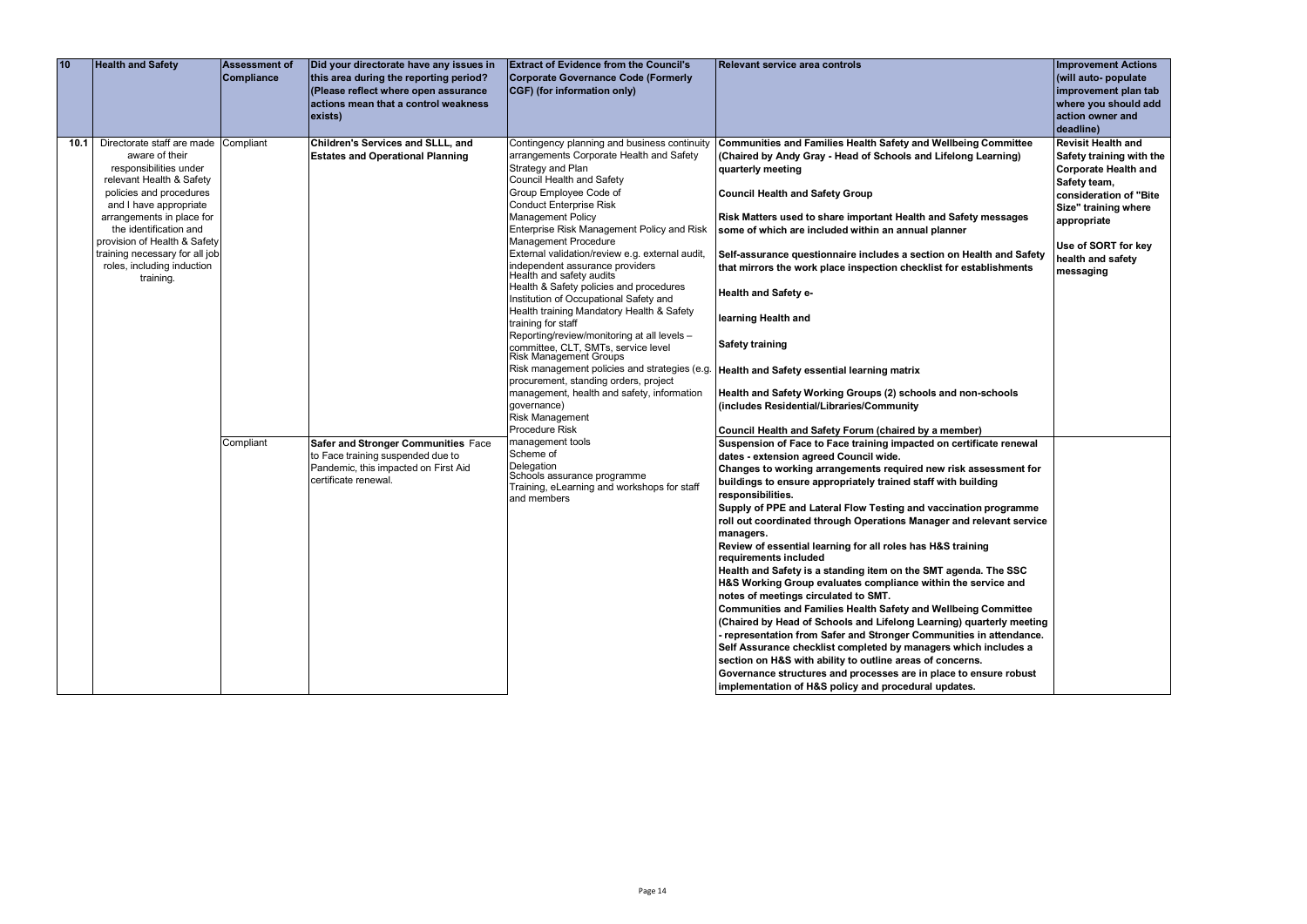| 10.2 | I have the necessary                                | Compliant | Children's Services and SLLL, and       | Council wide advice on risk assessment                                     |  |
|------|-----------------------------------------------------|-----------|-----------------------------------------|----------------------------------------------------------------------------|--|
|      | arrangements in place to                            |           | <b>Estates and Operational Planning</b> |                                                                            |  |
|      | establish, implement and                            |           |                                         | Self-assurance questionnaire and validation guidance (advice               |  |
|      | maintain procedures for                             |           |                                         |                                                                            |  |
|      | ongoing hazard                                      |           |                                         | on risk assessment) Health and Safety forums                               |  |
|      | identification, risk                                |           |                                         |                                                                            |  |
|      | assessment and the                                  |           |                                         | Use of SHE incident management portal - creates management                 |  |
|      | determination of necessary                          |           |                                         | information on risk themes we can response to as a service                 |  |
|      | controls to ensure all<br>Health & Safety risks are |           |                                         |                                                                            |  |
|      | adequately controlled.                              |           |                                         | Use of isomorphic learning (learning from within the organisation) and     |  |
|      |                                                     |           |                                         | responding to risk by assessing and mitigating                             |  |
|      |                                                     |           |                                         |                                                                            |  |
|      |                                                     |           |                                         | Use of "Bow-Tie" cause and effect model - post event and to risk<br>assess |  |
|      |                                                     |           |                                         |                                                                            |  |
|      |                                                     |           |                                         | Risk qualification/ to assess risks - quantify by RAG analysis - quantify  |  |
|      |                                                     |           |                                         | further if required                                                        |  |
|      |                                                     |           |                                         |                                                                            |  |
|      |                                                     |           |                                         | Use of Risk Management Committees to escalate health and safety            |  |
|      |                                                     |           |                                         | risks in terms of mitigation/Council wide risk (if this is required)       |  |
|      |                                                     |           |                                         |                                                                            |  |
|      |                                                     |           |                                         | Continually building and promoting risk management and health and          |  |
|      |                                                     |           |                                         | safety culture                                                             |  |
|      |                                                     |           |                                         | Understanding of robustness of controls (developing controls where         |  |
|      |                                                     |           |                                         | quantification shows they are weak)                                        |  |
|      |                                                     | Compliant | <b>Safer and Stronger Communities</b>   | Risk Assessments carried out as required and in line with COVID            |  |
|      |                                                     |           | Pandemi                                 | working arrangements.                                                      |  |
|      |                                                     |           | c - PPE requirements, testing and       | Clear governance structure in place within SSC provides an                 |  |
|      |                                                     |           | vaccination for staff groups.           | established route for escalation for risks if required.                    |  |
|      |                                                     |           |                                         | Reporting of COVID positive cases process in place with flowchart.         |  |
|      |                                                     |           |                                         | Incidents and accidents recorded, reported and investigated in line        |  |
|      |                                                     |           |                                         | with Council incident reporting P&Ps                                       |  |
|      |                                                     |           |                                         | Quarterly work place inspections/daily 'walk rounds' carried out.          |  |
|      |                                                     |           |                                         | Resumption of Services arrangements monitored and progressed with          |  |
|      |                                                     |           |                                         | H&S and FM colleagues.                                                     |  |
|      |                                                     |           |                                         |                                                                            |  |
|      |                                                     |           |                                         |                                                                            |  |
|      |                                                     |           |                                         |                                                                            |  |
| 10.3 | I have competencies,                                | Compliant | Children's Services and SLLL, and       | Corporate Health and Safety team (all members of the team are              |  |
|      | processes and controls in                           |           | <b>Estates and Operational Planning</b> | qualified in health and safety)                                            |  |
|      | place to ensure that all<br>service areas in my     |           |                                         | Communities and Families Health Safety and Wellbeing Committee             |  |
|      | directorate, and other areas                        |           |                                         | (Chaired by Andy Gray - Head of Schools and Lifelong Learning)             |  |
|      | of responsibility, operate in                       |           |                                         | quarterly meeting                                                          |  |
|      | compliance with all                                 |           |                                         |                                                                            |  |
|      | applicable Health & Safety                          |           |                                         | <b>Council Health and Safety Group</b>                                     |  |
|      | laws and regulations.                               |           |                                         |                                                                            |  |
|      |                                                     |           |                                         | Risk Matters used to share important Health and Safety messages            |  |
|      |                                                     |           |                                         | some of which are included within an annual planner                        |  |
|      |                                                     | Compliant | <b>Safer and Stronger Communities</b>   | Workplace assessments and incident reporting is in place and               |  |
|      |                                                     |           |                                         | monitored.                                                                 |  |
|      |                                                     |           |                                         | H&S audits on hold due to the pandemic, but resumption of service          |  |
|      |                                                     |           |                                         | templates completed with H&S colleagues.                                   |  |
|      |                                                     |           |                                         | There are named staff with H&S responsibilities within all                 |  |
|      |                                                     |           |                                         | premises and monitoring and governance is in place to ensure               |  |
|      |                                                     |           |                                         | compliance.                                                                |  |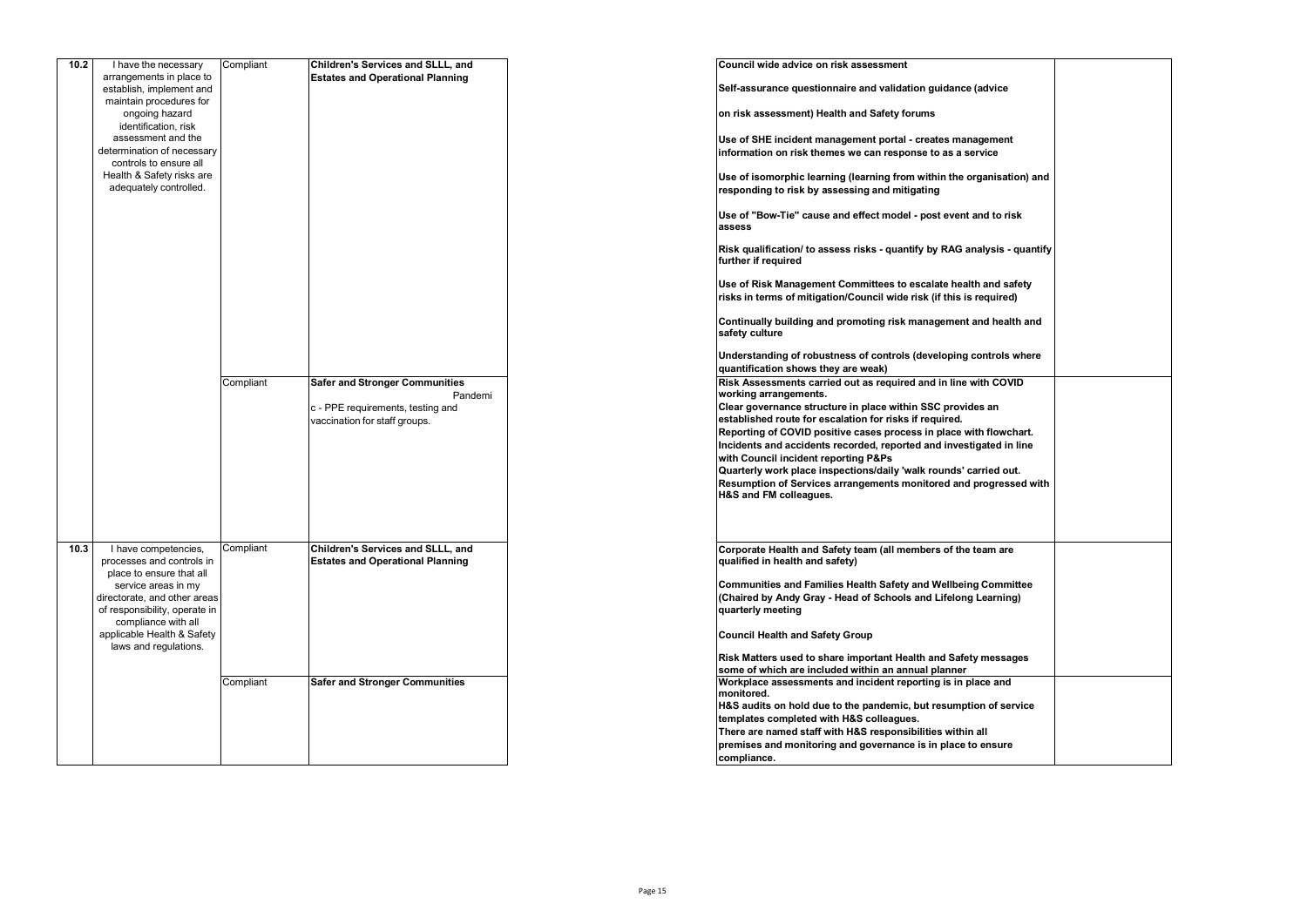| 10.4 | I have a robust<br>governance and<br>reporting structure for    | Compliant            | Children's Services and SLLL, and<br><b>Estates and Operational Planning</b> |                                                                                                   | Corporate Health and Safety team (all members of the team are<br>qualified in health and safety)                                                      |                            |
|------|-----------------------------------------------------------------|----------------------|------------------------------------------------------------------------------|---------------------------------------------------------------------------------------------------|-------------------------------------------------------------------------------------------------------------------------------------------------------|----------------------------|
|      | Health and Safety in my<br>directorate.                         |                      |                                                                              |                                                                                                   | Communities and Families Health Safety and Wellbeing Committee<br>(Chaired by Andy Gray - Head of Schools and Lifelong Learning)<br>quarterly meeting |                            |
|      |                                                                 |                      |                                                                              |                                                                                                   | <b>Council Health and Safety Group</b>                                                                                                                |                            |
|      |                                                                 |                      |                                                                              |                                                                                                   | Risk Matters used to share important Health and Safety messages<br>some of which are included within an annual planner                                |                            |
|      |                                                                 |                      |                                                                              |                                                                                                   | Self-assurance questionnaire includes a section on Health and Safety<br>that mirrors the work place inspection checklist for establishments           |                            |
|      |                                                                 |                      |                                                                              |                                                                                                   | <b>Health and Safety e-</b>                                                                                                                           |                            |
|      |                                                                 |                      |                                                                              |                                                                                                   | learning Health and                                                                                                                                   |                            |
|      |                                                                 |                      |                                                                              |                                                                                                   | <b>Safety training</b>                                                                                                                                |                            |
|      |                                                                 |                      |                                                                              |                                                                                                   | Health and Safety essential learning matrix                                                                                                           |                            |
|      |                                                                 | Compliant            | <b>Safer and Stronger Communities</b>                                        |                                                                                                   | The H&S Working Group is chaired by the Operations Manager with                                                                                       |                            |
|      |                                                                 |                      |                                                                              |                                                                                                   | representation from all services in SSC and business support partner,                                                                                 |                            |
|      |                                                                 |                      |                                                                              |                                                                                                   | and has responsibility for all related health and safety matters, the                                                                                 |                            |
|      |                                                                 |                      |                                                                              |                                                                                                   | group's chair attends the C&F Health, Safety and Wellbeing Group.                                                                                     |                            |
|      |                                                                 |                      |                                                                              |                                                                                                   | H&S is a standing item on the SSC Senior Management Team agenda                                                                                       |                            |
|      |                                                                 |                      |                                                                              |                                                                                                   | and the C&F risk and assurance committee agenda, all of which are a                                                                                   |                            |
|      |                                                                 |                      |                                                                              |                                                                                                   | route for escalation.                                                                                                                                 |                            |
| 11   | Performance                                                     | <b>Assessment of</b> | Did your directorate have any issues in                                      | <b>Extract of Evidence from the Council's</b>                                                     | <b>Relevant service area controls</b>                                                                                                                 | <b>Improvement Actions</b> |
|      |                                                                 | <b>Compliance</b>    | this area during the reporting period?                                       | <b>Corporate Governance Code (Formerly</b>                                                        |                                                                                                                                                       | (will auto- populate       |
|      |                                                                 |                      | (Please reflect where open assurance                                         | CGF) (for information only)                                                                       |                                                                                                                                                       | improvement plan tab       |
|      |                                                                 |                      |                                                                              |                                                                                                   |                                                                                                                                                       |                            |
|      |                                                                 |                      |                                                                              |                                                                                                   |                                                                                                                                                       |                            |
|      |                                                                 |                      | actions mean that a control weakness                                         |                                                                                                   |                                                                                                                                                       | where you should add       |
|      |                                                                 |                      | exists)                                                                      |                                                                                                   |                                                                                                                                                       | action owner and           |
|      |                                                                 |                      |                                                                              |                                                                                                   |                                                                                                                                                       | deadline)                  |
| 11.1 | I have arrangements in<br>place for reporting to CLT,           | Compliant            | Children's Services and SLLL, and<br><b>Estates and Operational Planning</b> | Annual external reporting e.g. Local<br>Government Benchmarking Framework,                        | <b>Committee reporting structures</b>                                                                                                                 |                            |
|      | Committee and/or Council<br>and, where performance              |                      |                                                                              | Scottish Public Services Ombudsman, Scottish Support from Strategy and Insight<br>Government, etc | (Performance Monitoring) Risk & Assurance                                                                                                             |                            |
|      | monitoring identifies                                           |                      |                                                                              | Annual performance report                                                                         | <b>Committee structures</b>                                                                                                                           |                            |
|      | inadequate service delivery<br>or poor value for money,         |                      |                                                                              | to Council B agenda<br>protocol                                                                   | Service reporting structures/meetings/team/SLT/CLT                                                                                                    |                            |
|      | ensure that improvement                                         | Compliant            | <b>Safer and Stronger Communities</b>                                        | .<br>Best Value reporting                                                                         | Performance reports are discussed on a regular basis in service area                                                                                  |                            |
|      | measures to address these                                       |                      |                                                                              | CLT Quarterly performance meeting                                                                 | meetings, SMT and CLT. Annual Performance Reports are submitted to                                                                                    |                            |
|      | issues are implemented                                          |                      |                                                                              | Committee Terms of Reference and                                                                  | HHFW, EC&F and C&C these include Partnership Agreement with                                                                                           |                            |
|      | and monitored.                                                  |                      |                                                                              | Delegated Functions Local Government                                                              | Police Scotland and Community Justice, CSWO Annual Report, Child                                                                                      |                            |
|      |                                                                 |                      |                                                                              | <b>Benchmarking Framework</b>                                                                     | <b>Protection Committee Annual Report</b>                                                                                                             |                            |
|      |                                                                 |                      |                                                                              | Monitoring/reporting on delivery of 52                                                            | Performance Reports are generated within SSC which include data on                                                                                    |                            |
|      |                                                                 |                      |                                                                              | coalition commitments Performance<br>Framework                                                    | SON, Statutory Complaints and Care Service Feedback.                                                                                                  |                            |
|      |                                                                 |                      |                                                                              | Strategy and Performance Hub                                                                      | Improvement Plans are held within SSC which incorporate actions                                                                                       |                            |
|      |                                                                 |                      |                                                                              |                                                                                                   | from audits and inspection reports. These are monitored and reported                                                                                  |                            |
|      |                                                                 |                      |                                                                              |                                                                                                   | through PP committees to the COG.                                                                                                                     |                            |
| 11.2 | My directorate regularly                                        | Compliant            | Children's Services and SLLL, and                                            |                                                                                                   | Work is currently underway between the service/Strategy and Insight                                                                                   |                            |
|      | works with relevant teams in                                    |                      | <b>Estates and Operational Planning</b>                                      |                                                                                                   | to set performance targets for measurement in line with service                                                                                       |                            |
|      | Strategy and                                                    |                      |                                                                              |                                                                                                   | objectives.                                                                                                                                           |                            |
|      |                                                                 |                      | <b>Safer and Stronger Communities</b>                                        |                                                                                                   | Internal Audit of services within SSC and regulatory services are                                                                                     | Align performance          |
|      | Communications to review Compliant<br>and improve effectiveness |                      |                                                                              |                                                                                                   | undertaken and actions monitored and reported to the appropriate                                                                                      | information for HHS to     |
|      | by performance monitoring,                                      |                      |                                                                              |                                                                                                   | <b>Committees.</b>                                                                                                                                    | <b>Council's Business</b>  |
|      | benchmarking and other                                          |                      |                                                                              |                                                                                                   |                                                                                                                                                       | <b>Plan for reporting</b>  |
|      | methods to achieve defined                                      |                      |                                                                              |                                                                                                   | Performance Targets measuring service objectives<br>Monthly performance reports from S&Comms team presented and                                       | criteria to HHFW           |
|      | outcomes.                                                       |                      |                                                                              |                                                                                                   | discussed at SMT                                                                                                                                      |                            |
|      |                                                                 |                      |                                                                              |                                                                                                   | Review of HHFW performance data submitted to HHFW ongoing as                                                                                          | Committee.                 |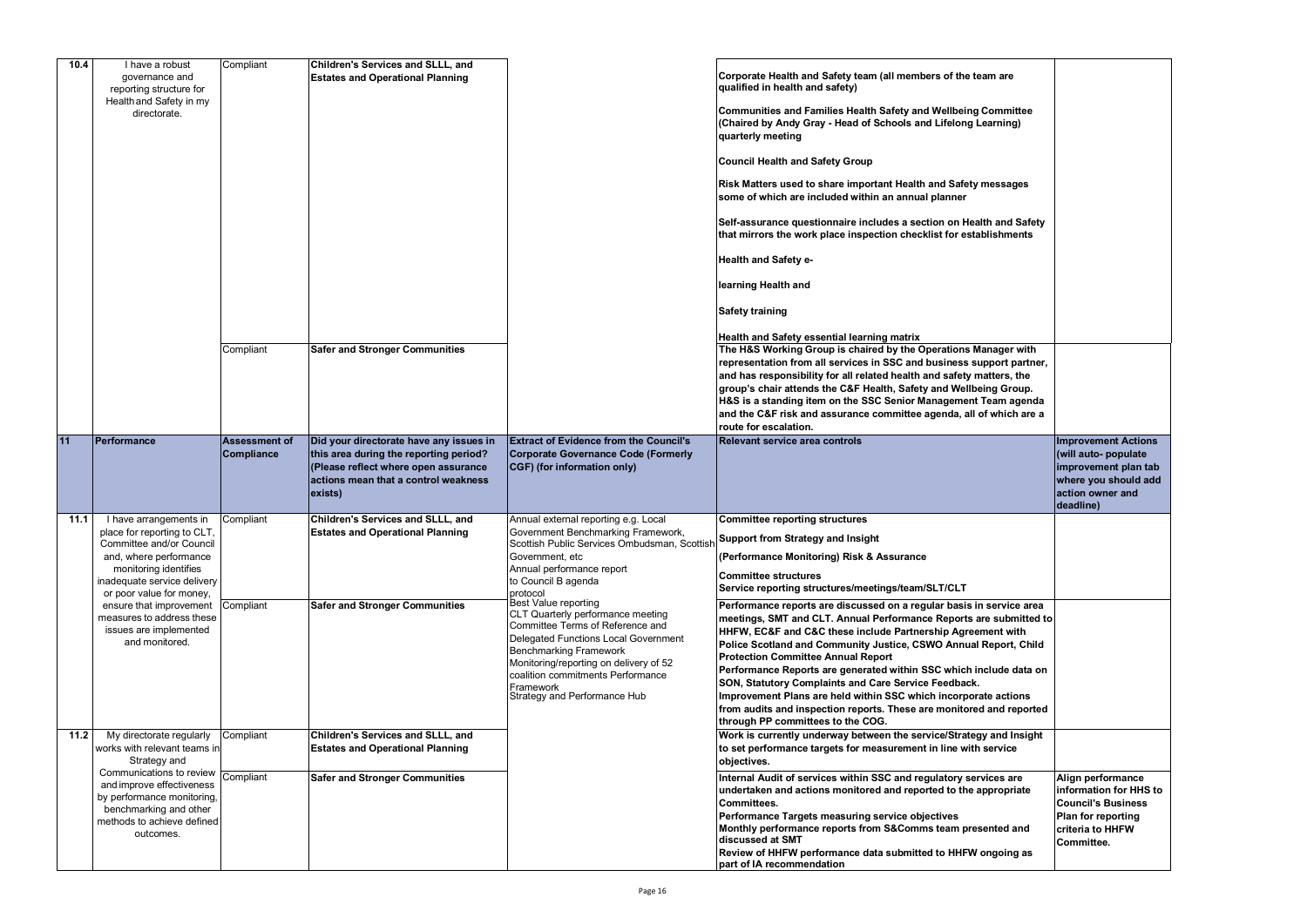| 12 | <b>Commercial and Contract Assessment of</b><br><b>Management</b>                                                                                    | <b>Compliance</b> | Did your directorate have any issues in<br>this area during the reporting period?<br>(Please reflect where open assurance<br>actions mean that a control weakness<br>exists) | <b>Extract of Evidence from the Council's</b><br><b>Corporate Governance Code (Formerly</b><br>CGF) (for information only)                                                                                                                                                                                                                                                                                                                                                                                                                                                                                              | Relevant service area controls                                                                                                                                                                                                                                                                                                                                                                                                                                                                                                                                                                                                                                                      | <b>Improvement Actions</b><br>(will auto- populate<br>improvement plan tab<br>where you should add<br>action owner and<br>deadline) |
|----|------------------------------------------------------------------------------------------------------------------------------------------------------|-------------------|------------------------------------------------------------------------------------------------------------------------------------------------------------------------------|-------------------------------------------------------------------------------------------------------------------------------------------------------------------------------------------------------------------------------------------------------------------------------------------------------------------------------------------------------------------------------------------------------------------------------------------------------------------------------------------------------------------------------------------------------------------------------------------------------------------------|-------------------------------------------------------------------------------------------------------------------------------------------------------------------------------------------------------------------------------------------------------------------------------------------------------------------------------------------------------------------------------------------------------------------------------------------------------------------------------------------------------------------------------------------------------------------------------------------------------------------------------------------------------------------------------------|-------------------------------------------------------------------------------------------------------------------------------------|
|    | 12.1   I ensure all goods, services Compliant<br>and works are procured<br>and managed in<br>compliance with the<br><b>Contract Standing Orders.</b> |                   | Children's Services and SLLL, and<br><b>Estates and Operational Planning</b>                                                                                                 | Annual Assurance Process<br>(Directorates) Codes of<br>Conduct<br>Commercial and Procurement Strategy<br>Committee Terms of Reference and<br>Delegated Functions Contract and Grants<br>Management team<br><b>Contract Standing Orders</b><br>Council company monitoring including<br>Governance Hub, Council Observers on<br>Boards, committee reporting<br><b>Grant Standing Orders</b><br>Legal Services provision<br>of advice Policies and<br>procedures Procurement<br><b>Handbook</b><br>Scheme of Delegation to<br><b>Officers Service Level</b><br><b>Agreement Register</b><br>Standard Condition of<br>Grant | Commercial<br>and<br><b>Strategy</b><br>l Procurement<br><b>Grants</b><br>Contract<br>and<br><b>Management team Contract</b><br><b>Standing Orders</b><br>Council company monitoring including Governance Hub, Council<br>Observers on Boards, committee reporting<br><b>Grant Standing Orders</b><br><b>Procurement Handbook</b><br>Scheme of Delegation to<br><b>Officers Service Level</b><br><b>Agreement Register</b>                                                                                                                                                                                                                                                          |                                                                                                                                     |
|    |                                                                                                                                                      | Compliant         | <b>Safer and Stronger Communities</b>                                                                                                                                        |                                                                                                                                                                                                                                                                                                                                                                                                                                                                                                                                                                                                                         | Monthly SSC Procurement Board which looks at dashboard, contracts<br>list, waivers, pipeline procurements and contracts ending. Attended<br>by service representatives, contract managers and procurement<br>colleagues.<br>clear procedures are in place to ensure all goods, services and works<br>are procured appropriately and in compliance with the Contract<br><b>Standing Orders.</b><br>Managers are responsible for ensuring Waiver Requests are completed<br>and tenders submitted where appropriate.<br>Waiver Reports are submitted to Committee for approval.<br>Process in place which requires HOS sign off for all Waivers and<br>Contracts to ensure compliance. |                                                                                                                                     |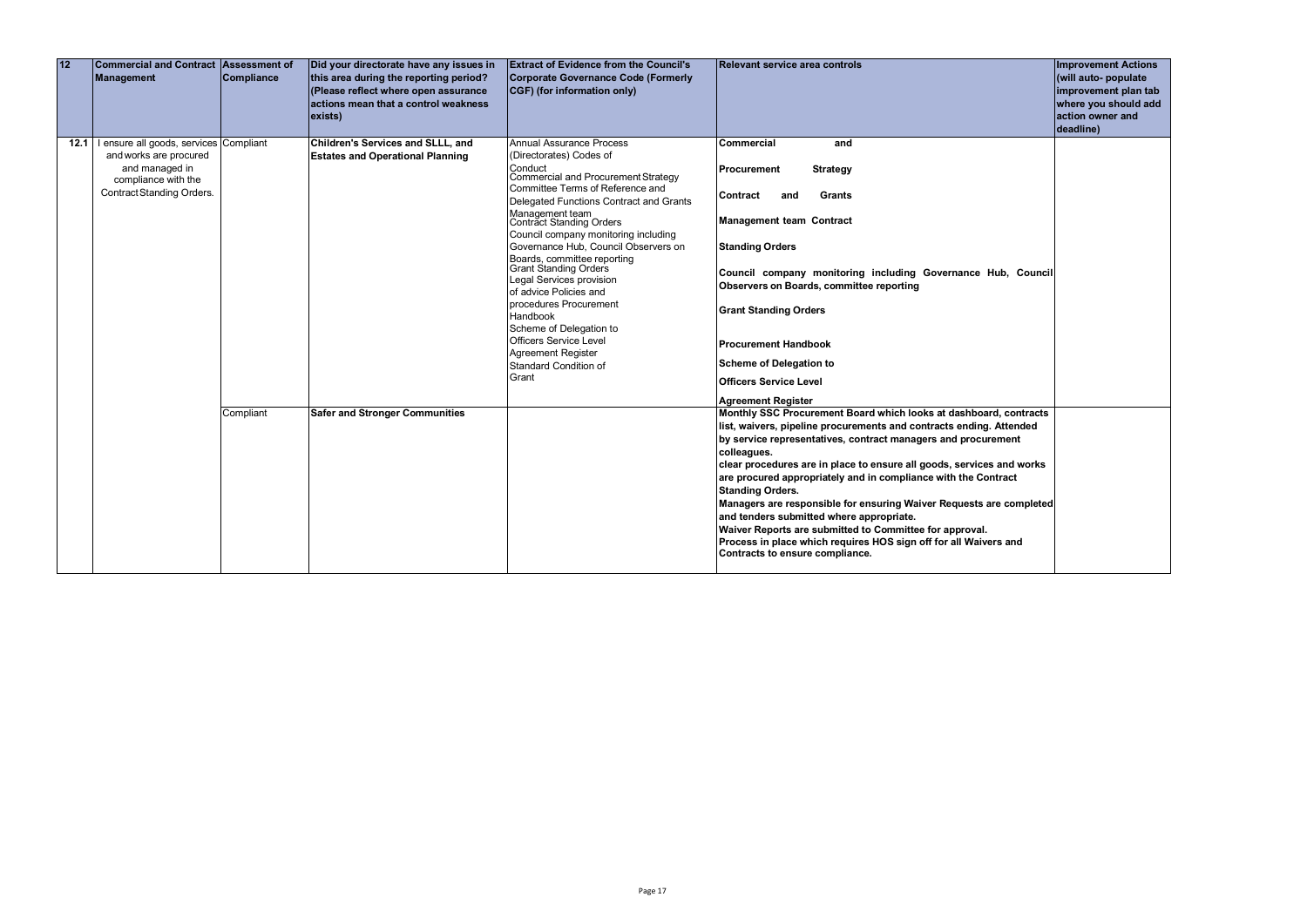| 13   | <b>Change and Project</b><br>Management                                                                                                                                                                                                                                                                                                                                                                                                               | <b>Assessment of</b><br>Compliance | Did your directorate have any issues in<br>this area during the reporting period?<br>(Please reflect where open assurance<br>actions mean that a control weakness<br>exists) | <b>Extract of Evidence from the Council's</b><br>Corporate Governance Code (Formerly<br>CGF) (for information only)                                                                                                                                                                                                                                                                                                                                                                                                                                                                                                                                                                                                                                      | <b>Relevant service area controls</b>                                                                                                                                                                                                                                                                                                                                                                                                                                                                                                                                                                                                                                                                                                                                                                         | <b>Improvement Actions</b><br>(will auto- populate<br>improvement plan tab<br>where you should add<br>action owner and<br>deadline)                                                                                                                                              |
|------|-------------------------------------------------------------------------------------------------------------------------------------------------------------------------------------------------------------------------------------------------------------------------------------------------------------------------------------------------------------------------------------------------------------------------------------------------------|------------------------------------|------------------------------------------------------------------------------------------------------------------------------------------------------------------------------|----------------------------------------------------------------------------------------------------------------------------------------------------------------------------------------------------------------------------------------------------------------------------------------------------------------------------------------------------------------------------------------------------------------------------------------------------------------------------------------------------------------------------------------------------------------------------------------------------------------------------------------------------------------------------------------------------------------------------------------------------------|---------------------------------------------------------------------------------------------------------------------------------------------------------------------------------------------------------------------------------------------------------------------------------------------------------------------------------------------------------------------------------------------------------------------------------------------------------------------------------------------------------------------------------------------------------------------------------------------------------------------------------------------------------------------------------------------------------------------------------------------------------------------------------------------------------------|----------------------------------------------------------------------------------------------------------------------------------------------------------------------------------------------------------------------------------------------------------------------------------|
| 13.1 | All projects and<br>programmes have a clear<br>business justification, as a<br>minimum this should<br>articulate outcomes and<br>benefits; have appropriate<br>governance in place to<br>support delivery; effective<br>controls in place to track<br>delivery progress and to<br>take corrective action if<br>required; have a robust<br>benefits management<br>framework in place; and<br>ensure that a formal<br>closure process is<br>undertaken. | Compliant<br>Compliant             | Children's Services and SLLL, and<br><b>Estates and Operational Planning</b><br><b>Safer and Stronger Communities</b>                                                        | 2050 City Vision<br><b>Budget Planning</b><br><b>Capital Budget</b><br><b>Strategy City</b><br>Plan<br>CLT Change Board<br>Committee Terms of Reference and<br>Delegated Functions Contract Standing<br>Orders<br><b>Council Business</b><br><b>Plan Council</b><br>Change Strategy<br>Council's Risk Appetite<br><b>Statement Enterprise Risk</b><br>Management Policy External<br>audits, reviews and validation<br><b>Finance Rules</b><br><b>Financial Regulations</b><br>Procurement<br>framework Report<br>template and<br>guidance Revenue<br><b>Budget Framework</b><br><b>Risk Registers</b><br>Scheme of Delegation to<br><b>Officers Service Planning</b><br><b>Sustainability Strategy</b><br>process Treasury<br><b>Management Strategy</b> | Prince 2 methodology used in large projects (includes risk<br>management as part of scope)<br>Proposals for projects/programmes are discussed by the Senior<br>Management Team prior to commencing and a clear business<br>justification outlined. The appropriate senior manager for SSC has<br>oversight of the project/programme and Head of Service sign off is<br>required.<br>Senior Managers appoint lead officers for all projects/programmes<br>who are responsible for ensuring that clear roles and<br>responsibilities are outlined. A review process ensures the senior<br>manager receives regular updates on progression and timescales<br>and these are fed back to the Senior Management Team.<br>Prince 2 methodology used in large projects (includes risk<br>management as part of scope) | <b>Project Officers should</b><br>attend training on risk<br>management and<br><b>Equality Impact</b><br><b>Assessments if not</b><br>already undertaken                                                                                                                         |
| 14.1 | <b>Financial Control</b>                                                                                                                                                                                                                                                                                                                                                                                                                              | <b>Assessment of</b><br>Compliance | Did your directorate have any issues in<br>this area during the reporting period?<br>(Please reflect where open assurance<br>actions mean that a control weakness<br>exists) | <b>Extract of Evidence from the Council's</b><br>Corporate Governance Code (Formerly<br>CGF) (for information only)                                                                                                                                                                                                                                                                                                                                                                                                                                                                                                                                                                                                                                      | <b>Relevant service area controls</b>                                                                                                                                                                                                                                                                                                                                                                                                                                                                                                                                                                                                                                                                                                                                                                         | <b>Improvement Actions</b><br>(will auto- populate<br>improvement plan tab<br>where you should add<br>action owner and<br>deadline)                                                                                                                                              |
| 14.1 | The operation of financial<br>controls in my directorate<br>is effective in ensuring the<br>valid authorisation of<br>financial transactions and<br>maintenance of accurate<br>accounting records.                                                                                                                                                                                                                                                    | Compliant                          | Children's Services and SLLL, and<br><b>Estates and Operational Planning</b>                                                                                                 | <b>Budget Framework</b><br>Comprehensive system of revenue and capital<br>monitoring, with SMT and CLT oversight<br><b>Contract Standing</b><br>Orders Corporate<br>Debt Policy Council<br><b>Business Plan</b><br>Council Change<br>Strategy<br>Elected Member training on financial<br>statements, financial planning and treasury<br>management<br>Employee Training                                                                                                                                                                                                                                                                                                                                                                                  | Regular input, advice and support from Council Finance team at<br>SMT/SLT meetings within service budget monitoring<br><b>Regular budgetary</b><br>monitoring/management Risk<br>based approach to budget<br>monitoring                                                                                                                                                                                                                                                                                                                                                                                                                                                                                                                                                                                       | There has been issues<br>with the forecasting<br>spreadsheet used in<br>schools, Finance are<br>working with the<br>service to look at<br>causal effects/mitigate.<br><b>Monthly</b><br>Schools/Finance<br><b>Meeting - risk based</b><br>approaches to finance<br><b>issues</b> |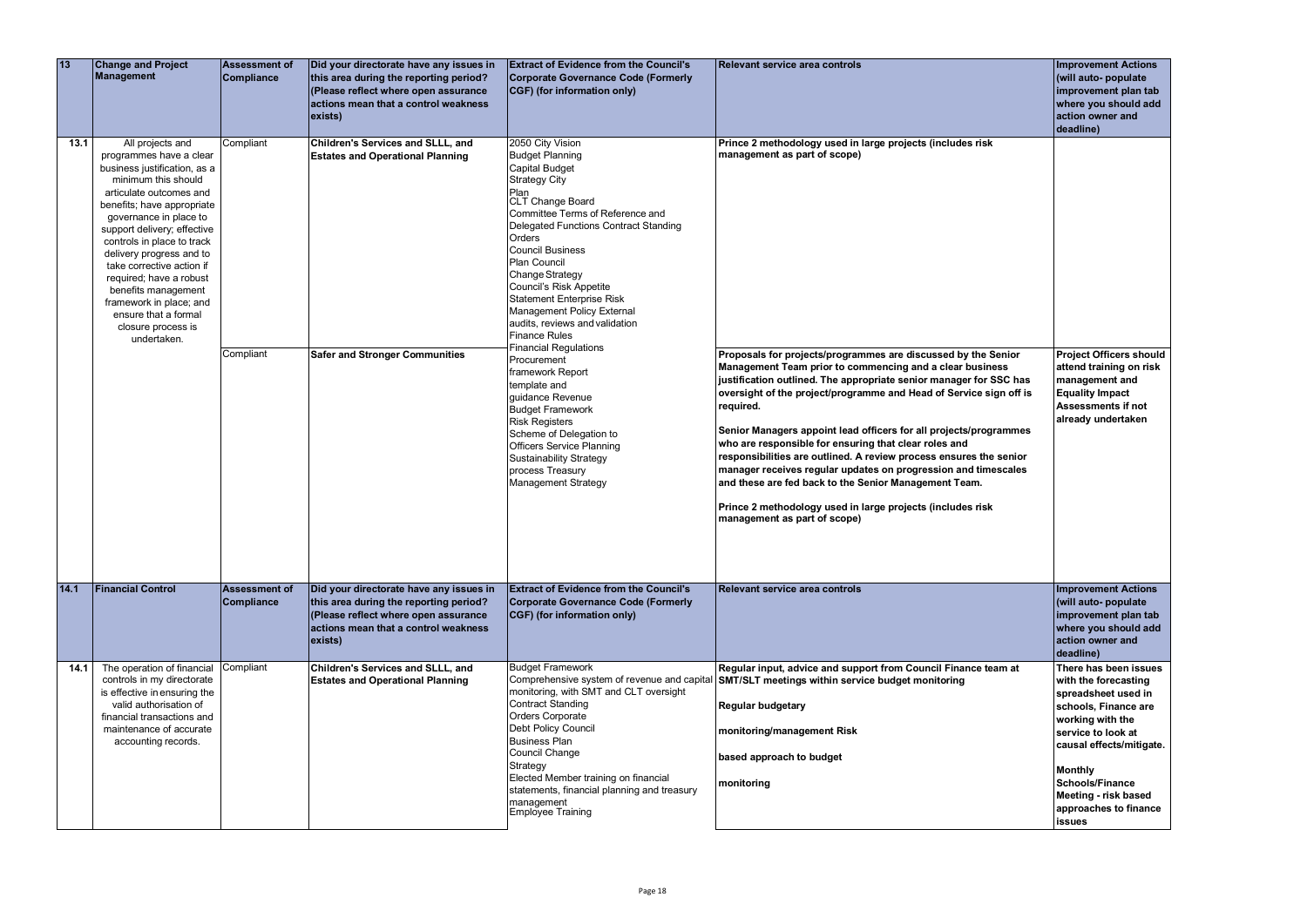|        |                                                                                                                                                                                                           | Compliant | <b>Safer and Stronger Communities</b>                                                                                                                                                                                                                       | Finance & Resources Committee and<br>Governance, Risk & Best Value Committee<br>oversight/scrutiny<br><b>Finance Rules</b><br>Financial<br>Regulations<br>Internal control<br>framework Medium-<br>term Financial Strategy<br>Professional officer<br>representation/support/advice on major project<br>boards, project assurance reviews, SMTs<br>Tiered framework of financial<br>planning and control Treasury<br><b>Management Strategy</b> | Monthly monitoring of spend, savings plans and pressures at<br>divisional management teams and Senior Management Team.<br>Yearly review of Oracle approval limits in place with required sign off<br>by Senior Manager and HOS. Homelessness Budget Group set up to<br>address pressures due to COVID<br>Regular meetings with HOS, Senior Managers and Finance partners.                                                                                                                                                    |
|--------|-----------------------------------------------------------------------------------------------------------------------------------------------------------------------------------------------------------|-----------|-------------------------------------------------------------------------------------------------------------------------------------------------------------------------------------------------------------------------------------------------------------|-------------------------------------------------------------------------------------------------------------------------------------------------------------------------------------------------------------------------------------------------------------------------------------------------------------------------------------------------------------------------------------------------------------------------------------------------|------------------------------------------------------------------------------------------------------------------------------------------------------------------------------------------------------------------------------------------------------------------------------------------------------------------------------------------------------------------------------------------------------------------------------------------------------------------------------------------------------------------------------|
| $14.2$ | I am confident that the<br>arrangements in place to<br>monitor expenditure/budget<br>variances would identify<br>control problems or<br>variances that could have<br>an effect on the Annual<br>Accounts. | Compliant | Children's Services and SLLL, and<br><b>Estates and Operational Planning</b>                                                                                                                                                                                |                                                                                                                                                                                                                                                                                                                                                                                                                                                 | Regular input, advice and support from Council Finance team at<br>SMT/SLT meetings within service budget monitoring<br><b>Regular budgetary</b><br>monitoring/management Risk<br>based approach to budget<br>monitoring                                                                                                                                                                                                                                                                                                      |
|        |                                                                                                                                                                                                           | Compliant | <b>Safer and Stronger Communities</b>                                                                                                                                                                                                                       |                                                                                                                                                                                                                                                                                                                                                                                                                                                 | As above.<br>Budget monitoring in place, finance colleagues attend SMT and<br>budget is a standing item on the agenda. There is also regular contact<br>with service area senior managers to monitor their budgets. Areas of<br>pressure in 20/21 are being managed as required and with HOS<br>oversight (including Homelessness Budget Group).<br>Budget pressures within Criminal Justice relating to ring fenced<br>Section 27 budget which include unfunded pay award are being<br>actioned.                            |
| 14.3   | I have arrangements in<br>place to ensure all material<br>commitments and<br>contingent liabilities (i.e.<br>undertakings, past<br>transactions or events                                                 | Compliant | Children's Services and SLLL, and<br><b>Estates and Operational Planning</b>                                                                                                                                                                                |                                                                                                                                                                                                                                                                                                                                                                                                                                                 | Knowledge and application of Finance<br><b>Rules Expertise and support of</b><br><b>Council Finance team</b>                                                                                                                                                                                                                                                                                                                                                                                                                 |
|        | resulting in future financial<br>liabilities) are notified to the<br>Chief Financial Officer.                                                                                                             | Compliant | <b>Safer and Stronger Communities</b>                                                                                                                                                                                                                       |                                                                                                                                                                                                                                                                                                                                                                                                                                                 | Appropriate Committee reporting and regular meetings with Convenor<br>and Vice Convenor in place. Support from colleagues in finance and<br>regular meetings in the diary and adhoc meetings held as required.                                                                                                                                                                                                                                                                                                               |
| 14.4   | I have arrangements in<br>place to review and protect<br>assets against theft, loss<br>and unauthorised use;                                                                                              | Compliant | Children's Services and SLLL, and<br><b>Estates and Operational Planning</b>                                                                                                                                                                                |                                                                                                                                                                                                                                                                                                                                                                                                                                                 | Support and advice form Council Insurance Services team<br>Asset register requested (as part of self assurance questionnaire                                                                                                                                                                                                                                                                                                                                                                                                 |
|        | identify any significant<br>losses; and, ensure the<br>adequacy of insurance<br>provision in covering the<br>risk of loss across my<br>directorate.                                                       | Compliant | Safer and Stronger Communities Due to<br>the pandemic, some offices were closed at<br>short notice and teams moved to WFH.<br>Security arrangements to ensure assets<br>were appropriately protected needed to be<br>reconsidered and action taken quickly. |                                                                                                                                                                                                                                                                                                                                                                                                                                                 | Insurance cover managed corporately, and any losses are dealt<br>with through this route or absorbed divisionally depending on<br>monetary value.<br>Insurance Services conduct annual checks to confirm adequacy of<br>existing levels of insurance. No significant losses have been<br>identified in 20/21, all mobile devices are encrypted in line with<br>Council procedures. Laptops are equipped with appropriate security<br>measures (e.g. Bit locker passwords) and clear desk policies in place<br>and monitored. |

| es at<br>am.<br>red sign off<br>p set up to |                                              |
|---------------------------------------------|----------------------------------------------|
| e partners.                                 |                                              |
|                                             |                                              |
|                                             |                                              |
|                                             |                                              |
|                                             |                                              |
|                                             |                                              |
| eam at                                      |                                              |
|                                             |                                              |
|                                             |                                              |
|                                             |                                              |
|                                             |                                              |
|                                             |                                              |
|                                             |                                              |
|                                             |                                              |
| IT and<br>gular contact                     |                                              |
| ts. Areas of                                |                                              |
| າ HOS                                       |                                              |
| fenced                                      |                                              |
| being                                       |                                              |
|                                             |                                              |
|                                             |                                              |
|                                             |                                              |
|                                             |                                              |
| th Convenor                                 |                                              |
| nance and<br>required.                      |                                              |
|                                             |                                              |
| ń                                           |                                              |
|                                             |                                              |
| onnaire                                     |                                              |
| $\frac{1}{2}$ dealt                         | <b>Consideration for</b>                     |
| ig on                                       | further actions in<br>relation to ensuring   |
| equacy of                                   | colleagues WFH are                           |
| een                                         | aware of their                               |
| ) with<br>ate security                      | responsibilities to<br>ensure Council assets |
| cies in place                               | are protected.                               |
|                                             |                                              |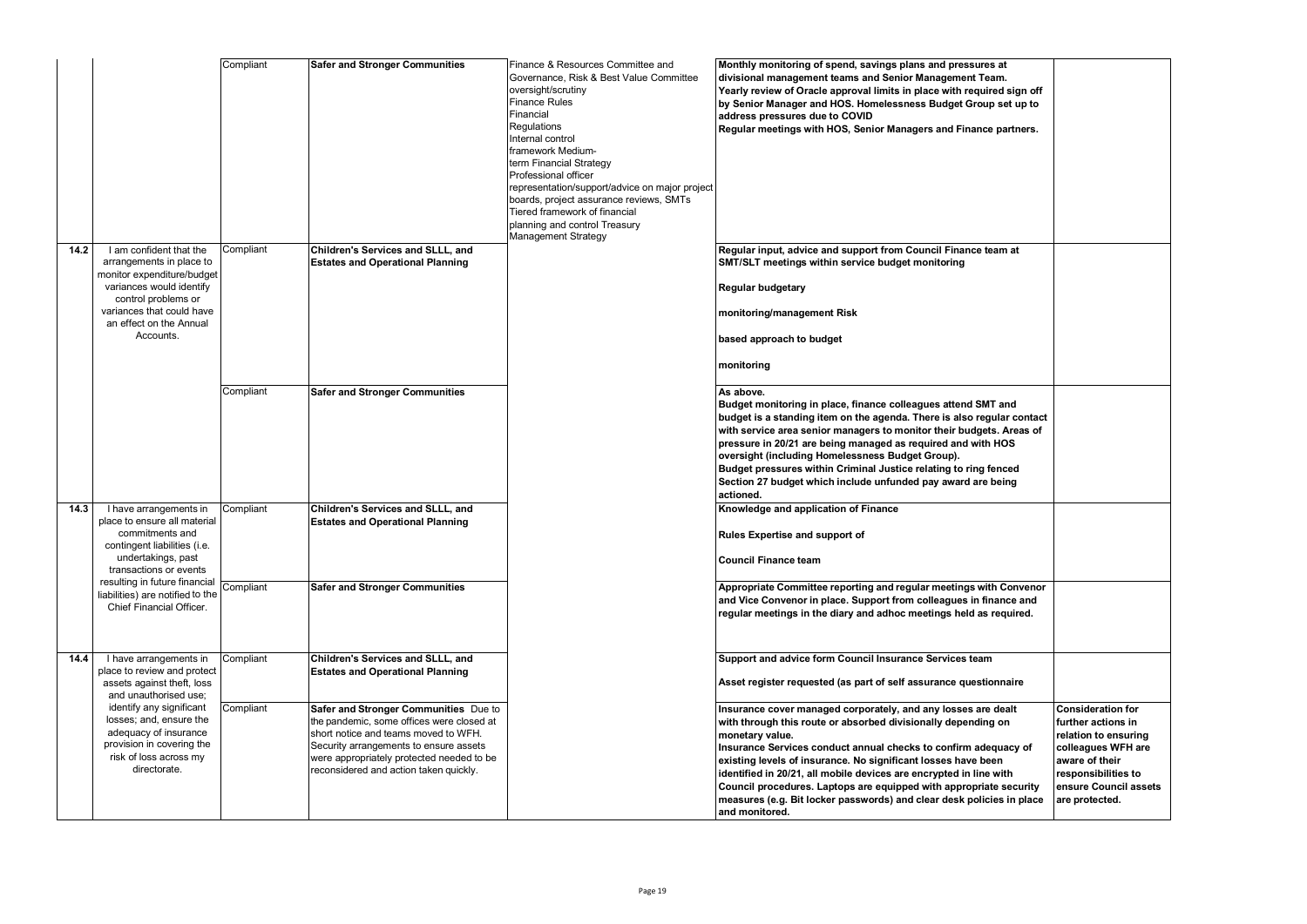| 14.5 | I have arrangements in<br>place for identifying any<br>weaknesses in my<br>directorate's compliance<br>with Council financial<br>policies or                                                            | Compliant                                 | Children's Services and SLLL, and<br><b>Estates and Operational Planning</b>                                                                                                 |                                                                                                                                                                                                                                                                                                                                  | The self assurance questionnaire has a section on Finance which sets<br>out the main requirements of establishment financial reporting                                                                                                                                                                                                     |                                                                                                                                     |
|------|---------------------------------------------------------------------------------------------------------------------------------------------------------------------------------------------------------|-------------------------------------------|------------------------------------------------------------------------------------------------------------------------------------------------------------------------------|----------------------------------------------------------------------------------------------------------------------------------------------------------------------------------------------------------------------------------------------------------------------------------------------------------------------------------|--------------------------------------------------------------------------------------------------------------------------------------------------------------------------------------------------------------------------------------------------------------------------------------------------------------------------------------------|-------------------------------------------------------------------------------------------------------------------------------------|
|      | statutory/regulatory<br>requirements.                                                                                                                                                                   | Compliant                                 | <b>Safer and Stronger Communities</b>                                                                                                                                        |                                                                                                                                                                                                                                                                                                                                  | The Self Assurance Questionnaire has a section on finance, this sets<br>out the main requirements of establishment financial reporting.<br>All budgets within SSC and all ring-fenced budget areas are managed<br>per accountancy rules, with close working between finance colleagues<br>and service managers.                            |                                                                                                                                     |
| 14.6 | I have arrangements in<br>place for identifying any<br>internal control, risk<br>management or asset<br>valuation problems<br>within my directorate's<br>service areas that could                       | Compliant                                 | Children's Services and SLLL, and<br><b>Estates and Operational Planning</b>                                                                                                 |                                                                                                                                                                                                                                                                                                                                  | Council Internal Audit programme (risk based approach where<br>services have the opportunity to make suggestions as to annual<br>Internal Audit plan)<br>Risk forums in place as per Council requirements, Risk and Assurance<br>Committees/Regular discussion on risk at Communities and Families                                         |                                                                                                                                     |
|      | affect the Annual<br>Accounts.                                                                                                                                                                          | Compliant                                 | <b>Safer and Stronger Communities</b>                                                                                                                                        |                                                                                                                                                                                                                                                                                                                                  | <b>Wider Management team/SLTs</b><br>The Council Internal Audit programme, risk based approach gives<br>services the opportunity to make suggestions as to annual Internal<br>Audit plan.<br>Operations Manager attends the Council Risk Forum Quarterly Risk &<br>Assurance Committee. Regular discussions around risk at SMT and<br>WMT. |                                                                                                                                     |
| 15   | <b>Group Accounts</b><br>(Resources only)                                                                                                                                                               | <b>Assessment of</b><br><b>Compliance</b> | Did your directorate have any issues in<br>this area during the reporting period?<br>(Please reflect where open assurance<br>actions mean that a control weakness<br>exists) | <b>Extract of Evidence from the Council's</b><br>Corporate Governance Code (Formerly<br>CGF) (for information only)                                                                                                                                                                                                              | Relevant service area controls                                                                                                                                                                                                                                                                                                             | <b>Improvement Actions</b><br>(will auto- populate<br>improvement plan tab<br>where you should add<br>action owner and<br>deadline) |
| 15.1 | I have arrangements in<br>place for identifying and<br>reviewing any<br>developments during the<br>year that should lead to                                                                             | Compliant                                 | <b>Children's Services and SLLL, and</b><br><b>Estates and Operational Planning</b>                                                                                          | and oversight) Annual Corporate Governance<br>Framework self-assessment (internal audit<br>input)<br>Annual Governance Statement - informed by                                                                                                                                                                                   | Annual assurance exercise (internal audit input Advice and support from Council Finance team/regular update at<br><b>SMTs/SLTs</b>                                                                                                                                                                                                         |                                                                                                                                     |
|      | additions, deletions or<br>amendments to the<br>companies included in the<br>Group Accounts.                                                                                                            | Compliant                                 | <b>Safer and Stronger Communities</b>                                                                                                                                        | the work of IA Annual Internal Audit Plan<br>based on most significant risks to the Council)<br>Audit Charter<br>Chief Internal Auditor's direct reporting line to<br><b>GRBV</b>                                                                                                                                                | N/A                                                                                                                                                                                                                                                                                                                                        |                                                                                                                                     |
| 15.2 | I have arrangements in<br>place to identify and review<br>any internal control, risk<br>management or asset<br>valuation problems with<br>Council companies that<br>could affect the Group<br>Accounts. | Compliant                                 | Children's Services and SLLL, and<br><b>Estates and Operational Planning</b>                                                                                                 | Committee Terms of Reference and Delegated<br>Functions - GRBV Comprehensive system of<br>revenue and capital monitoring, with SMT and<br>CLT oversight<br>Council Companies/ALEOs - Governance<br>Hub, Observers, annual reporting to<br><b>Executive Committee and GRBV External</b><br>validation/review e.g. external audit, | <b>Risk structures in place</b><br><b>Corporate Property support asset</b><br>valuation Support of Council<br>Insurance team                                                                                                                                                                                                               |                                                                                                                                     |
|      |                                                                                                                                                                                                         | Compliant                                 | <b>Safer and Stronger Communities</b>                                                                                                                                        | independent assurance providers<br>Executive Committee and Governance, Risk &<br>Best Value Committee oversight/scrutiny<br>Regular 121 meetings between the Council's<br>Chief Executive and the Chief Executives of<br>key ALEOs<br>Shareholder or service level agreements                                                    | N/A                                                                                                                                                                                                                                                                                                                                        |                                                                                                                                     |
| 16   | National Agency<br><b>Inspection Reports</b>                                                                                                                                                            | <b>Assessment of</b><br><b>Compliance</b> | Did your directorate have any issues in<br>this area during the reporting period?<br>(Please reflect where open assurance<br>actions mean that a control weakness<br>exists) | <b>Extract of Evidence from the Council's</b><br>Corporate Governance Code (Formerly<br>CGF) (for information only)                                                                                                                                                                                                              | <b>Relevant service area controls</b>                                                                                                                                                                                                                                                                                                      | <b>Improvement Actions</b><br>(will auto- populate<br>improvement plan tab<br>where you should add<br>action owner and<br>deadline) |
| 16.1 | I have arrangements in<br>place to identify any reports                                                                                                                                                 | Compliant                                 | Children's Services and SLLL, and<br><b>Estates and Operational Planning</b>                                                                                                 | Functions Governance, Risk and Best Value                                                                                                                                                                                                                                                                                        | Committee Terms of Reference and Delegated Internal/External audit for example Council Internal Audit<br>team/Education Scotland/Social Work Scotland                                                                                                                                                                                      |                                                                                                                                     |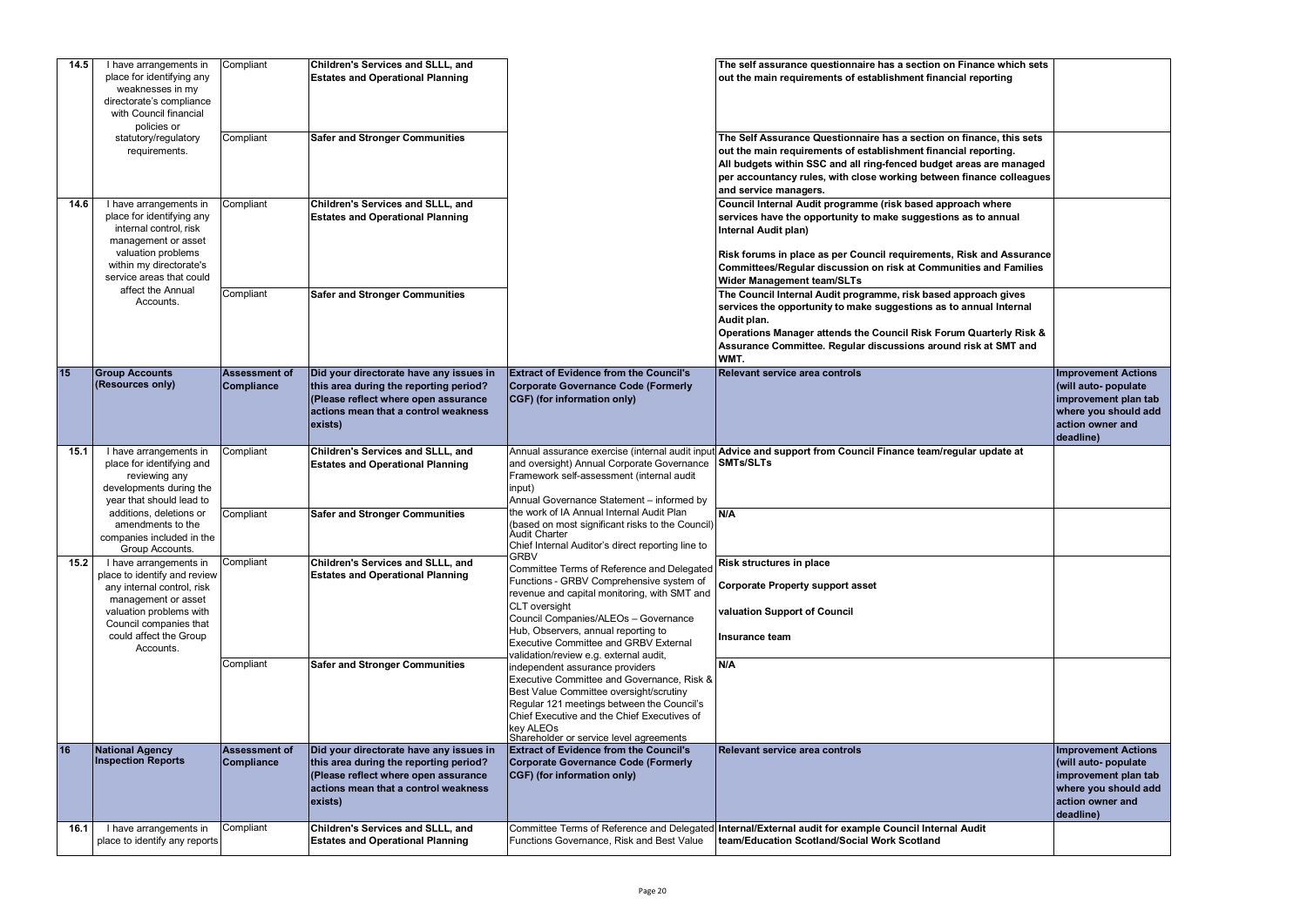|      | relating to my directorate<br>and can confirm that there<br>were no inspection reports<br>that could impact on the<br>signing of the Annual<br>Governance Statement.                                                                                                                                                                      | Compliant                                 | <b>Safer and Stronger Communities</b>                                                                                                                                        | Committee - chaired by an opposition<br>councillor and excluding executive committee<br>conveners from its membership, with power to<br>act on its own accord<br>Executive Committee and GRBV oversight of<br>external audit and inspection activity<br>Scrutiny of directorate annual assurance<br>schedules     | The Quality Regulation and Governance Team (QGR) within SSC review<br>grades from national agency inspection reports as part of their role to<br>support the CSWO.<br>Internal/External Reviews include Internal Audit, Care Inspectorate of<br>services within SSC with clear governance arrangements around<br>progressing recommendations in place.<br>Public Protection Committees report to the COG on improvement plans<br>from inspection reports.                                                                                                                                                                                                                                                                                                                                                                                                                         |                                                                                                                                     |
|------|-------------------------------------------------------------------------------------------------------------------------------------------------------------------------------------------------------------------------------------------------------------------------------------------------------------------------------------------|-------------------------------------------|------------------------------------------------------------------------------------------------------------------------------------------------------------------------------|-------------------------------------------------------------------------------------------------------------------------------------------------------------------------------------------------------------------------------------------------------------------------------------------------------------------|-----------------------------------------------------------------------------------------------------------------------------------------------------------------------------------------------------------------------------------------------------------------------------------------------------------------------------------------------------------------------------------------------------------------------------------------------------------------------------------------------------------------------------------------------------------------------------------------------------------------------------------------------------------------------------------------------------------------------------------------------------------------------------------------------------------------------------------------------------------------------------------|-------------------------------------------------------------------------------------------------------------------------------------|
| 16.2 | I have arrangements in<br>place that adequately<br>monitor and report on the<br>implementation of<br>recommendations.                                                                                                                                                                                                                     | Compliant<br>Compliant                    | Children's Services and SLLL, and<br><b>Estates and Operational Planning</b><br><b>Safer and Stronger Communities</b>                                                        |                                                                                                                                                                                                                                                                                                                   | <b>Committee reporting structures</b><br>Management of associated actions/recommendations from reports<br>(authorising bodies)<br>As above, committee reporting structure and management of<br>associated actions and recommendations from reports.<br>Recommendations from inspection reports are subject to action plans<br>that are monitored through the appropriate committees.<br>Recommendations and service improvement activity generated from<br>audits, service reviews and upheld or partially upheld complaints are<br>logged accordingly and managed through the relevant service.                                                                                                                                                                                                                                                                                  |                                                                                                                                     |
| 17   | <b>Internal Audit, External</b><br><b>Audit and Review Reports Compliance</b>                                                                                                                                                                                                                                                             | <b>Assessment of</b>                      | Did your directorate have any issues in<br>this area during the reporting period?<br>(Please reflect where open assurance<br>actions mean that a control weakness<br>exists) | <b>Extract of Evidence from the Council's</b><br><b>Corporate Governance Code (Formerly</b><br>CGF) (for information only)                                                                                                                                                                                        | <b>Relevant service area controls</b>                                                                                                                                                                                                                                                                                                                                                                                                                                                                                                                                                                                                                                                                                                                                                                                                                                             | <b>Improvement Actions</b><br>(will auto- populate<br>improvement plan tab<br>where you should add<br>action owner and<br>deadline) |
| 17.1 | I have arrangements in<br>place to ensure that all<br>recommendations from any<br>internal audit, external audit<br>or review report published<br>during the year, that have<br>highlighted high, medium or<br>significant control<br>deficiencies, have been (or<br>are being) implemented and<br>that this is monitored<br>effectively. | Compliant<br>Compliant                    | Children's Services and SLLL, and<br><b>Estates and Operational Planning</b><br><b>Safer and Stronger Communities</b>                                                        | A validation audit is included in the annual<br>Internal Audit Plan Agreed management<br>actions arising from internal audits are<br>recorded and monitored through Team Central<br>Integral part of Annual Assurance Schedule<br>Overdue management actions are reported<br>monthly to CLT and quarterly to GRBV | Meetings take place regularly between the Internal Audit team/service<br>colleagues in line with Internal Audit service level agreement<br>requirements<br>There are workshops organised by Internal Audit which support the<br>audit action process and service colleagues are involved in this<br>There are strong links between Risk Management within the service<br>and Internal Audit, this aids the efficiency and effectiveness of the<br>control environment as risk also focuses on the assessment of<br><b>controls</b><br>Audit actions are reviewed and monitored through the Team Central<br>system that support the audit follow up process.<br>Action owners are able to view their own dashboards and provide<br>updates and supporting evidence to IA electronically.<br>HOS is informed of updates, approaching due dates via Team Central<br>automated email. |                                                                                                                                     |
|      |                                                                                                                                                                                                                                                                                                                                           |                                           |                                                                                                                                                                              |                                                                                                                                                                                                                                                                                                                   | The Operations Manager monitors and manages all open SSC audit<br>actions, including cross directorate ones and provides an update on<br>progress prior to GRBV audit reporting.<br>The Operation Manager supports service managers to ensure audit<br>actions are completed within timescales.<br>There are strong links between Risk Management and Internal Audit,<br>this aids the efficiency and effectiveness of the control environment as<br>risk also focuses on the assessment of controls.<br>The HOS meets with Operations Managers and SEA for C&F regularly<br>to discuss progression of open audit actions.<br>Reports submitted to HHFW on outstanding IA actions for HHS Audit.                                                                                                                                                                                  |                                                                                                                                     |
| 18   | <b>Progress</b>                                                                                                                                                                                                                                                                                                                           | <b>Assessment of</b><br><b>Compliance</b> | Did your directorate have any issues in<br>this area during the reporting period?<br>(Please reflect where open assurance                                                    | <b>Extract of Evidence from the Council's</b><br>Corporate Governance Code (Formerly<br>CGF) (for information only)<br><u>Page zir</u>                                                                                                                                                                            | Relevant service area controls                                                                                                                                                                                                                                                                                                                                                                                                                                                                                                                                                                                                                                                                                                                                                                                                                                                    | <b>Improvement Actions</b><br>(will auto- populate<br>improvement plan tab                                                          |

| <b>Improvement Actions</b><br>(will auto- populate<br>improvement plan tab<br>where you should add<br>action owner and<br>deadline) |
|-------------------------------------------------------------------------------------------------------------------------------------|
|                                                                                                                                     |
|                                                                                                                                     |
|                                                                                                                                     |
|                                                                                                                                     |
|                                                                                                                                     |
|                                                                                                                                     |
|                                                                                                                                     |
|                                                                                                                                     |
|                                                                                                                                     |
|                                                                                                                                     |
|                                                                                                                                     |
|                                                                                                                                     |
| <b>Improvement Actions</b><br>(will auto- populate<br>improvement plan tab                                                          |
|                                                                                                                                     |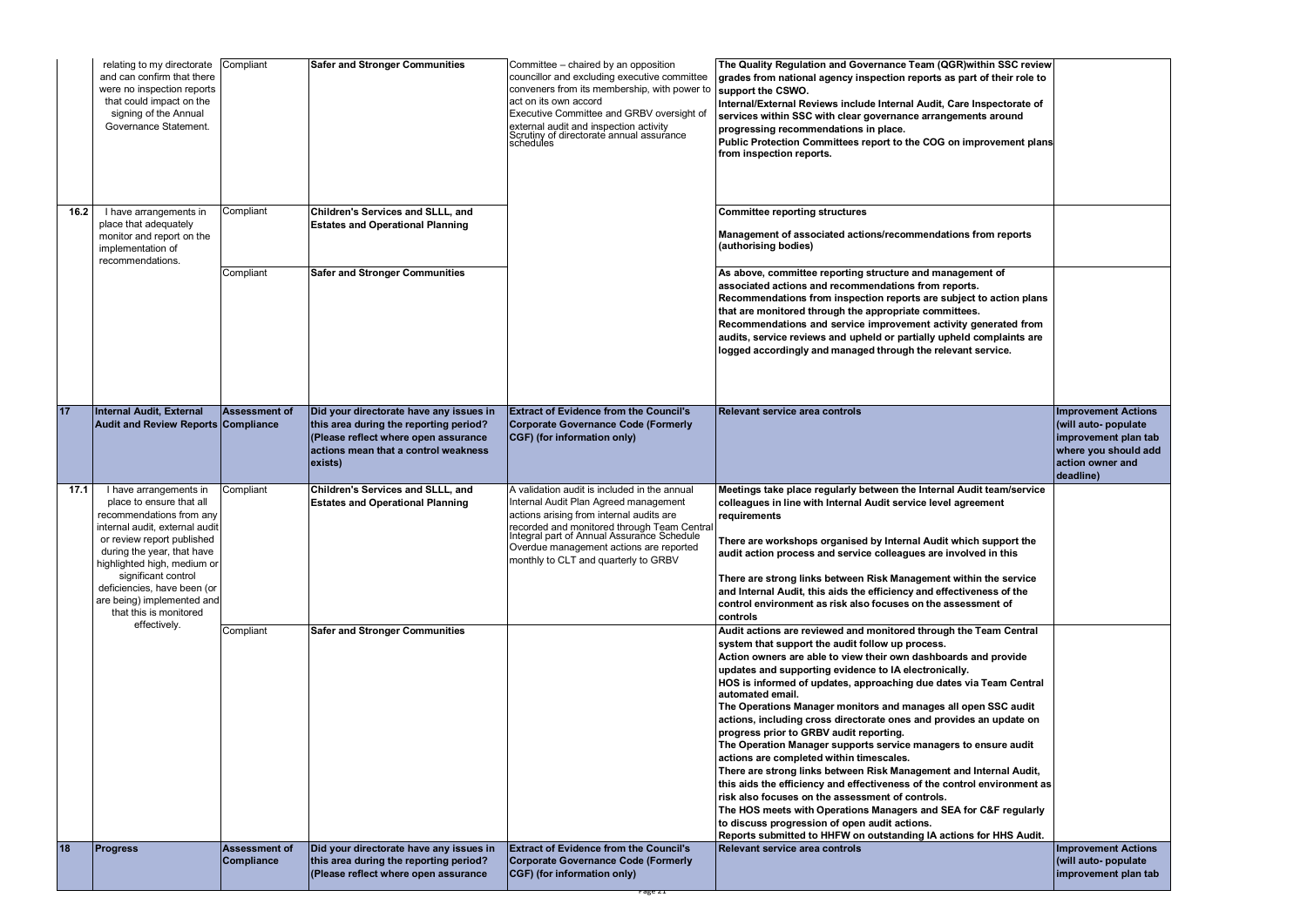|      |                                                                                                                                                                                                                                                                                                                                                                                                                                                                                                                                                                                                                                     |                                                                                                              | actions mean that a control weakness<br>$\vert$ exists) |                                                                                                                                                                                                    |                                                                                                                                                                                                                                                                                               | where you should add<br>action owner and<br>deadline) |
|------|-------------------------------------------------------------------------------------------------------------------------------------------------------------------------------------------------------------------------------------------------------------------------------------------------------------------------------------------------------------------------------------------------------------------------------------------------------------------------------------------------------------------------------------------------------------------------------------------------------------------------------------|--------------------------------------------------------------------------------------------------------------|---------------------------------------------------------|----------------------------------------------------------------------------------------------------------------------------------------------------------------------------------------------------|-----------------------------------------------------------------------------------------------------------------------------------------------------------------------------------------------------------------------------------------------------------------------------------------------|-------------------------------------------------------|
| 18.1 | All outstanding issues or<br>Children's Services and SLLL, and<br>Agreed management actions arising from<br>Compliant<br>internal audits are recorded and monitored<br>recommendations arising<br><b>Estates and Operational Planning</b><br>from this exercise,<br>through Team Central<br>Overdue management actions are reported<br>commissioned reviews,<br>monthly to CLT and quarterly to GRBV<br>committee reports and other<br>A validation audit is included in the annual<br>initiatives in previous years<br>have been addressed<br>Internal Audit Plan Integral part of Annual<br>satisfactorily.<br>Assurance Schedule | Annual review of assurance statement actions/reporting to<br><b>Governance Risk and best Value Committee</b> |                                                         |                                                                                                                                                                                                    |                                                                                                                                                                                                                                                                                               |                                                       |
|      |                                                                                                                                                                                                                                                                                                                                                                                                                                                                                                                                                                                                                                     | Compliant                                                                                                    | <b>Safer and Stronger Communities</b>                   | External Audit Report is scrutinised by GRBV<br>and an improvement plan developed<br>Council participates in LAN (council scrutiny<br>bodies) whose activity is based on shared risk<br>assessment | All actions from the 2019/20 Annual Review of Assurance Statement<br>are now complete.<br>A report was submitted to GRBV in January 2021 noting completion of<br>open improvement actions. Action Plans have been developed and<br>timescales set for resolution and addressed appropriately. |                                                       |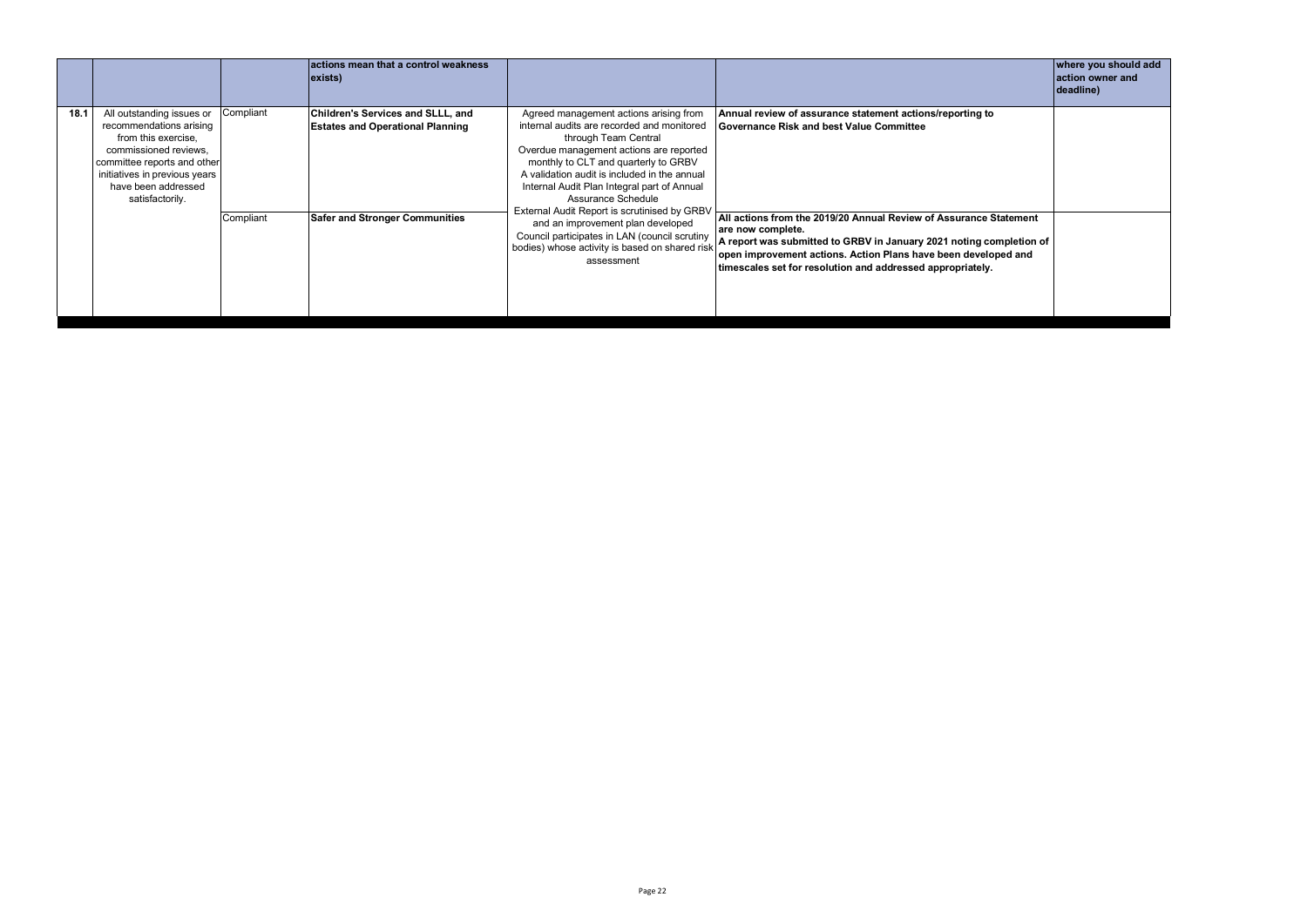#### **Appendix 2**

### **Schools, Lifelong Learning and Operational Support (2020-21) Update – December 2021**

|     |                                                                                                                                                              | <b>Improvement actions</b>                                                                                                                                                                                                                                                                                                                                                                                                                                                                                                                                                                                                                                                                                                                                    | <b>Action</b><br><b>Owner</b> | <b>Action Deadline</b> | <b>Update December 2021</b>                                                                                                                                                                                                                                                                                                                                                                                                                                                                                                                                                                                                                                                                                                                                                                                                                              |
|-----|--------------------------------------------------------------------------------------------------------------------------------------------------------------|---------------------------------------------------------------------------------------------------------------------------------------------------------------------------------------------------------------------------------------------------------------------------------------------------------------------------------------------------------------------------------------------------------------------------------------------------------------------------------------------------------------------------------------------------------------------------------------------------------------------------------------------------------------------------------------------------------------------------------------------------------------|-------------------------------|------------------------|----------------------------------------------------------------------------------------------------------------------------------------------------------------------------------------------------------------------------------------------------------------------------------------------------------------------------------------------------------------------------------------------------------------------------------------------------------------------------------------------------------------------------------------------------------------------------------------------------------------------------------------------------------------------------------------------------------------------------------------------------------------------------------------------------------------------------------------------------------|
|     | <b>Internal Control</b><br><b>Environment requirements</b>                                                                                                   |                                                                                                                                                                                                                                                                                                                                                                                                                                                                                                                                                                                                                                                                                                                                                               |                               |                        |                                                                                                                                                                                                                                                                                                                                                                                                                                                                                                                                                                                                                                                                                                                                                                                                                                                          |
| 1.1 | I have internal controls<br>and procedures in place<br>throughout my directorate<br>that are proportionate,<br>robust, monitored and<br>operate effectively. | Continual monitoring and review<br>of Communities and Families<br>risk profile<br>Continued working with Council<br>interdependencies to improve<br>risk mitigation where risks are<br>out of tolerance/risk appetite<br>Review of essential learning<br>matrix, move to "Bite Size"<br>Microsoft Teams training where<br>appropriate - involving<br>establishment staff in creating<br>proportionate/comprehensive<br>approaches to training offer<br>Continued response with Council<br>interdependencies where the<br>school self-assurance<br>questionnaire indicates areas of<br>weakness<br>Ongoing development of<br>Business Forums - (Risk based<br>approach to business<br>management - forums to be set<br>up in terms of<br>Finance/Property/HR - | Amanda<br>Hatton              | 1 March 2022           | Business Manager Forums are now held<br>monthly and they are fully involved in shaping<br>policies and procedures.<br>The Business Impact Assessments are being<br>transferred over to an electronic system, this<br>work is almost complete and we should be able<br>to use the system in February 2022, this<br>replaces individual spreadsheets held within the<br>directorate.<br>Colleagues from Resilience attended the<br>Directorate SMT meeting to outline the new<br>Council BIA Methodology and BIA review<br>programme. An agreed schedule for service<br>area/divisional meetings to work with the<br>Directorate's SLTs to review BIAs as part of a<br>rolling programme is in progress and covers:<br>roles and responsibilities for data / BIA<br>maintenance / training and support<br>Sign off governance<br>Confirm BIA service areas |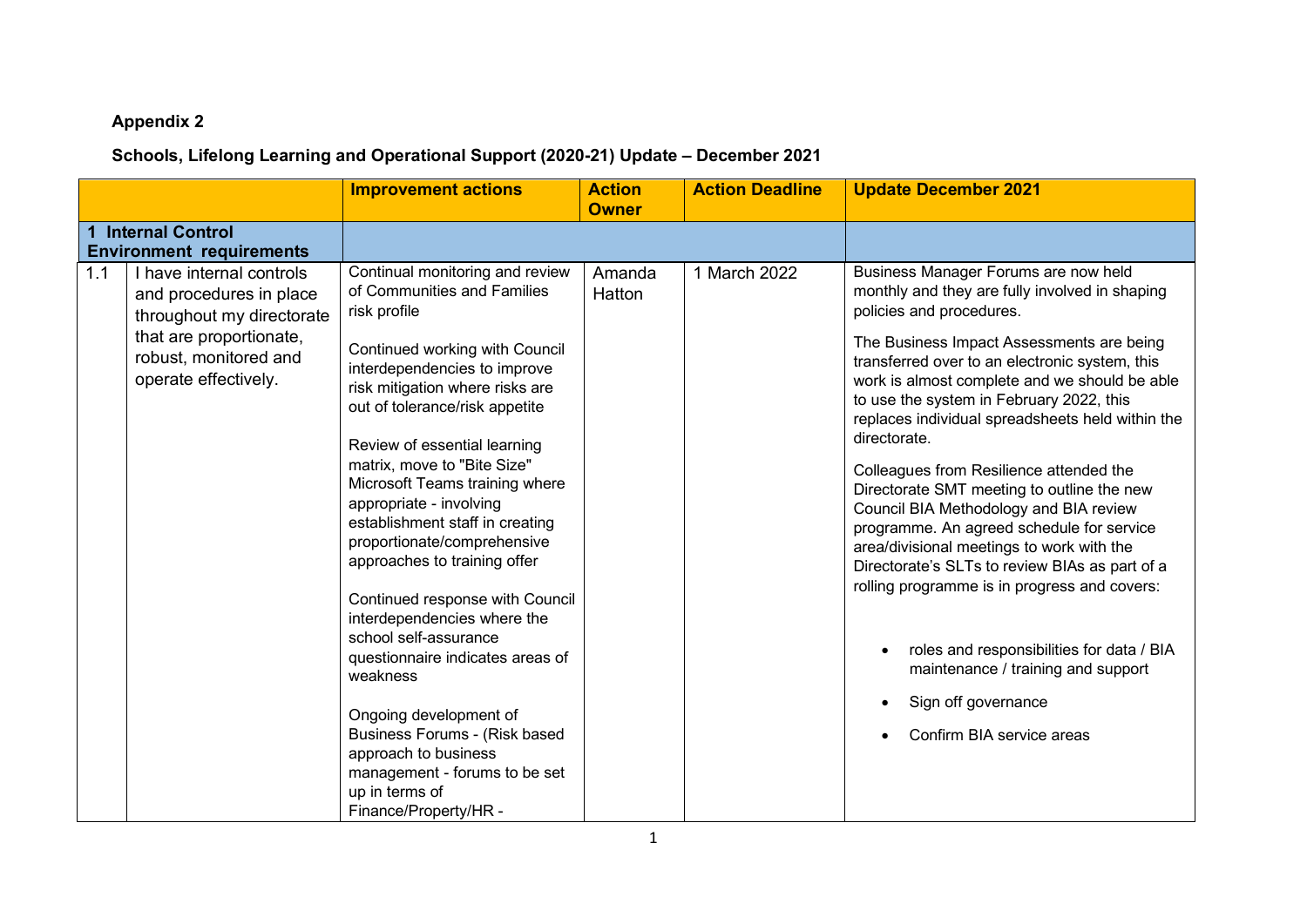|     |                                                                                                                                                                                                               | Procurement/Health and Safety<br>forums already exist) |  | Identify gaps in service area resilience<br>protocols for development, including<br>Incident Management<br>Cover off some basic training on<br>Meridian system, which will be the<br>repository for all documentation<br>This action is progressing and on track for<br>completion within agreed timescales |
|-----|---------------------------------------------------------------------------------------------------------------------------------------------------------------------------------------------------------------|--------------------------------------------------------|--|-------------------------------------------------------------------------------------------------------------------------------------------------------------------------------------------------------------------------------------------------------------------------------------------------------------|
| 1.2 | I have controls and<br>procedures in place to<br>manage the risks in<br>delivering services<br>through council<br>companies, partners and<br>third parties.                                                   | 0                                                      |  |                                                                                                                                                                                                                                                                                                             |
| 1.3 | My internal controls and<br>procedures and their<br>effectiveness are<br>regularly reviewed and<br>the last review did not<br>identify any weaknesses<br>that could have an impact<br>on the Annual Accounts. | 0                                                      |  |                                                                                                                                                                                                                                                                                                             |
| 1.4 | The monitoring process<br>applied to<br>funding/operating<br>agreements has not<br>identified any problems<br>that could have an impact                                                                       | 0                                                      |  |                                                                                                                                                                                                                                                                                                             |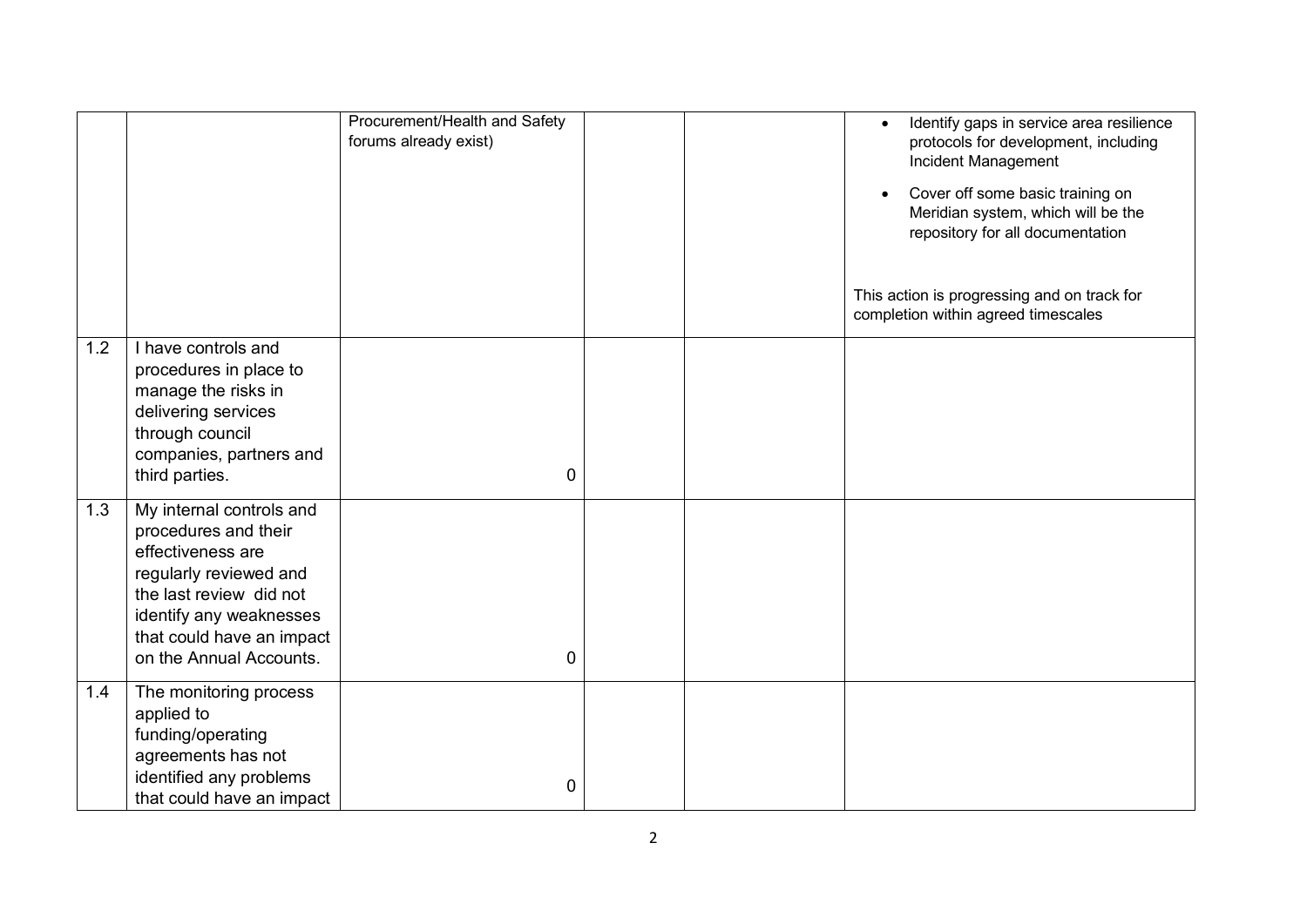|                | on Annual or Group<br>Accounts.                                                                                                                                                                          |                                                                                                                                  |                  |                             |                                                                                                                                                                                                                                                      |
|----------------|----------------------------------------------------------------------------------------------------------------------------------------------------------------------------------------------------------|----------------------------------------------------------------------------------------------------------------------------------|------------------|-----------------------------|------------------------------------------------------------------------------------------------------------------------------------------------------------------------------------------------------------------------------------------------------|
| $\overline{2}$ | <b>Risk and Resilience</b>                                                                                                                                                                               |                                                                                                                                  |                  |                             |                                                                                                                                                                                                                                                      |
| 2.1            | I have risk management<br>arrangements in place to<br>identify the key risks to<br>my directorate (and the<br>Council).                                                                                  | Continue to embed risk<br>management process through<br>effective and robust<br>training/engagement (risk<br>management process) | Amanda<br>Hatton | 1 October 2021-<br>Complete | Risk and Assurance Committee is held<br>quarterly and the Risk Forum is held<br>fortnightly.<br>The action is now complete acknowledging<br>that the work will continue on an ongoing<br>basis.                                                      |
| 2.2            | I have effective controls<br>and procedures in place<br>to record and manage the<br>risks identified above to a<br>tolerable level or actions<br>are put in place to<br>mitigate and manage the<br>risk. | Workshops across the<br>service arranged to discuss<br>risk management and risk<br>registers                                     | Amanda<br>Hatton | 1 October 2021-<br>Complete | Workshops have been held, and as above<br>risks are discussed at the quarterly Risk<br>and Assurance Committee and the<br>fortnightly Risk Forum.<br>The action is now complete acknowledging<br>that the work will continue on an ongoing<br>basis. |
| 2.3            | The robustness and<br>effectiveness of my risk<br>management<br>arrangements is regularly<br>reviewed and the last<br>review did not identify any<br>weaknesses that could                               | 0                                                                                                                                |                  |                             |                                                                                                                                                                                                                                                      |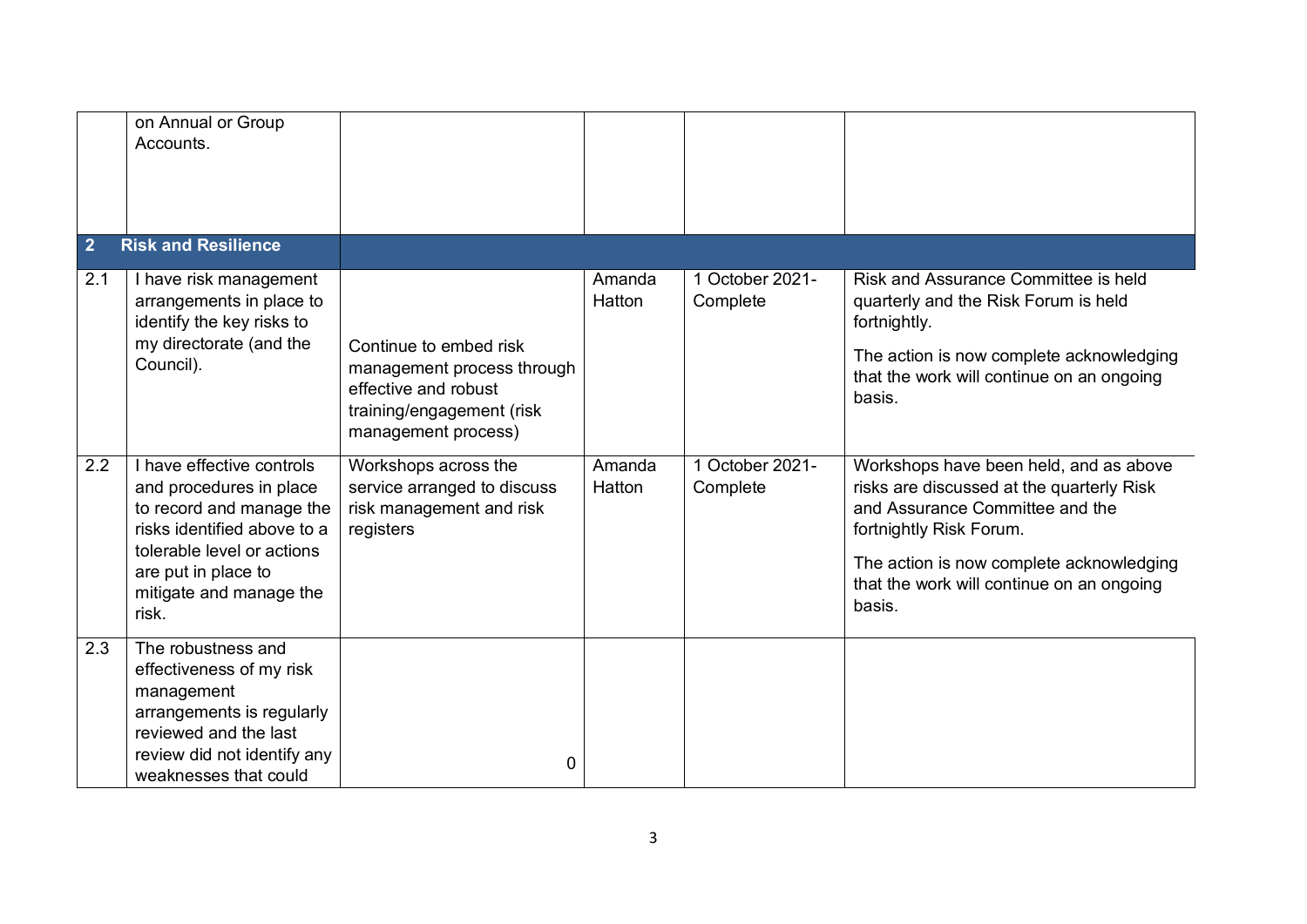|     | have an impact on the<br><b>Annual Accounts</b>                                                                                                                                                                                 |             |  |  |
|-----|---------------------------------------------------------------------------------------------------------------------------------------------------------------------------------------------------------------------------------|-------------|--|--|
| 2.4 | There is appropriate<br>escalation/communication<br>to the directorate Risk<br>Committee and CLT Risk<br>Committee (as<br>appropriate) of significant<br>issues, risks and<br>weaknesses in risk<br>management.                 | $\mathbf 0$ |  |  |
| 2.5 | I have arrangements in<br>place to promote and<br>support the Council's<br>policies and procedures<br>for staff to raise<br>awareness of risk<br>concerns, Council<br>wrongdoing and officer's<br>misconduct.                   | 0           |  |  |
| 2.6 | My directorate has<br>appropriate resilience<br>arrangements in place<br>and my directorate's<br>business continuity plans<br>and arrangements<br>mitigate the business<br>continuity risks facing our<br>essential activities. | 0           |  |  |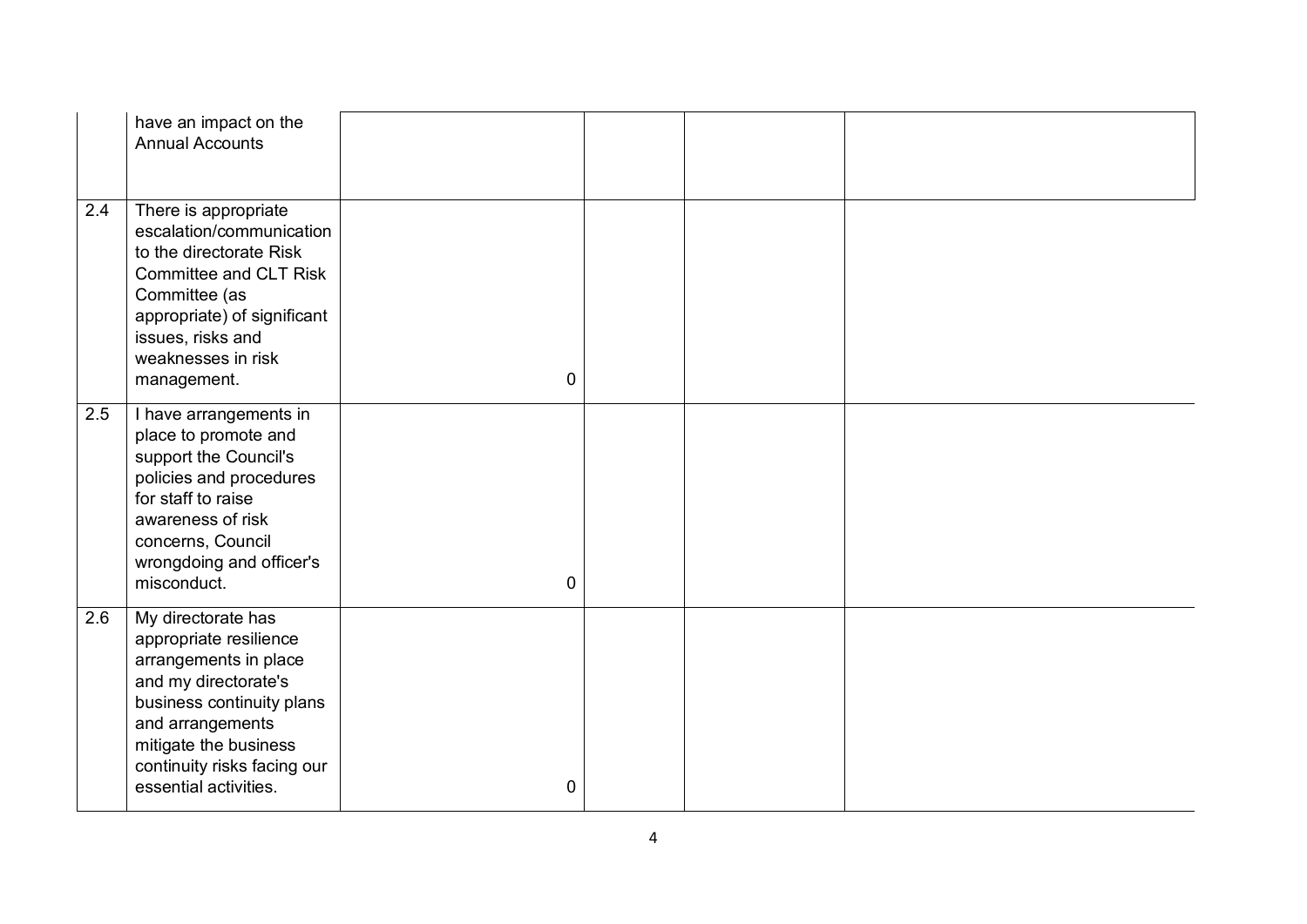| $\overline{\mathbf{3}}$ | <b>Workforce</b>                                                                                                                                                                                                                                                                                                                                                                                                   |                                                                                                                                                                                                                                                      |                  |                           |                                                                                                                                                                        |
|-------------------------|--------------------------------------------------------------------------------------------------------------------------------------------------------------------------------------------------------------------------------------------------------------------------------------------------------------------------------------------------------------------------------------------------------------------|------------------------------------------------------------------------------------------------------------------------------------------------------------------------------------------------------------------------------------------------------|------------------|---------------------------|------------------------------------------------------------------------------------------------------------------------------------------------------------------------|
| 3.1                     | I have arrangements in<br>place to ensure<br>compliance with payroll<br>policies, overtime<br>controls, absence<br>management and<br>performance e.g.<br>home/remote working.                                                                                                                                                                                                                                      | 0                                                                                                                                                                                                                                                    |                  |                           |                                                                                                                                                                        |
| 3.2                     | I have robust controls in<br>place to ensure that<br>statutory workforce<br>requirements are met,<br>including the<br>management of off-<br>payroll<br>workers/contractors<br>(including agency<br>workers and consultants),<br>ensuring approved<br>framework contracts have<br>been used and that those<br>engaged are wholly<br>compliant with the<br>provisions of IR35<br>Council guidance and<br>procedures. | Continue to seek, take advice<br>from HR/Corporate<br>Procurement in these areas<br>and communicate to<br>colleagues across the service<br>effectively for example<br>through Risk Matters<br>Use SORT as part of risk<br>communication and learning | Amanda<br>Hatton | October 2021-<br>Complete | SORT is used weekly/twice weekly for<br>communication and learning.<br>The action is now complete acknowledging<br>that the work will continue on an ongoing<br>basis. |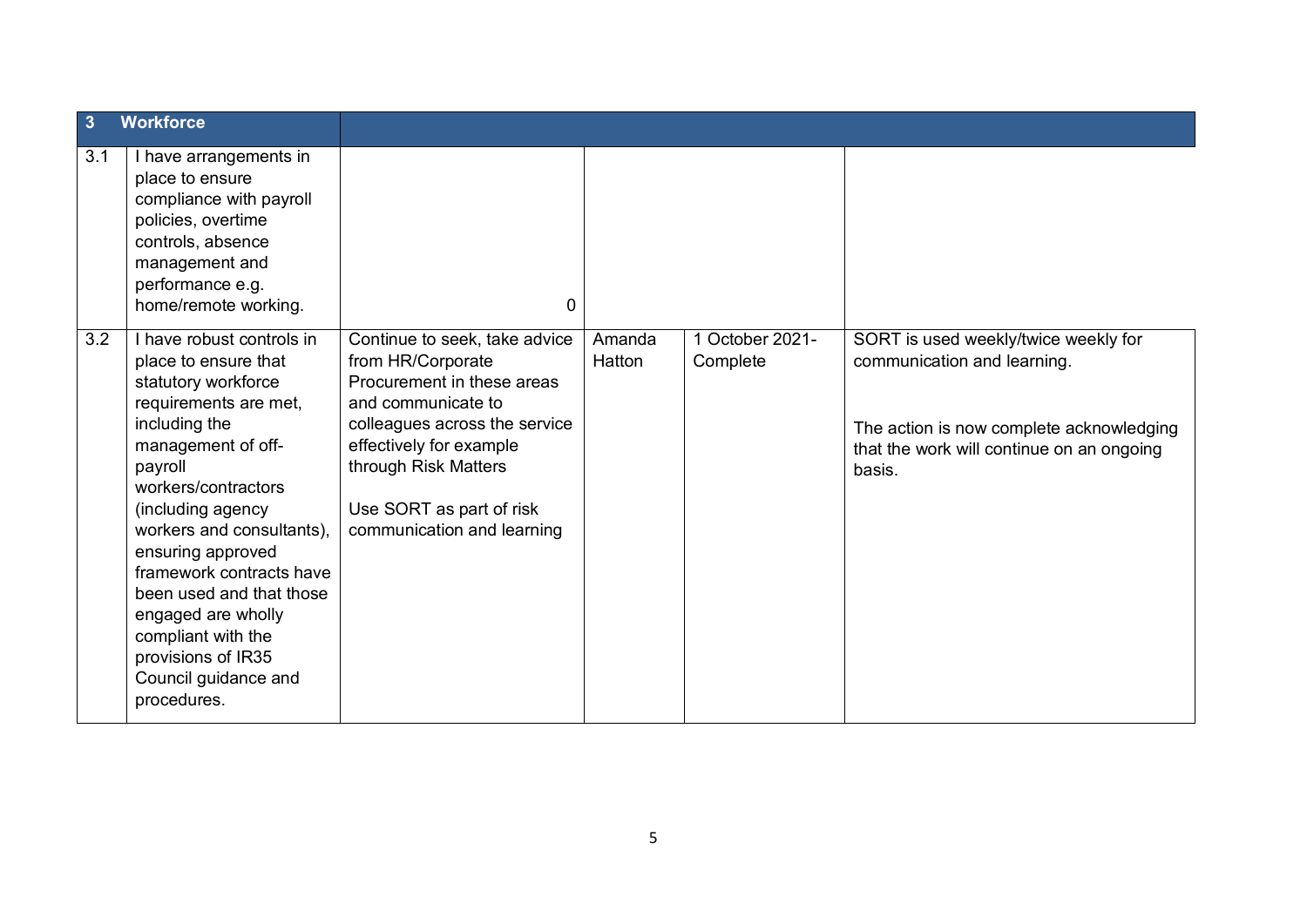| 3.3 | I ensure compliance with<br>the Council's HR policies<br>and procedures across all<br>of my service areas, e.g.<br>that recruitment and<br>selection is only<br>undertaken by<br>appropriately trained<br>individuals and is fully<br>compliant with vacancy<br>approvals and controls. | $\overline{0}$                                                              |                  |               |                                                                                                                                                                                                       |
|-----|-----------------------------------------------------------------------------------------------------------------------------------------------------------------------------------------------------------------------------------------------------------------------------------------|-----------------------------------------------------------------------------|------------------|---------------|-------------------------------------------------------------------------------------------------------------------------------------------------------------------------------------------------------|
| 3.4 | I have robust controls in<br>place to manage new<br>starts, movers and<br>leavers, including<br>induction and mandatory<br>training, IT systems<br>security (access and<br>removal) and access to<br>buildings and service<br>users' homes.                                             | Review our induction process<br>for new starts who will be<br>primarily WFH | Amanda<br>Hatton | 31 March 2022 | Ongoing<br>The Senior Education Officer works with the<br>Head Teachers to manage new starts and<br>access requirements, this will also be<br>covered in a section of the Self Assurance<br>Framework |
| 3.5 | I have arrangements in<br>place to manage staff<br>health and wellbeing;<br>ensuring that sickness<br>absence, referral to<br>occupational health and<br>stress risk assessments<br>is managed in<br>compliance with the<br>Council's HR policies.                                      | 0                                                                           |                  |               |                                                                                                                                                                                                       |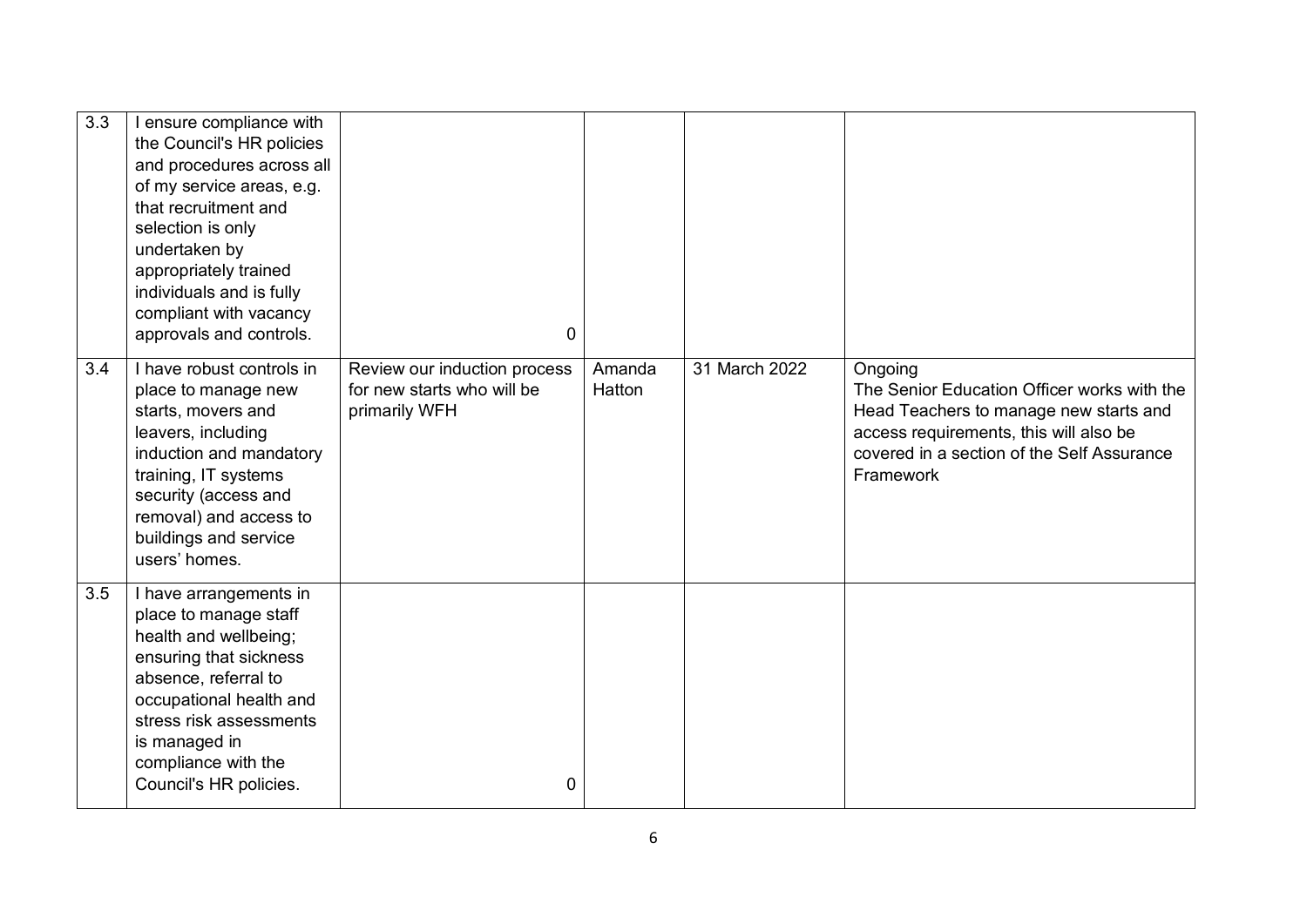| $\overline{3.6}$ | ensure compliance with<br>essential training<br>requirements and support<br>learning and development<br>appropriately, including<br>professional CPD<br>requirements.                                                | Re-introduction of face to<br>face training and review of<br>need across services | Amanda<br>Hatton | 31 March 2022 | Ongoing - At the moment the only face to<br>face training happening is first aid and the<br>training the Principal Officer, Mental Health<br>& Well-being delivers (mental health<br>training). All risk assessed, approved and<br>signed off at Service Resumption Group. |
|------------------|----------------------------------------------------------------------------------------------------------------------------------------------------------------------------------------------------------------------|-----------------------------------------------------------------------------------|------------------|---------------|----------------------------------------------------------------------------------------------------------------------------------------------------------------------------------------------------------------------------------------------------------------------------|
| 3.7              | I have arrangements in<br>place to support and<br>manage staff<br>performance e.g. regular<br>1:1/supervision meetings,<br>performance/spotlight<br>conversations.                                                   | $\mathbf{0}$                                                                      |                  |               |                                                                                                                                                                                                                                                                            |
| 4                | <b>Council Companies</b>                                                                                                                                                                                             |                                                                                   |                  |               |                                                                                                                                                                                                                                                                            |
| 4.1              | I have arrangements in<br>place for the oversight<br>and monitoring of the<br>Council companies I am<br>responsible for, that give<br>me adequate assurance<br>over their operation and<br>delivery for the Council. | $\mathbf{0}$                                                                      |                  |               |                                                                                                                                                                                                                                                                            |
| 4.2              | I have an appropriate<br>Service Level Agreement,<br>or other appropriate legal<br>agreement, in place for<br>each Arm's Length<br><b>External Organisation</b><br>that I am responsible for.                        | 0                                                                                 |                  |               |                                                                                                                                                                                                                                                                            |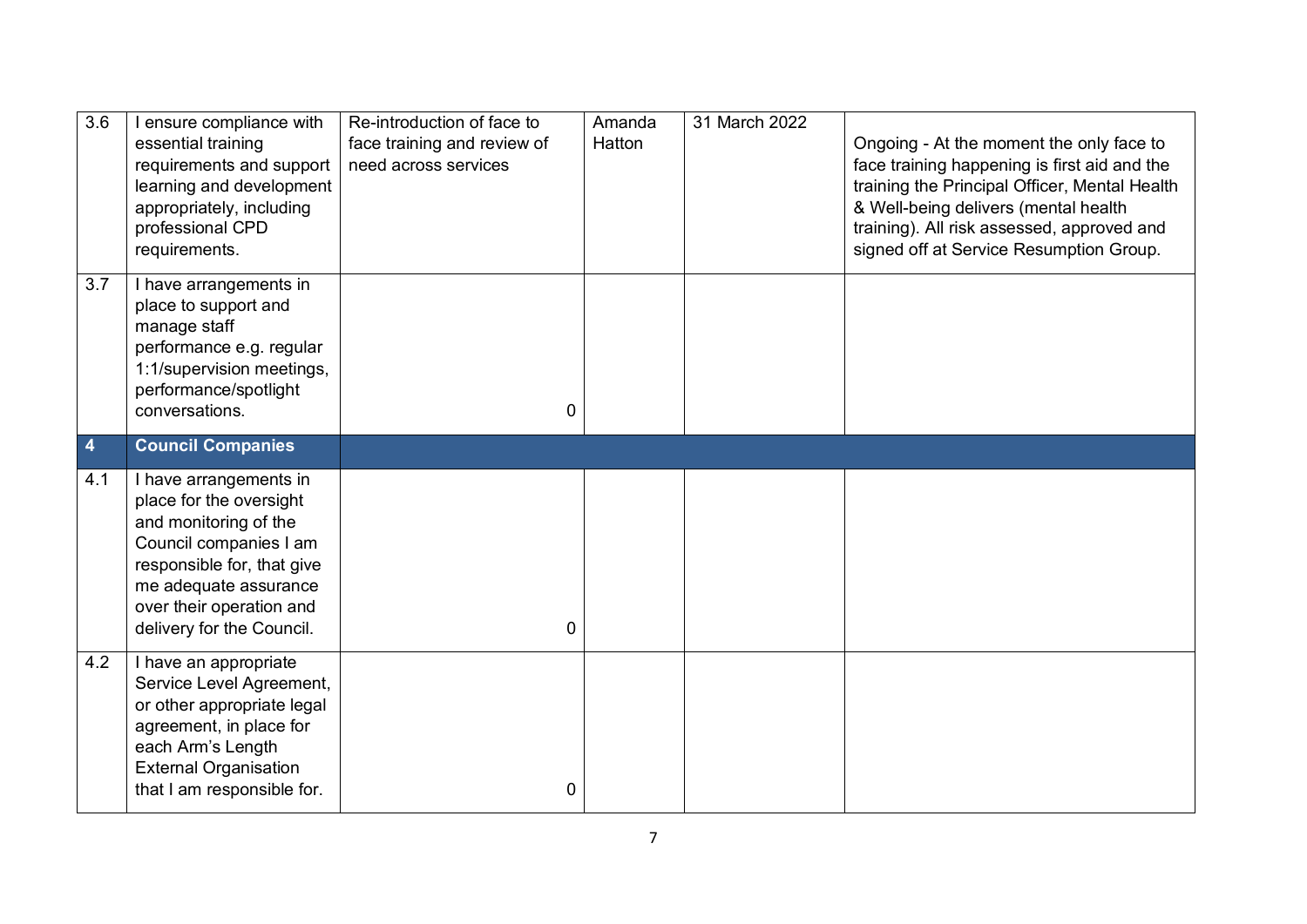| $\overline{\mathbf{5}}$ | <b>Engagement</b> and<br>Consultation                                                                                                                                                                                                                                                                                                                                                                    |                                                                                                     |                  |                         |                                                                                                                                                                                           |
|-------------------------|----------------------------------------------------------------------------------------------------------------------------------------------------------------------------------------------------------------------------------------------------------------------------------------------------------------------------------------------------------------------------------------------------------|-----------------------------------------------------------------------------------------------------|------------------|-------------------------|-------------------------------------------------------------------------------------------------------------------------------------------------------------------------------------------|
| 5.1                     | My directorate engages<br>effectively with<br>institutional stakeholders,<br>service users and<br>individual citizens,<br>applying the council's<br>consultation and<br>engagement standards<br>with evidence that the<br>insights gathered are<br>used to shape my<br>directorates activities.                                                                                                          | 0                                                                                                   |                  |                         |                                                                                                                                                                                           |
| 5.2                     | I have arrangements in<br>place throughout my<br>directorate to ensure that<br>there are effective<br>communication methods<br>that encourage, collect<br>and evaluate views and<br>experiences (while<br>ensuring inclusivity e.g.<br>customer surveys,<br>consultation procedures,<br>social media presence,<br>etc.) and that these<br>insights are used to<br>inform the work of the<br>directorate. | Electronic leaflet in<br>development and feedback<br>link on electronic signature for<br><b>HHS</b> | Amanda<br>Hatton | October 21-<br>Complete | Within Education a Principal Officer<br>Engagement and Involvement manages<br>and co-ordinates school related surveys<br>with Education SLT using the appropriate<br>tools/methodologies. |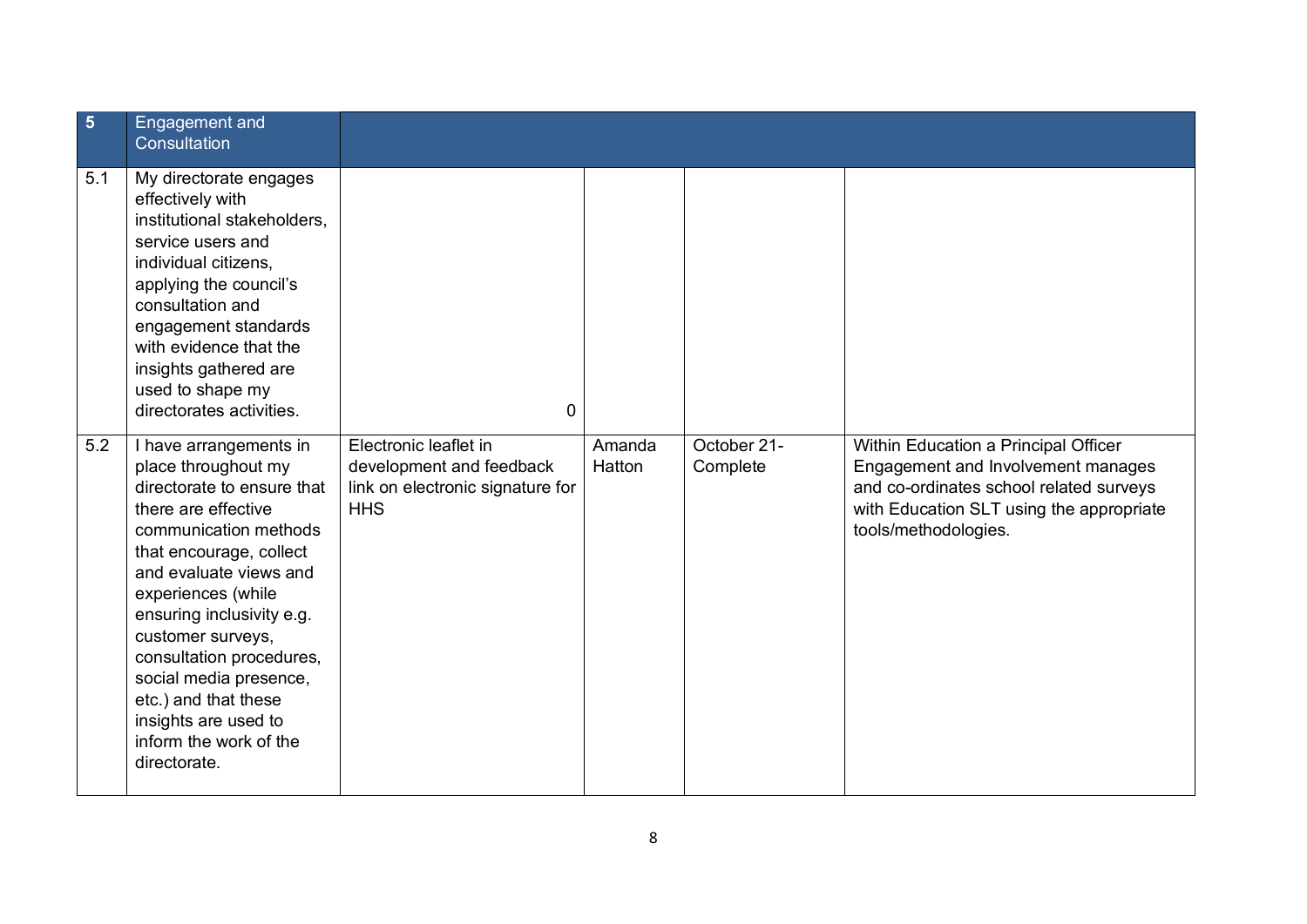| $\overline{5.3}$ | I have appropriate<br>arrangements in place<br>throughout my directorate<br>for recording, monitoring<br>and managing customer<br>service complaints and<br>customer satisfaction.                          | 0                                                                                                                                                       |                  |              |                                                                                                                                                                                                                                                                                                                                                                                                                                                                                                                                                                                                                                                                                                                                                          |
|------------------|-------------------------------------------------------------------------------------------------------------------------------------------------------------------------------------------------------------|---------------------------------------------------------------------------------------------------------------------------------------------------------|------------------|--------------|----------------------------------------------------------------------------------------------------------------------------------------------------------------------------------------------------------------------------------------------------------------------------------------------------------------------------------------------------------------------------------------------------------------------------------------------------------------------------------------------------------------------------------------------------------------------------------------------------------------------------------------------------------------------------------------------------------------------------------------------------------|
| 5.4              | I regularly consult and<br>engage with recognised<br>trade unions.                                                                                                                                          | $\mathbf{0}$                                                                                                                                            |                  |              |                                                                                                                                                                                                                                                                                                                                                                                                                                                                                                                                                                                                                                                                                                                                                          |
| $6\phantom{1}$   | <b>Policy</b>                                                                                                                                                                                               |                                                                                                                                                         |                  |              |                                                                                                                                                                                                                                                                                                                                                                                                                                                                                                                                                                                                                                                                                                                                                          |
| 6.1              | I have arrangements in<br>place to ensure all<br>directorate staff are made<br>aware of and fully<br>understand the<br>implications of all relevant<br>existing and new council<br>policies and procedures. | Schedule regular policy<br>reminders for example<br>through Risk Matters (as part<br>of regular risk<br>communication) working with<br><b>Resources</b> | Amanda<br>Hatton | October 2021 | Ongoing - Within Education the Self-<br>Assurance Framework questionnaire asks<br>that staff have completed all requirements<br>in terms of policies and procedures.<br>The way this is managed is currently under<br>review through a headteacher working<br>group.<br>In future the framework will be promoted in<br>sections though a School Operations Risk<br>Toolkit (SORT) briefing session for<br>headteachers and business managers that<br>will emphasise the associated policies and<br>procedures. Policy and procedure reading<br>is currently within the Workforce Control<br>section of the questionnaire.<br>We are also looking at the list of policies<br>and procedures and how the reading<br>requirement can be managed effectively |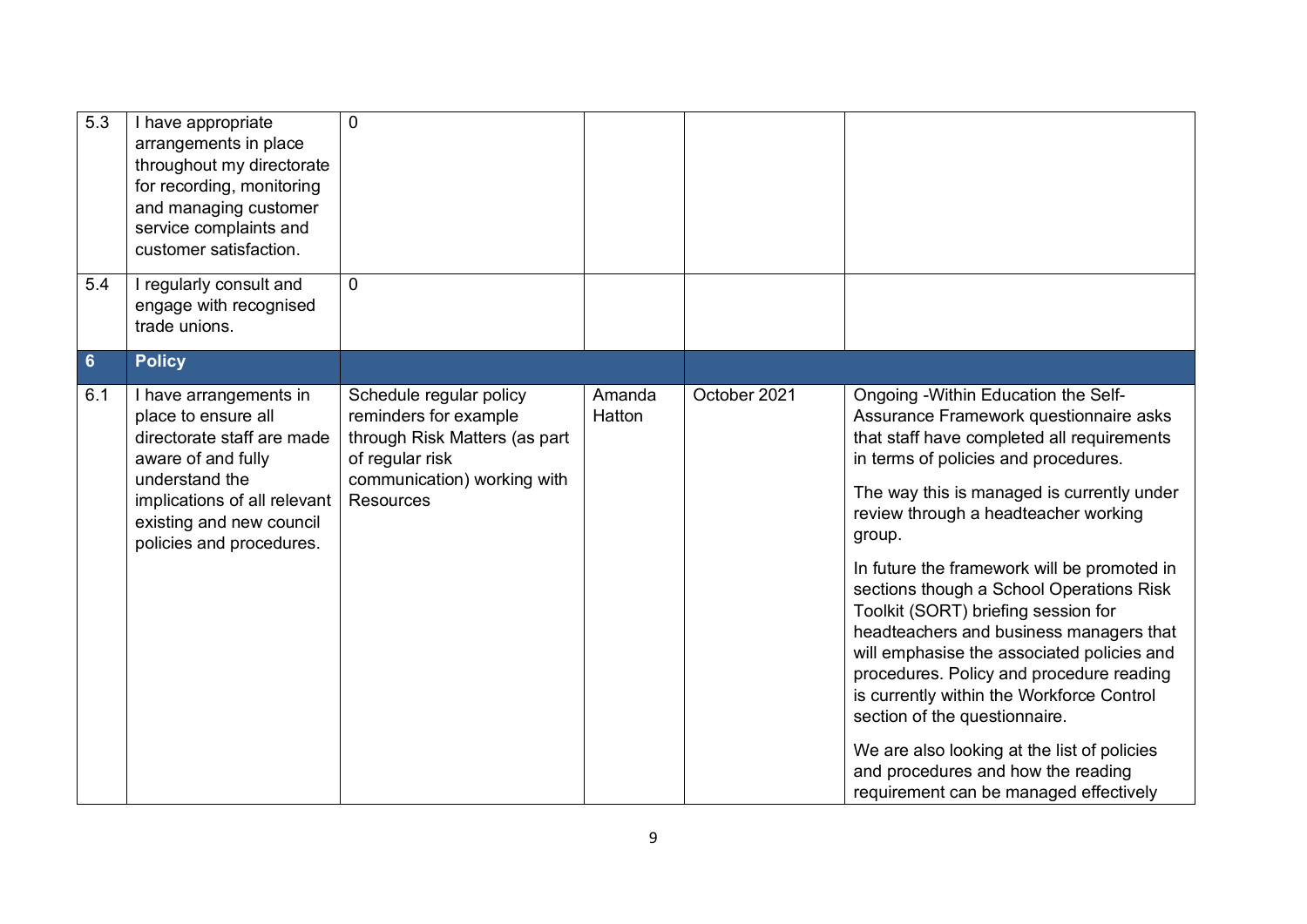|                |                                                                                                                                                                                                                                                                                                                                                                                                                                         |   |  | and efficiently and welcome Council wide<br>views. |
|----------------|-----------------------------------------------------------------------------------------------------------------------------------------------------------------------------------------------------------------------------------------------------------------------------------------------------------------------------------------------------------------------------------------------------------------------------------------|---|--|----------------------------------------------------|
| 6.2            | I have arrangements in<br>place for the annual<br>review of policies owned<br>by my directorate, via the<br>relevant executive<br>committee, to ensure<br>these comply with the<br>Council's policy<br>framework.                                                                                                                                                                                                                       | 0 |  |                                                    |
| $\overline{7}$ | <b>Governance and</b><br><b>Compliance</b>                                                                                                                                                                                                                                                                                                                                                                                              |   |  |                                                    |
| 7.1            | I ensure directorate staff<br>are aware of their<br>responsibilities in relation<br>to the Council's<br>governance framework<br>and that the authority,<br>responsibility and<br>accountability levels<br>within my directorate are<br>clearly defined, with<br>proper officer designation<br>delegated, recorded,<br>monitored, revoked and<br>reviewed regularly to<br>ensure ongoing<br>compliance with the<br>Scheme of Delegation. | 0 |  |                                                    |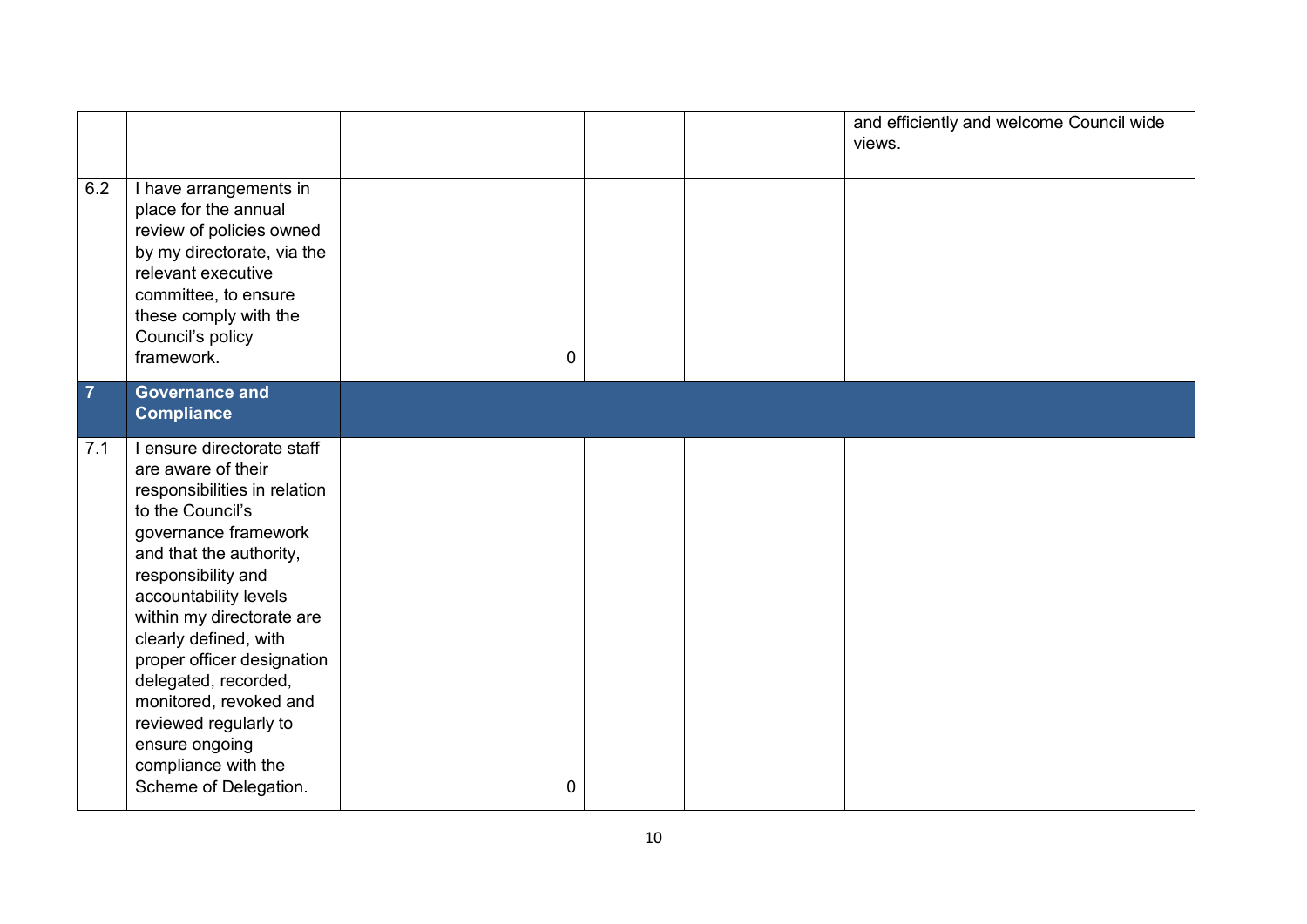| 7.2 | I ensure my directorate's<br>activities are fully<br>compliant with relevant<br>Scottish, UK and EU<br>legislation and<br>regulations.                                                                                                                        | $\boldsymbol{0}$ |  |  |
|-----|---------------------------------------------------------------------------------------------------------------------------------------------------------------------------------------------------------------------------------------------------------------|------------------|--|--|
| 8   | <b>Responsibility and</b><br><b>Accountability</b>                                                                                                                                                                                                            |                  |  |  |
| 8.1 | My directorate ensures<br>our officers are clear on<br>their roles and<br>responsibilities in terms of<br>relationships and decision<br>making.                                                                                                               | $\boldsymbol{0}$ |  |  |
| 8.2 | I ensure that the<br>Council's ethical<br>standards are understood<br>and embedded across<br>my directorate and are<br>upheld by external<br>providers of services.                                                                                           | $\mathbf 0$      |  |  |
| 8.3 | My directorate ensures<br>that decisions are made<br>on the basis of objective<br>information, the<br>consideration of best<br>value, risk, stakeholder<br>views, rigorous analysis,<br>and consideration of<br>future impacts. This is<br>formalised through | $\mathbf 0$      |  |  |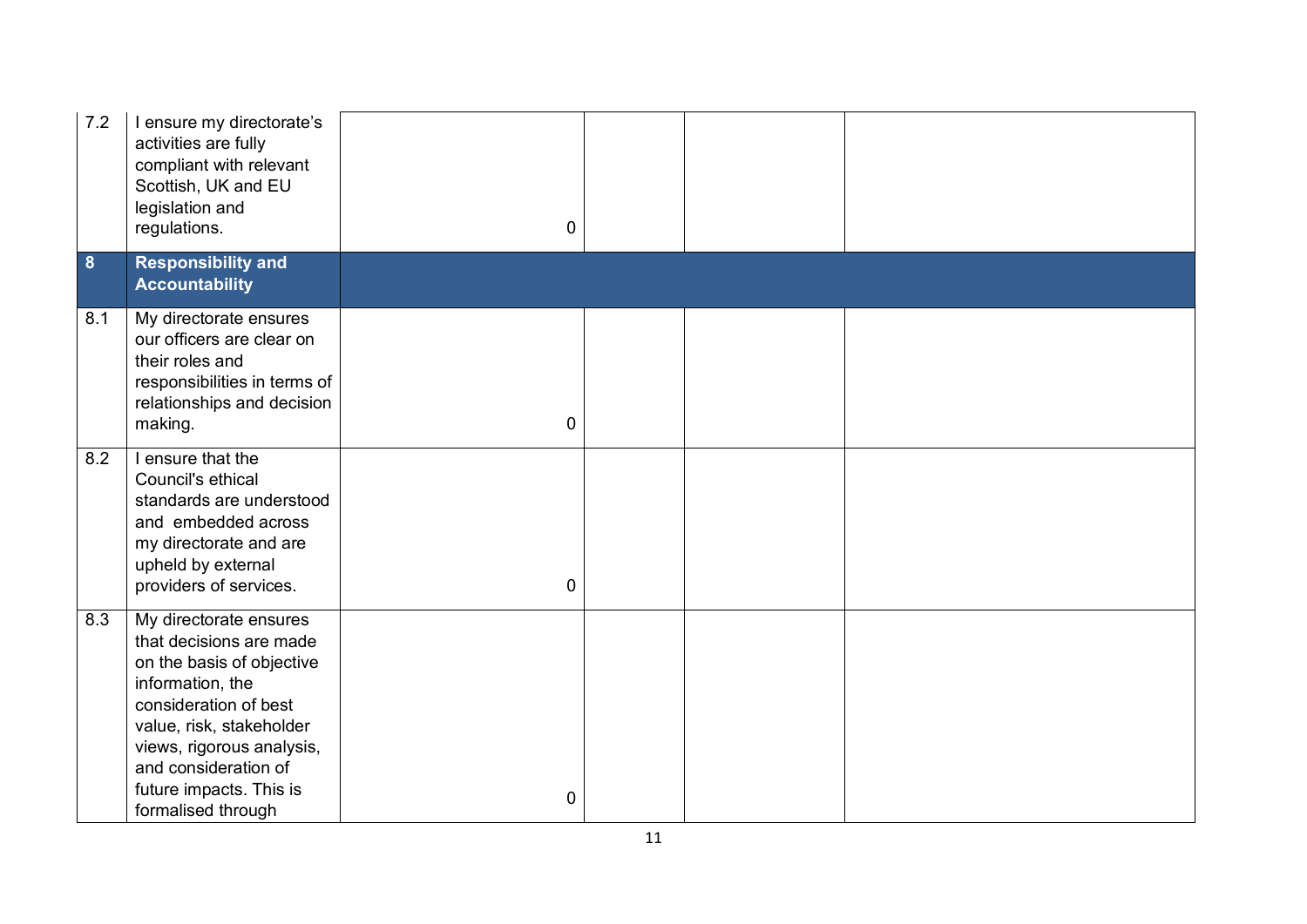|     | appropriate structures.<br>(i.e. SMT reporting)                                                                                                                                                                                                                                                                                                                                                                                                             |                                                                                                                        |                  |                                   |                                                                                                                                                                                       |
|-----|-------------------------------------------------------------------------------------------------------------------------------------------------------------------------------------------------------------------------------------------------------------------------------------------------------------------------------------------------------------------------------------------------------------------------------------------------------------|------------------------------------------------------------------------------------------------------------------------|------------------|-----------------------------------|---------------------------------------------------------------------------------------------------------------------------------------------------------------------------------------|
| 8.4 | I consult with elected<br>members as appropriate<br>and as required under the<br>Scheme of Delegation.                                                                                                                                                                                                                                                                                                                                                      |                                                                                                                        |                  |                                   |                                                                                                                                                                                       |
|     |                                                                                                                                                                                                                                                                                                                                                                                                                                                             | 0                                                                                                                      |                  |                                   |                                                                                                                                                                                       |
| 9   | <b>Information</b><br><b>Governance</b>                                                                                                                                                                                                                                                                                                                                                                                                                     |                                                                                                                        |                  |                                   |                                                                                                                                                                                       |
| 9.1 | I ensure directorate staff<br>are made aware of their<br>responsibilities in relation<br>to the proper<br>management of Council<br>information, including the<br>need to adhere to<br>relevant legislation,<br>Council policies,<br>procedures and guidance<br>around: information<br>governance; records<br>management; data<br>quality; data breaches<br>and privacy impact<br>assessments; information<br>rights; information<br>compliance; information | Promote advice and<br>information through SORT<br>Questionnaire (Information<br>Governance to be issued<br>April 2021) | Amanda<br>Hatton | October 2021-<br>Now January 2022 | Operations Manager is working with<br>Information Governance Colleagues to<br>ensure regular communications are sent to<br>schools on Information Governance e.g.<br>GDPR guidelines. |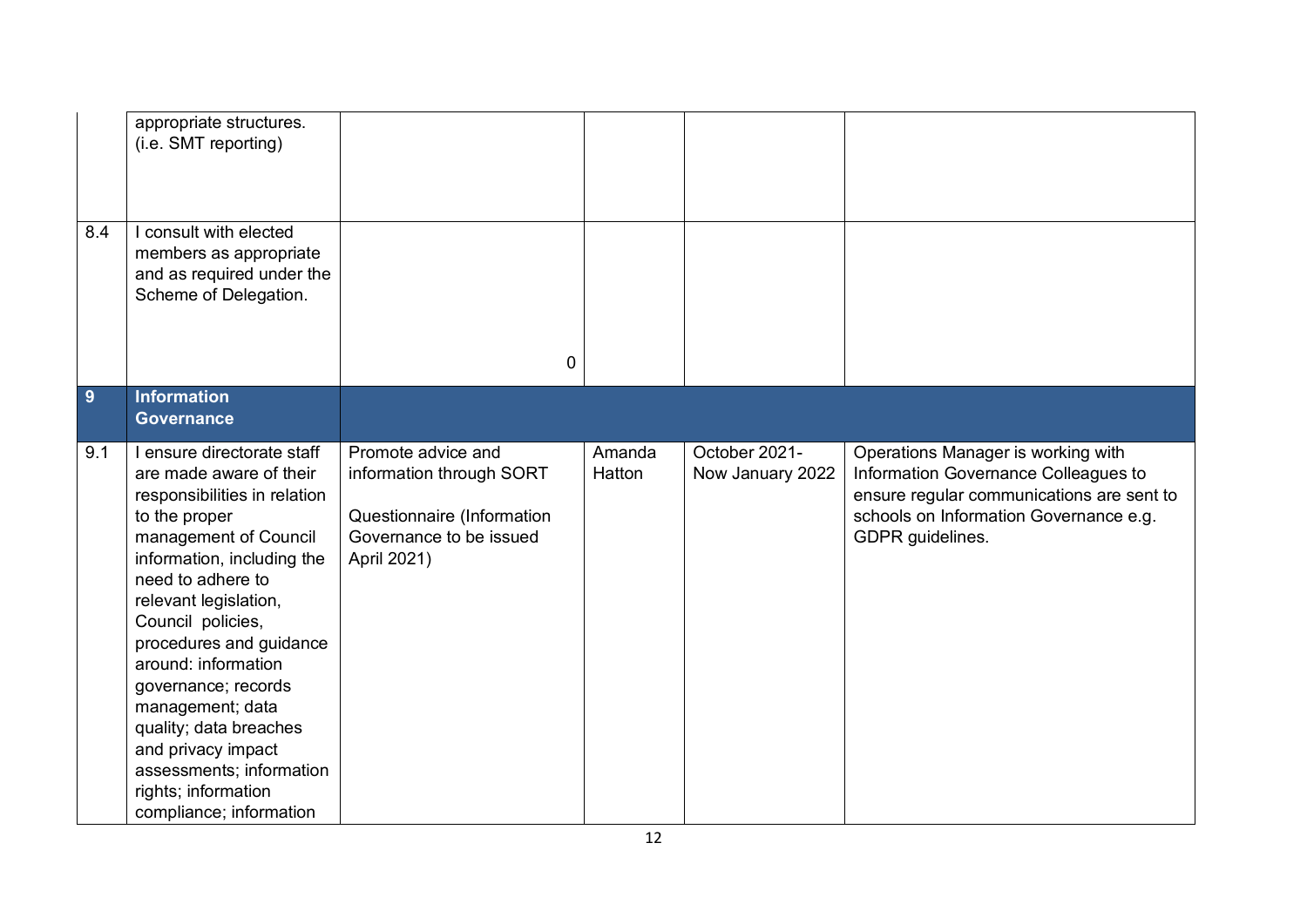|      | security; and ICT<br>acceptable use.                                                                                                                                                                                                                                                                                        |                                                                                                                                                                                                                |                  |              |                                                                                                                                                                                                                                                                                                                                                                                                                     |
|------|-----------------------------------------------------------------------------------------------------------------------------------------------------------------------------------------------------------------------------------------------------------------------------------------------------------------------------|----------------------------------------------------------------------------------------------------------------------------------------------------------------------------------------------------------------|------------------|--------------|---------------------------------------------------------------------------------------------------------------------------------------------------------------------------------------------------------------------------------------------------------------------------------------------------------------------------------------------------------------------------------------------------------------------|
| 9.2  | l ensure data sharing<br>arrangements with third<br>parties are recorded,<br>followed and regularly<br>reviewed throughout all<br>service areas in my<br>directorate.                                                                                                                                                       | 0                                                                                                                                                                                                              |                  |              |                                                                                                                                                                                                                                                                                                                                                                                                                     |
| 10   | <b>Health and Safety</b>                                                                                                                                                                                                                                                                                                    |                                                                                                                                                                                                                |                  |              |                                                                                                                                                                                                                                                                                                                                                                                                                     |
| 10.1 | Directorate staff are<br>made aware of their<br>responsibilities under<br>relevant Health & Safety<br>policies and procedures<br>and I have appropriate<br>arrangements in place for<br>the identification and<br>provision of Health &<br>Safety training necessary<br>for all job roles, including<br>induction training. | <b>Revisit Health and Safety</b><br>training with the Corporate<br>Health and Safety team,<br>consideration of "Bite Size"<br>training where appropriate<br>Use of SORT for key health<br>and safety messaging | Amanda<br>Hatton | October 2021 | Ongoing -Continue to use SORT, Risk<br>Matters and Bite Size training to effect<br>health and Safety risk communication and<br>learning.<br>The Education Health and Safety training<br>offer is under review and we are working<br>with Corporate Health and Safety<br>colleagues and a headteacher group to<br>create a new offer/way of delivering<br>essential learning including induction for<br>Spring 2022. |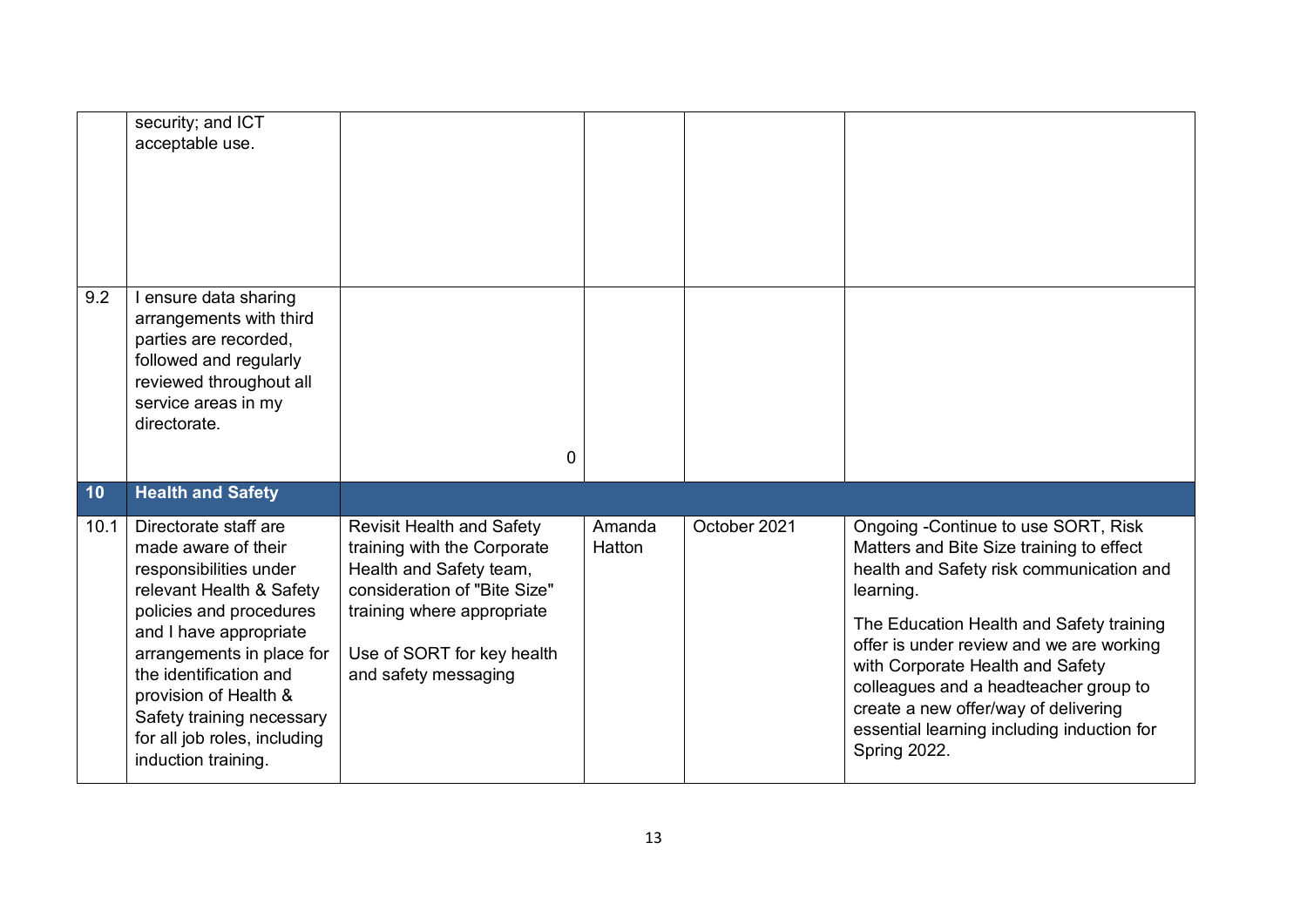| 10.2 | I have the necessary<br>arrangements in place to<br>establish, implement and<br>maintain procedures for<br>ongoing hazard<br>identification, risk<br>assessment and the<br>determination of<br>necessary controls to<br>ensure all Health &<br>Safety risks are<br>adequately controlled. | 0              |  |  |
|------|-------------------------------------------------------------------------------------------------------------------------------------------------------------------------------------------------------------------------------------------------------------------------------------------|----------------|--|--|
| 10.3 | I have competencies,<br>processes and controls in<br>place to ensure that all<br>service areas in my<br>directorate, and other<br>areas of responsibility,<br>operate in compliance<br>with all applicable Health<br>& Safety laws and<br>regulations.                                    | 0              |  |  |
| 10.4 | I have a robust<br>governance and reporting<br>structure for Health &<br>Safety in my directorate.                                                                                                                                                                                        | $\overline{0}$ |  |  |
| 11   | <b>Performance</b>                                                                                                                                                                                                                                                                        |                |  |  |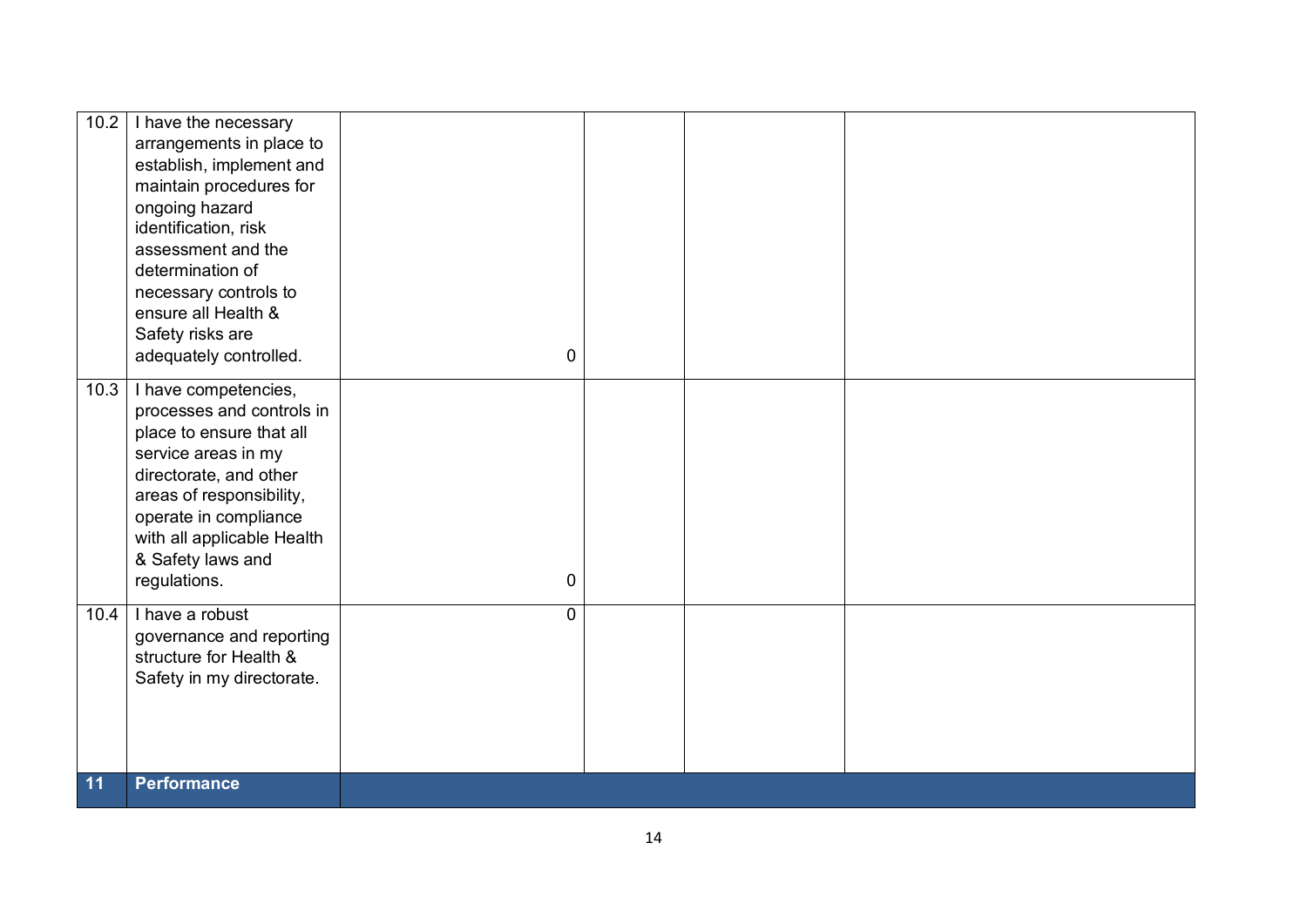| 11.1 | I have arrangements in<br>place for reporting to<br>CLT, Committee and/or<br>Council when<br>performance monitoring<br>identifies inadequate<br>service delivery or poor<br>value for money and<br>ensure that improvement<br>measures to address<br>these issues are<br>implemented and<br>monitored. | $\mathbf 0$                                                                                                                   |                  |                          |                                                                                                                                                                                                                               |
|------|--------------------------------------------------------------------------------------------------------------------------------------------------------------------------------------------------------------------------------------------------------------------------------------------------------|-------------------------------------------------------------------------------------------------------------------------------|------------------|--------------------------|-------------------------------------------------------------------------------------------------------------------------------------------------------------------------------------------------------------------------------|
| 11.2 | I have appropriate<br>arrangements in place<br>throughout my directorate<br>for recording, monitoring<br>and managing customer<br>service complaints and<br>customer satisfaction.                                                                                                                     | Align performance<br>information for HHS to<br><b>Council's Business Plan for</b><br>reporting criteria to HHFW<br>Committee. | Amanda<br>Hatton | October 21 -<br>Complete | Following a previous "dip sample" by<br>internal audit on the complaints process<br>where further actions were identified, these<br>actions have now been completed and we<br>are compliant with the complaints<br>procedure. |
| 12   | <b>Commercial and</b><br><b>Contract Management</b>                                                                                                                                                                                                                                                    |                                                                                                                               |                  |                          |                                                                                                                                                                                                                               |
| 12.1 | I ensure all goods,<br>services and works are<br>procured and managed in<br>compliance with the<br><b>Contract Standing</b><br>Orders.                                                                                                                                                                 | 0                                                                                                                             |                  |                          |                                                                                                                                                                                                                               |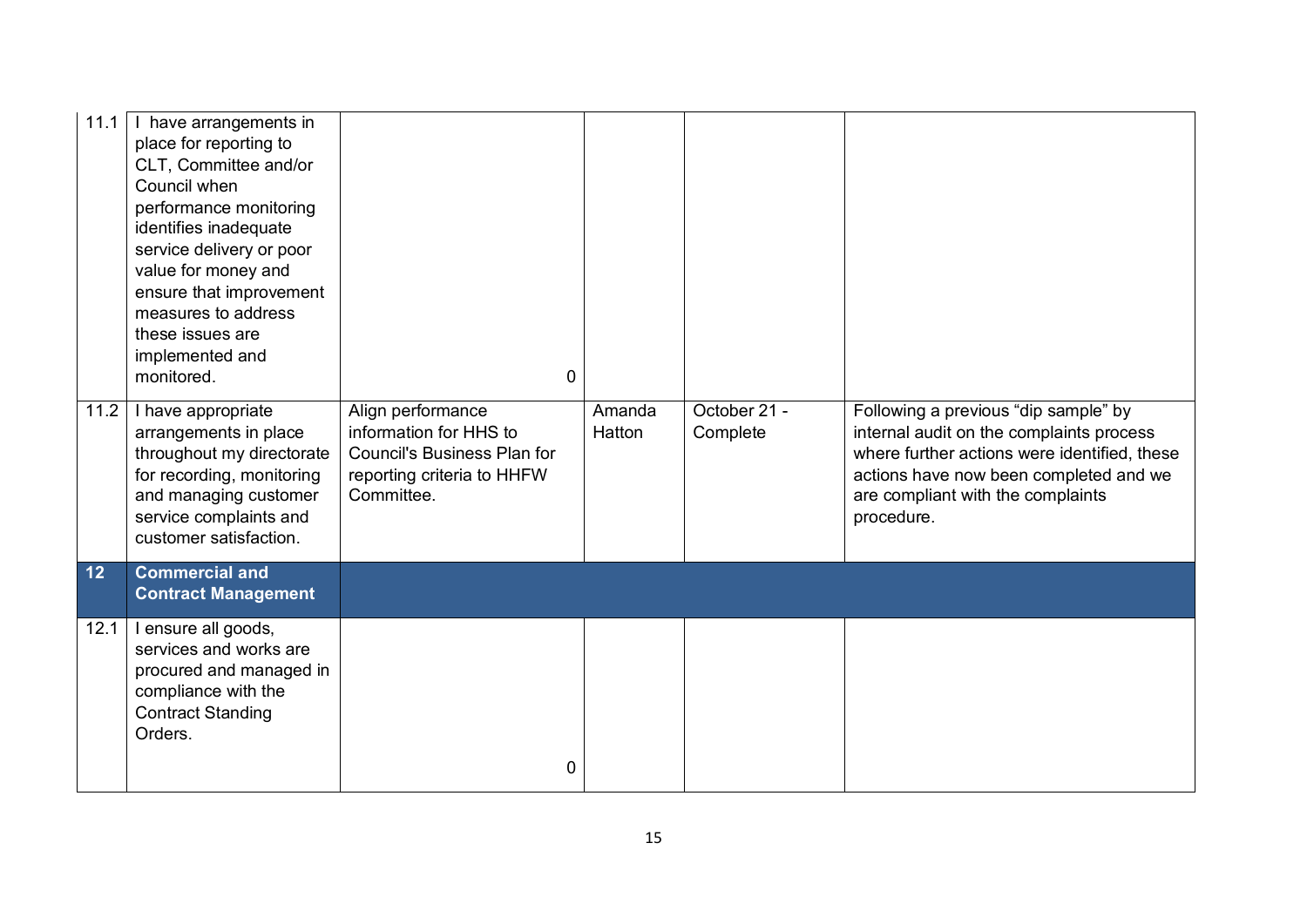| 13   | <b>Change and Project</b><br><b>Management</b>                                                                                                                                                                                                                                                                                                                                                                                                           |                                                                                                                                                                                                                                                           |                  |            |                                                                                                                                                                                                                                                                                                                                                   |
|------|----------------------------------------------------------------------------------------------------------------------------------------------------------------------------------------------------------------------------------------------------------------------------------------------------------------------------------------------------------------------------------------------------------------------------------------------------------|-----------------------------------------------------------------------------------------------------------------------------------------------------------------------------------------------------------------------------------------------------------|------------------|------------|---------------------------------------------------------------------------------------------------------------------------------------------------------------------------------------------------------------------------------------------------------------------------------------------------------------------------------------------------|
| 13.1 | All projects and<br>programmes have a clear<br>business justification, as<br>a minimum this should<br>articulate outcomes and<br>benefits; have<br>appropriate governance<br>in place to support<br>delivery; effective<br>controls in place to track<br>delivery progress and to<br>take corrective action if<br>required; have a robust<br>benefits management<br>framework in place; and<br>ensure that a formal<br>closure process is<br>undertaken. | $\overline{0}$                                                                                                                                                                                                                                            |                  |            |                                                                                                                                                                                                                                                                                                                                                   |
| 14   | <b>Financial Control</b>                                                                                                                                                                                                                                                                                                                                                                                                                                 |                                                                                                                                                                                                                                                           |                  |            |                                                                                                                                                                                                                                                                                                                                                   |
| 14.1 | The operation of financial<br>controls in my directorate<br>is effective in ensuring<br>the valid authorisation of<br>financial transactions and<br>maintenance of accurate<br>accounting records.                                                                                                                                                                                                                                                       | There has been issues with<br>the forecasting spreadsheet<br>used in schools, Finance are<br>working with the service to<br>look at causal<br>effects/mitigate.<br><b>Monthly Schools/Finance</b><br>Meeting - risk based<br>approaches to finance issues | Amanda<br>Hatton | October 21 | Ongoing - Monthly meetings with Business<br>Managers continue and we are providing<br>both training and support to colleagues.<br>However development of an improved<br>forecasting tool is currently on hold until<br>Finance ensure that the modelling tool has<br>been assessed for compliance to the<br>recommendations made in the Model and |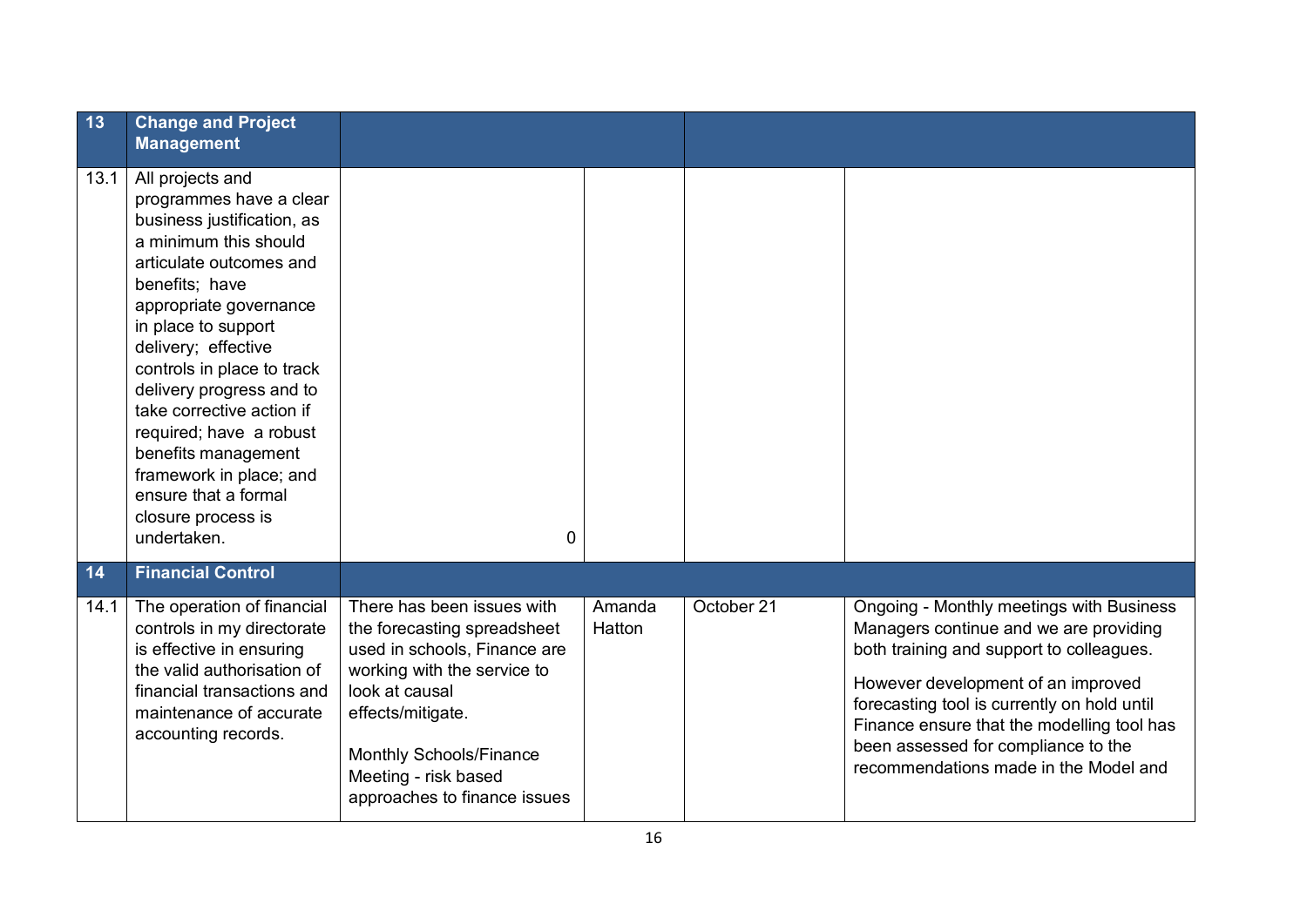|      |                                                                                                                                                                                                                                                               |                                                                                                                                                                         |                  |                            | Intelligent Automation Risk Final Report<br>dated 24th June 2020 (RES1908)                                                                                                                                                                                                |
|------|---------------------------------------------------------------------------------------------------------------------------------------------------------------------------------------------------------------------------------------------------------------|-------------------------------------------------------------------------------------------------------------------------------------------------------------------------|------------------|----------------------------|---------------------------------------------------------------------------------------------------------------------------------------------------------------------------------------------------------------------------------------------------------------------------|
| 14.2 | I am confident that the<br>arrangements in place to<br>monitor<br>expenditure/budget<br>variances would identify<br>control problems or<br>variances that could have<br>an effect on the Annual<br>Accounts.                                                  | $\overline{0}$                                                                                                                                                          |                  |                            |                                                                                                                                                                                                                                                                           |
| 14.3 | I have arrangements in<br>place to ensure all<br>material commitments<br>and contingent liabilities<br>(i.e. undertakings, past<br>transactions or events<br>resulting in future<br>financial liabilities) are<br>notified to the Chief<br>Financial Officer. | $\overline{0}$                                                                                                                                                          |                  |                            |                                                                                                                                                                                                                                                                           |
| 14.4 | I have arrangements in<br>place to review and<br>protect assets against<br>theft, loss and<br>unauthorised use; identify<br>any significant losses;<br>and, ensure the<br>adequacy of insurance<br>provision in covering the                                  | <b>Consideration for further</b><br>actions in relation to ensuring<br>colleagues WFH are aware of<br>their responsibilities to ensure<br>Council assets are protected. | Amanda<br>Hatton | October 2021 -<br>Complete | Regular liaison with Council Insurance<br>services in terms of insurance<br>queries/working with insurance where there<br>has been a loss for example at one of our<br>Primary Schools.<br>Continual engagement with Council Fire<br>Safety/Security teams, regular risk. |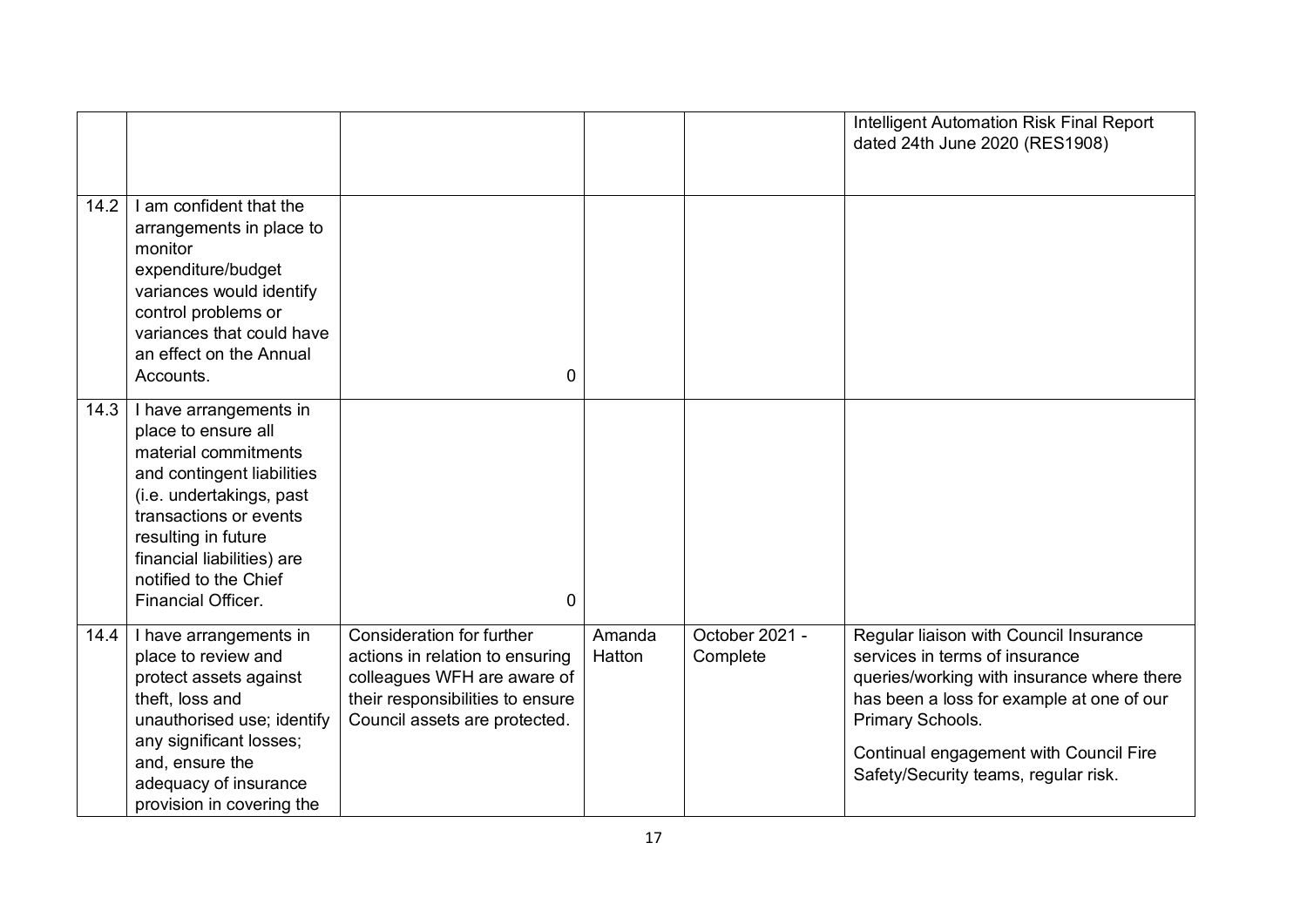|      | risk of loss across my<br>directorate.                                                                                                                                                                           |             |  | communication and learning on these<br>matters through Risk Matters. |
|------|------------------------------------------------------------------------------------------------------------------------------------------------------------------------------------------------------------------|-------------|--|----------------------------------------------------------------------|
| 14.5 | I have arrangements in<br>place for identifying any<br>weaknesses in my<br>directorate's compliance<br>with Council financial<br>policies or<br>statutory/regulatory<br>requirements.                            | $\pmb{0}$   |  |                                                                      |
| 14.6 | I have arrangements in<br>place for identifying any<br>internal control, risk<br>management or asset<br>valuation problems within<br>my directorate's service<br>areas that could affect the<br>Annual Accounts. | $\pmb{0}$   |  |                                                                      |
| 15   | <b>Group Accounts</b><br>(Resources only)                                                                                                                                                                        |             |  |                                                                      |
| 15.1 | I have arrangements in<br>place for identifying and<br>reviewing any<br>developments during the<br>year that should lead to<br>additions, deletions or<br>amendments to the                                      | $\mathbf 0$ |  |                                                                      |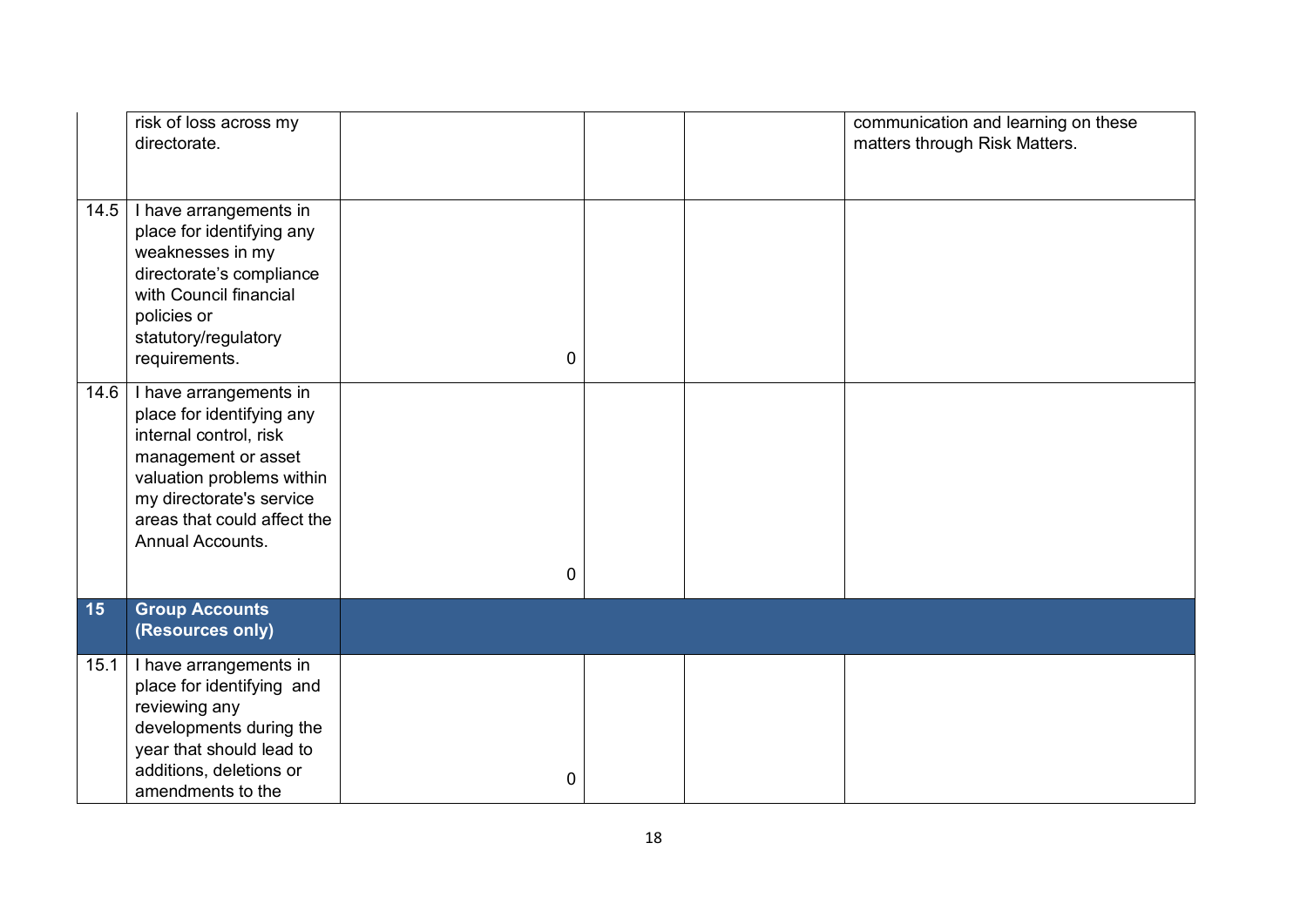|      | companies included in<br>the Group Accounts.                                                                                                                                                                                       |   |  |  |
|------|------------------------------------------------------------------------------------------------------------------------------------------------------------------------------------------------------------------------------------|---|--|--|
| 15.2 | I have arrangements in<br>place to identify and<br>review any internal<br>control, risk management<br>or asset valuation<br>problems with Council<br>companies that could<br>affect the Group<br>Accounts.                         | 0 |  |  |
| 16   | <b>National Agency</b><br><b>Inspection Reports</b>                                                                                                                                                                                |   |  |  |
| 16.1 | I have arrangements in<br>place to identify any<br>reports relating to my<br>directorate and can<br>confirm that there were<br>no inspection reports that<br>could impact on the<br>signing of the Annual<br>Governance Statement. | 0 |  |  |
| 16.2 | I have arrangements in<br>place that adequately<br>monitor and report on the<br>implementation of<br>recommendations.                                                                                                              | 0 |  |  |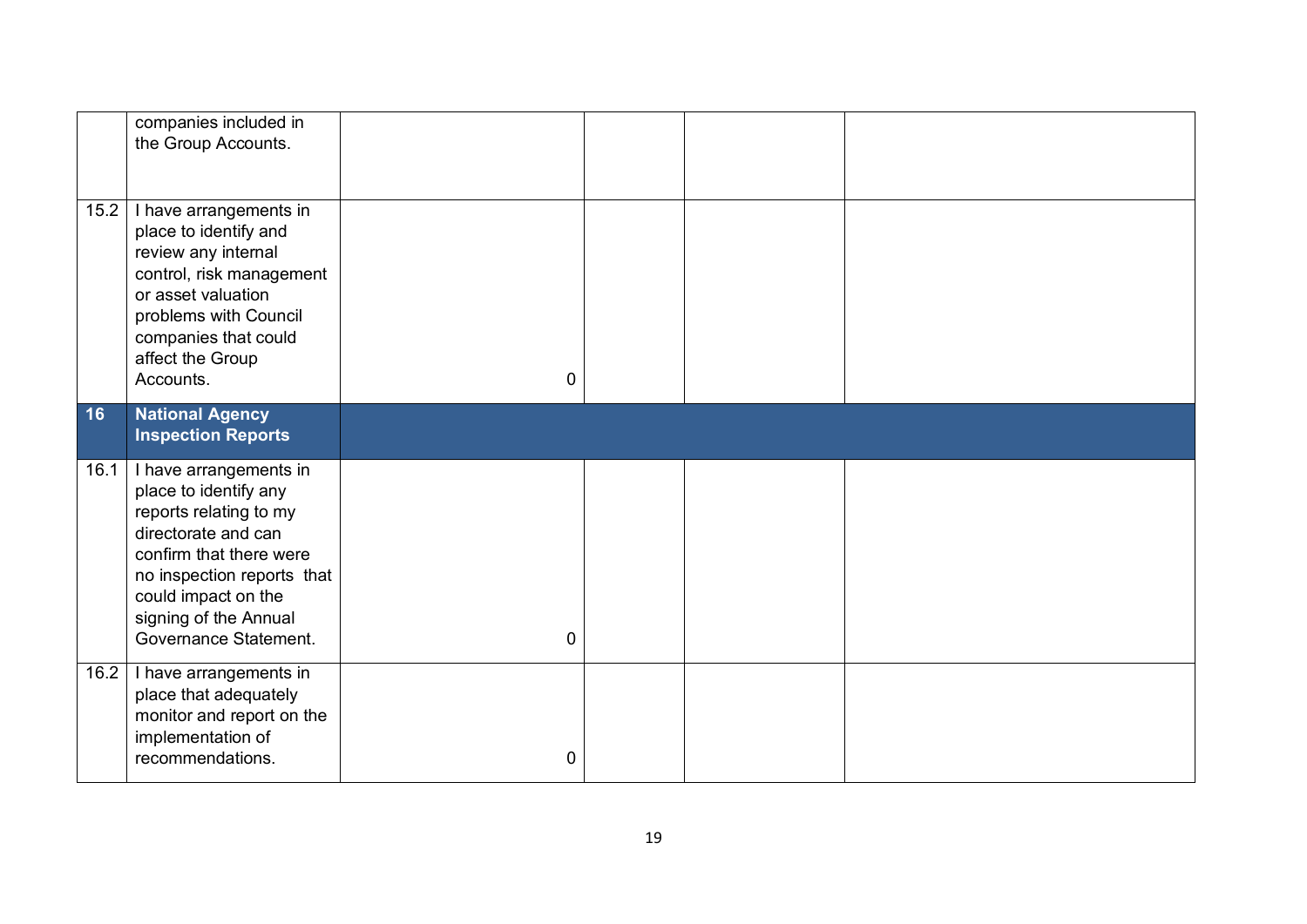| 17        | <b>Internal Audit, External</b><br><b>Audit and Review</b><br><b>Reports</b>                                                                                                                                                                                                                                                                 |   |  |  |
|-----------|----------------------------------------------------------------------------------------------------------------------------------------------------------------------------------------------------------------------------------------------------------------------------------------------------------------------------------------------|---|--|--|
| 17.1      | I have arrangements in<br>place to ensure that all<br>recommendations from<br>any internal audit,<br>external audit or review<br>report published during<br>the year, that have<br>highlighted high, medium<br>or significant control<br>deficiencies, have been<br>(or are being)<br>implemented and that this<br>is monitored effectively. | 0 |  |  |
| <b>18</b> | <b>Progress</b>                                                                                                                                                                                                                                                                                                                              |   |  |  |
| 18.1      | All outstanding issues or<br>recommendations arising<br>from this exercise,<br>commissioned reviews,<br>committee reports and<br>other initiatives in<br>previous years have been<br>addressed satisfactorily.                                                                                                                               | 0 |  |  |
|           |                                                                                                                                                                                                                                                                                                                                              |   |  |  |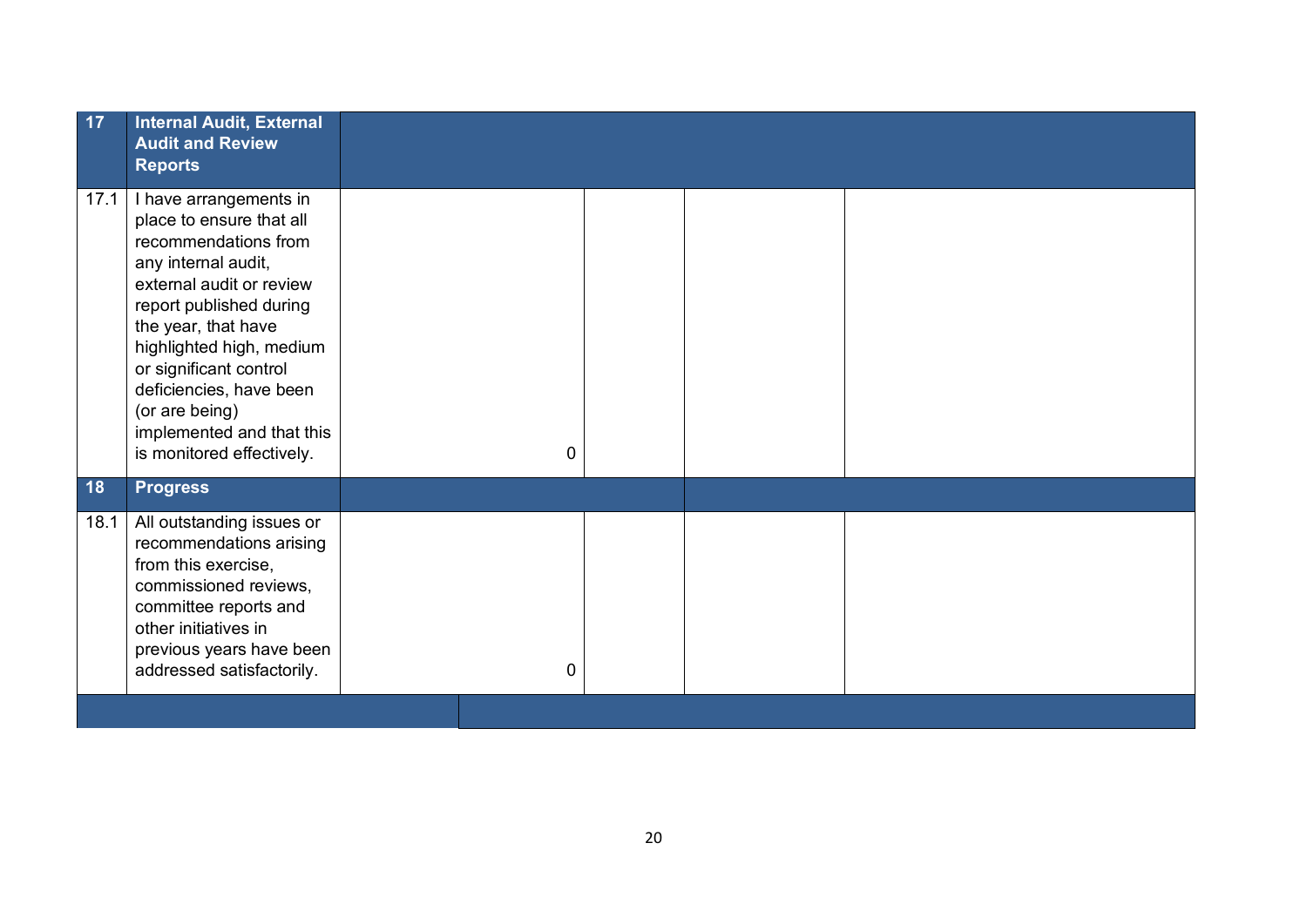|     |                                                                                                                                                            | <b>Improvement actions</b>                                                                                                                           | <b>Action</b><br><b>Owner</b> | <b>Action</b><br><b>Deadline</b> | <b>Update December 2021</b>                                                                                                                                                                                                                                                                                                                                                                                                                                                                                                                                                                                                                                                                                                                                                                                                                                                                                                                              |
|-----|------------------------------------------------------------------------------------------------------------------------------------------------------------|------------------------------------------------------------------------------------------------------------------------------------------------------|-------------------------------|----------------------------------|----------------------------------------------------------------------------------------------------------------------------------------------------------------------------------------------------------------------------------------------------------------------------------------------------------------------------------------------------------------------------------------------------------------------------------------------------------------------------------------------------------------------------------------------------------------------------------------------------------------------------------------------------------------------------------------------------------------------------------------------------------------------------------------------------------------------------------------------------------------------------------------------------------------------------------------------------------|
|     | <b>Internal Control Environment</b><br>requirements                                                                                                        |                                                                                                                                                      |                               |                                  |                                                                                                                                                                                                                                                                                                                                                                                                                                                                                                                                                                                                                                                                                                                                                                                                                                                                                                                                                          |
| 1.1 | I have internal controls and<br>procedures in place throughout<br>my service area that are<br>proportionate, robust, monitored<br>and operate effectively. | BIAs required to be<br>reviewed using the<br>refreshed template and<br>reviewed by Resilience<br>and approved by SMT -<br>Actions link to IA report. | Jackie<br>Irvine              | 01-Mar-<br>22                    | The transfer of BIAs to the Meridan system is now<br>complete and our Operations Manager has worked<br>with Resilience colleagues to ensure a smooth<br>transition.<br>Colleagues from Resilience attended the Directorate<br>SMT meeting to outline the new Council BIA<br>Methodology and BIA review programme. An<br>agreed schedule for service area/divisional<br>meetings to work with the Directorate's SLTs to<br>review BIAs as part of a rolling programme is in<br>progress and covers:<br>roles and responsibilities for data / BIA<br>maintenance / training and support<br>Sign off governance<br>Confirm BIA service areas<br>Identify gaps in service area resilience<br>protocols for development, including Incident<br>Management<br>Cover off some basic training on Meridian<br>system, which will be the repository for all<br>documentation<br>This action is progressing and on track for<br>completion within agreed timescales |
| 1.2 | I have controls and procedures<br>in place to manage the risks in<br>delivering services through                                                           | $\mathbf 0$                                                                                                                                          |                               |                                  |                                                                                                                                                                                                                                                                                                                                                                                                                                                                                                                                                                                                                                                                                                                                                                                                                                                                                                                                                          |

### **Safer and Stronger Communities Improvement Plan (2020-21) Update – December 2021**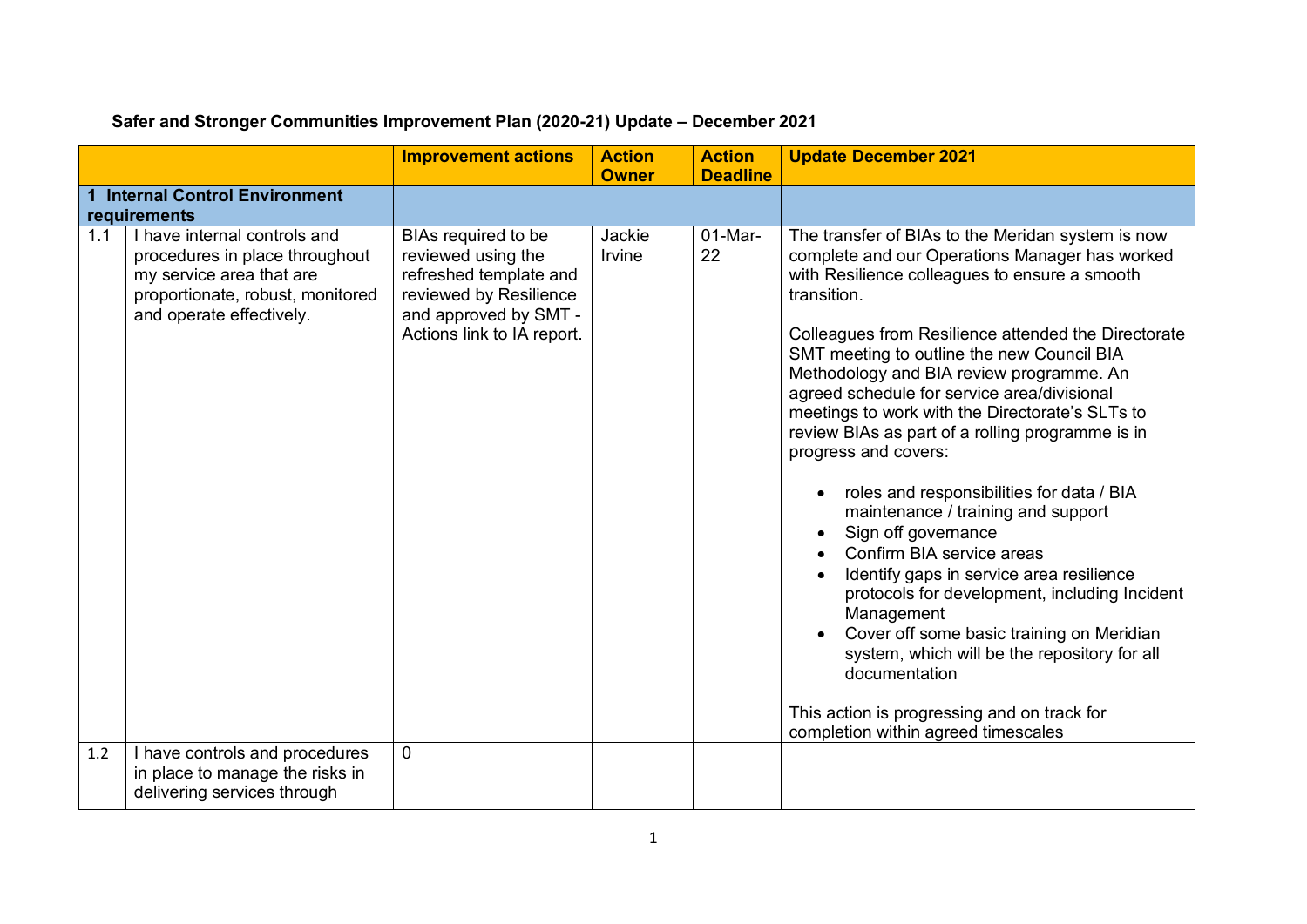|             | council companies, partners and<br>third parties.                                                                                                                                                          |                                                                                                 |                                                   |                 |                                                                                                                                                                                                                                                                                                                                                                                                                                                                                                                                                                                                                                                                                                                                                                                                                                                               |
|-------------|------------------------------------------------------------------------------------------------------------------------------------------------------------------------------------------------------------|-------------------------------------------------------------------------------------------------|---------------------------------------------------|-----------------|---------------------------------------------------------------------------------------------------------------------------------------------------------------------------------------------------------------------------------------------------------------------------------------------------------------------------------------------------------------------------------------------------------------------------------------------------------------------------------------------------------------------------------------------------------------------------------------------------------------------------------------------------------------------------------------------------------------------------------------------------------------------------------------------------------------------------------------------------------------|
| 1.3         | My internal controls and<br>procedures and their<br>effectiveness are regularly<br>reviewed and the last review did<br>not identify any weaknesses that<br>could have an impact on the<br>Annual Accounts. | $\mathbf{0}$                                                                                    |                                                   |                 |                                                                                                                                                                                                                                                                                                                                                                                                                                                                                                                                                                                                                                                                                                                                                                                                                                                               |
| 1.4         | The monitoring process applied<br>to funding/operating agreements<br>has not identified any problems<br>that could have an impact on<br>Annual or Group Accounts.                                          | $\overline{0}$                                                                                  |                                                   |                 |                                                                                                                                                                                                                                                                                                                                                                                                                                                                                                                                                                                                                                                                                                                                                                                                                                                               |
| $\boxed{2}$ | <b>Risk and Resilience</b>                                                                                                                                                                                 |                                                                                                 |                                                   |                 |                                                                                                                                                                                                                                                                                                                                                                                                                                                                                                                                                                                                                                                                                                                                                                                                                                                               |
| 2.1         | I have risk management<br>arrangements in place to identify<br>the key risks to my service area<br>(and the Council).                                                                                      | Workshops across the<br>service arranged to<br>discuss risk<br>management and risk<br>registers | Operations<br>Manager-<br>Nichola<br><b>Dadds</b> | $01-Sep-$<br>22 | Workshops were held with each service area which<br>included a presentation on risk management and<br>discussion around risk registers. The Operations<br>Manager works closely with Senior Managers,<br>Service Managers and the Service Director to<br>ensure risk registers are kept updated and assist<br>with queries regarding risk escalation. Risk<br>Management is also included in the division's SMT<br>meeting agenda and new or emerging risks within<br>the division are flagged appropriately through the<br>Council's Risk Forum.<br>Following changes to the structure within the<br>division, which now includes Children's Services<br>who are aligned to the risk management processes<br>to ensure consistency across all service areas.<br>The action is now complete acknowledging that the<br>work will continue on an ongoing basis. |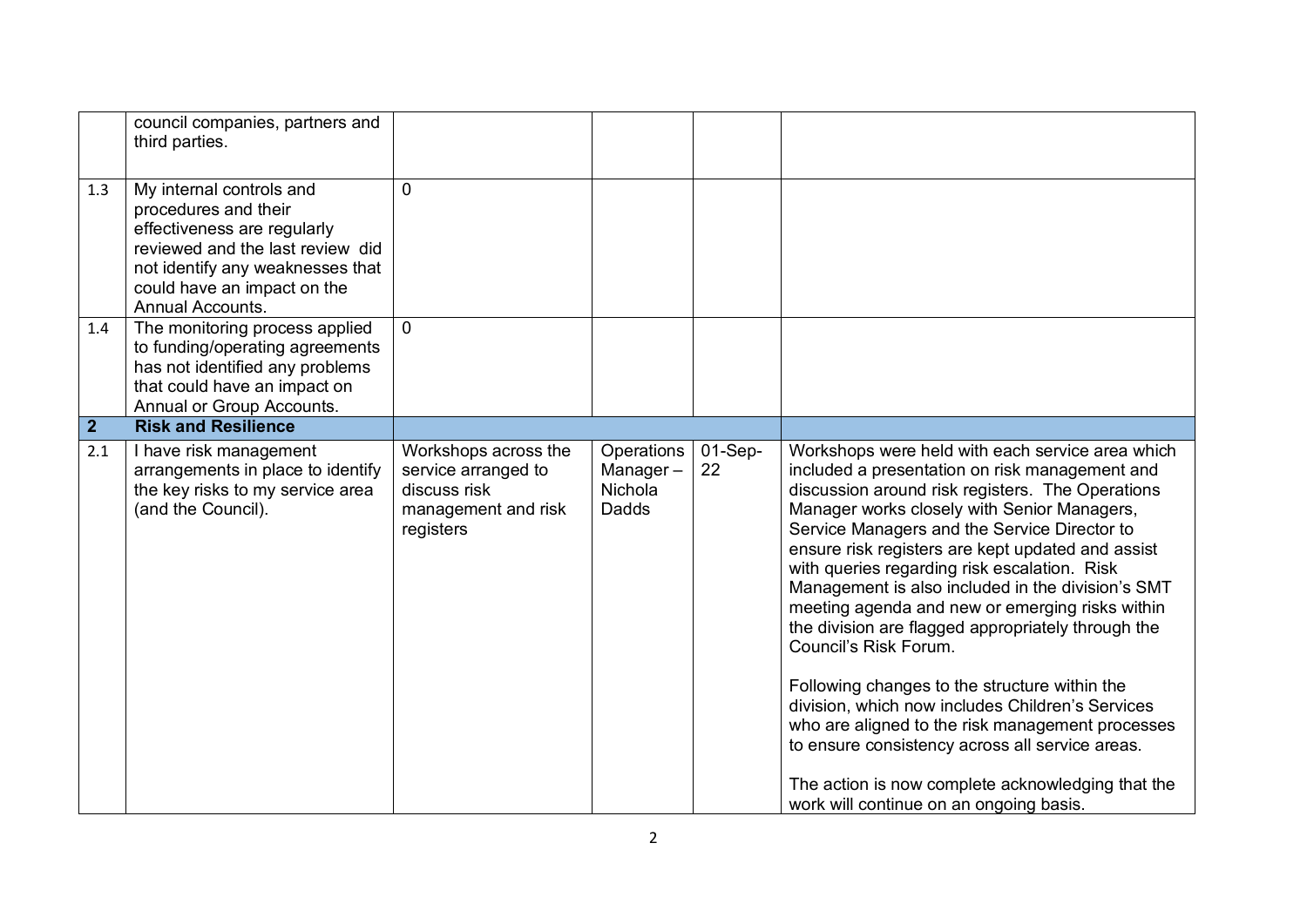| 2.2 | I have effective controls and<br>procedures in place to record |                |  |  |
|-----|----------------------------------------------------------------|----------------|--|--|
|     | and manage the risks identified                                |                |  |  |
|     | above to a tolerable level or                                  |                |  |  |
|     | actions are put in place to                                    |                |  |  |
|     | mitigate and manage the risk.                                  |                |  |  |
| 2.3 | The robustness and                                             | $\Omega$       |  |  |
|     | effectiveness of my risk                                       |                |  |  |
|     |                                                                |                |  |  |
|     | management arrangements is                                     |                |  |  |
|     | regularly reviewed and the last                                |                |  |  |
|     | review did not identify any<br>weaknesses that could have an   |                |  |  |
|     |                                                                |                |  |  |
|     | impact on the Annual Accounts                                  |                |  |  |
| 2.4 | There is appropriate                                           | $\Omega$       |  |  |
|     | escalation/communication to the                                |                |  |  |
|     | service area Risk Committee                                    |                |  |  |
|     | and CLT Risk Committee (as                                     |                |  |  |
|     | appropriate) of significant issues,                            |                |  |  |
|     | risks and weaknesses in risk                                   |                |  |  |
|     | management.                                                    |                |  |  |
| 2.5 | I have arrangements in place to                                | $\mathbf{0}$   |  |  |
|     | promote and support the                                        |                |  |  |
|     | Council's policies and                                         |                |  |  |
|     | procedures for staff to raise                                  |                |  |  |
|     | awareness of risk concerns,                                    |                |  |  |
|     | Council wrongdoing and officer's                               |                |  |  |
|     | misconduct.                                                    |                |  |  |
| 2.6 | My service area has appropriate                                | $\overline{0}$ |  |  |
|     | resilience arrangements in place                               |                |  |  |
|     | and my service area's business                                 |                |  |  |
|     | continuity plans and                                           |                |  |  |
|     | arrangements mitigate the                                      |                |  |  |
|     | business continuity risks facing                               |                |  |  |
|     | our essential activities.                                      |                |  |  |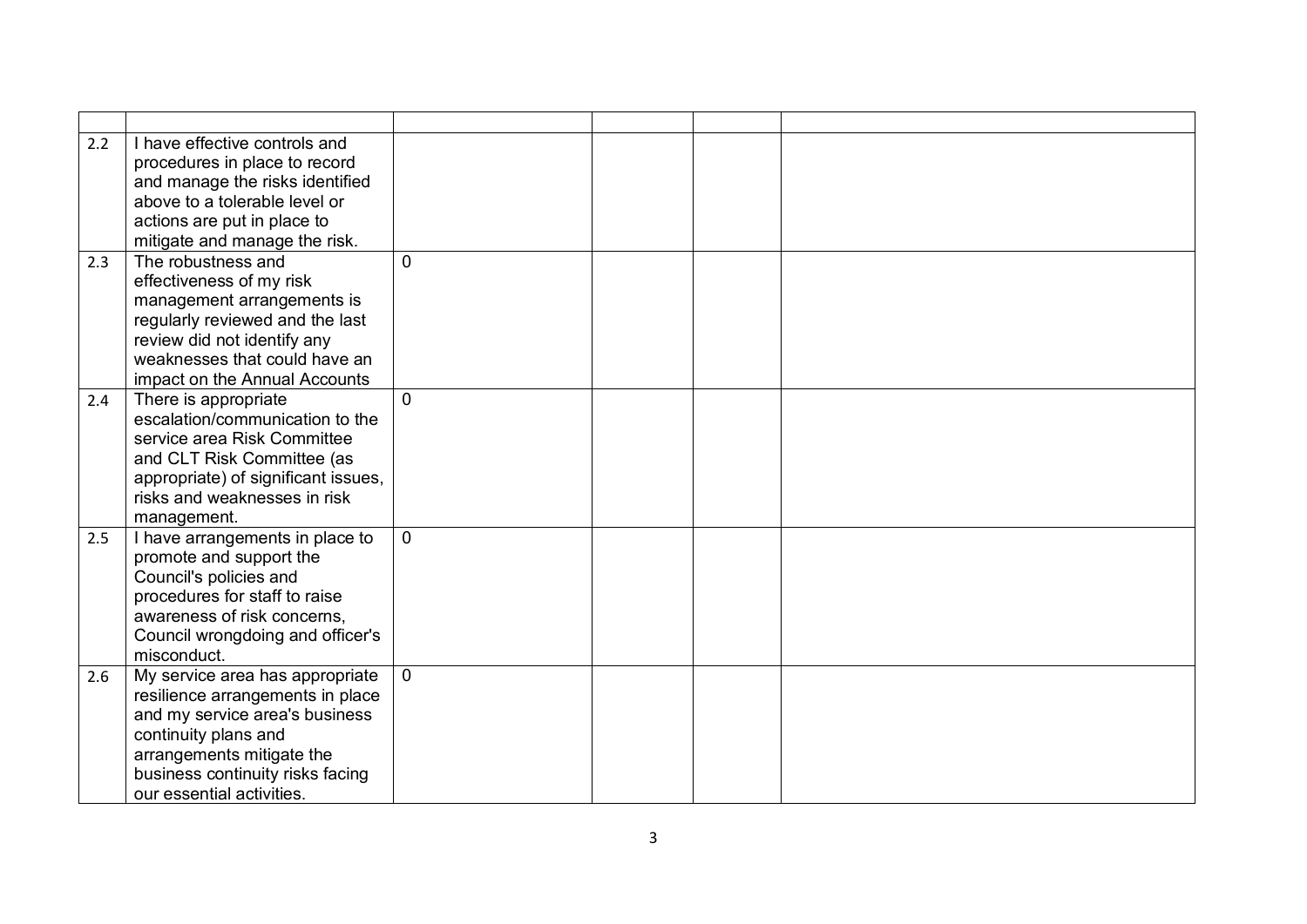| $\overline{\overline{3}}$ | <b>Workforce</b>                                                                                                                                                                                                                                                                                                                                                                                |                                                                                                             |                  |                  |                                                                                                                                                                                                                                                                                                                                                                                                                                                                                                                                                                                               |
|---------------------------|-------------------------------------------------------------------------------------------------------------------------------------------------------------------------------------------------------------------------------------------------------------------------------------------------------------------------------------------------------------------------------------------------|-------------------------------------------------------------------------------------------------------------|------------------|------------------|-----------------------------------------------------------------------------------------------------------------------------------------------------------------------------------------------------------------------------------------------------------------------------------------------------------------------------------------------------------------------------------------------------------------------------------------------------------------------------------------------------------------------------------------------------------------------------------------------|
| 3.1                       | I have arrangements in place to<br>ensure compliance with payroll<br>policies, overtime controls,<br>absence management and<br>performance e.g. home/remote<br>working.                                                                                                                                                                                                                         | Review of expenses<br>across SSC to be<br>undertaken again to<br>ensure compliance with<br>previous review. | Jackie<br>Irvine | $01$ -Dec-<br>21 | Robust measures are in place to scrutinise monthly<br>overtime spend and work undertaken by the<br>Operations Manager to identify anomalies or<br>pressures within the division which are flagged with<br>senior managers and Service Director for<br>appropriate action.<br>New processes have now been embedded across<br>the division in line with recommendations from the<br>Salary Overpayment Audit which includes a<br>checklist for leavers and standing item on team and<br>management agendas to include discussion around<br>any emerging issues.<br>This action is now complete. |
| 3.2                       | I have robust controls in place to<br>ensure that statutory workforce<br>requirements are met, including<br>the management of off-payroll<br>workers/contractors (including<br>agency workers and<br>consultants), ensuring approved<br>framework contracts have been<br>used and that those engaged are<br>wholly compliant with the<br>provisions of IR35 Council<br>guidance and procedures. | $\overline{0}$                                                                                              |                  |                  |                                                                                                                                                                                                                                                                                                                                                                                                                                                                                                                                                                                               |
| 3.3                       | I ensure compliance with the<br>Council's HR policies and<br>procedures across all of my<br>service areas, eg. that<br>recruitment and selection is only<br>undertaken by appropriately<br>trained individuals and is fully                                                                                                                                                                     | $\mathbf{0}$                                                                                                |                  |                  |                                                                                                                                                                                                                                                                                                                                                                                                                                                                                                                                                                                               |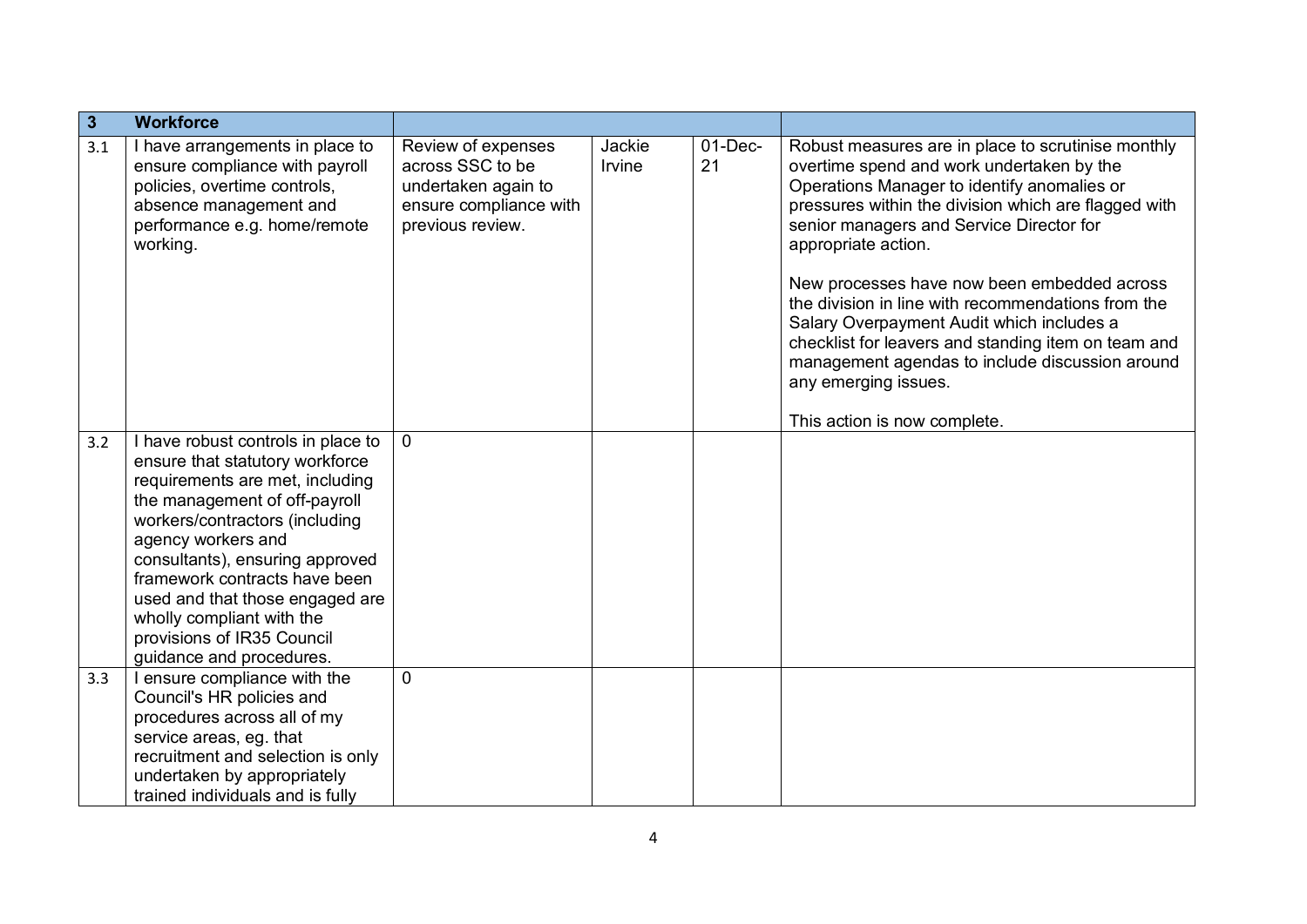|     | compliant with vacancy<br>approvals and controls.                                                                                                                                                                                            |                                                                                       |                                                   |                 |                                                                                                                                                                                                                                                                                                                                                                                                                                                                          |
|-----|----------------------------------------------------------------------------------------------------------------------------------------------------------------------------------------------------------------------------------------------|---------------------------------------------------------------------------------------|---------------------------------------------------|-----------------|--------------------------------------------------------------------------------------------------------------------------------------------------------------------------------------------------------------------------------------------------------------------------------------------------------------------------------------------------------------------------------------------------------------------------------------------------------------------------|
| 3.4 | I have robust controls in place to<br>manage new starts, movers and<br>leavers, including induction and<br>mandatory training, IT systems<br>security (access and removal)<br>and access to buildings and<br>service users' homes.           | Review our induction<br>process for new starts<br>who will be primarily<br><b>WFH</b> | Operations<br>Manager-<br>Nichola<br><b>Dadds</b> | $01-Dec-$<br>21 | Induction processes have been reviewed across the<br>division including ensuring adherence with Council<br>ICT acceptable use policy and compliance with<br>essential learning.<br>Managers have been asked to include within<br>induction processes consideration for additional<br>controls for colleagues who may be WFH during the<br>current pandemic arrangements.<br>The action is now complete acknowledging that the<br>work will continue on an ongoing basis. |
| 3.5 | I have arrangements in place to<br>manage staff health and<br>wellbeing; ensuring that sickness<br>absence, referral to occupational<br>health and stress risk<br>assessments is managed in<br>compliance with the Council's<br>HR policies. | $\overline{0}$                                                                        |                                                   |                 |                                                                                                                                                                                                                                                                                                                                                                                                                                                                          |
| 3.6 | I ensure compliance with<br>essential training requirements<br>and support learning and<br>development appropriately,<br>including professional CPD<br>requirements.                                                                         | Re-introduction of face<br>to face training and<br>review of need across<br>services  | Service<br>Managers                               | $01-Sep-$<br>21 | Due to the ongoing pandemic arrangements, face to<br>face training is considered on a case by case basis<br>by the Service Resumption Group with approval<br>from CLT.<br>Measures are in place to ensure training for each<br>post within the division are reviewed by senior<br>managers, discussed within team meetings and<br>included in the essential learning matrix.                                                                                             |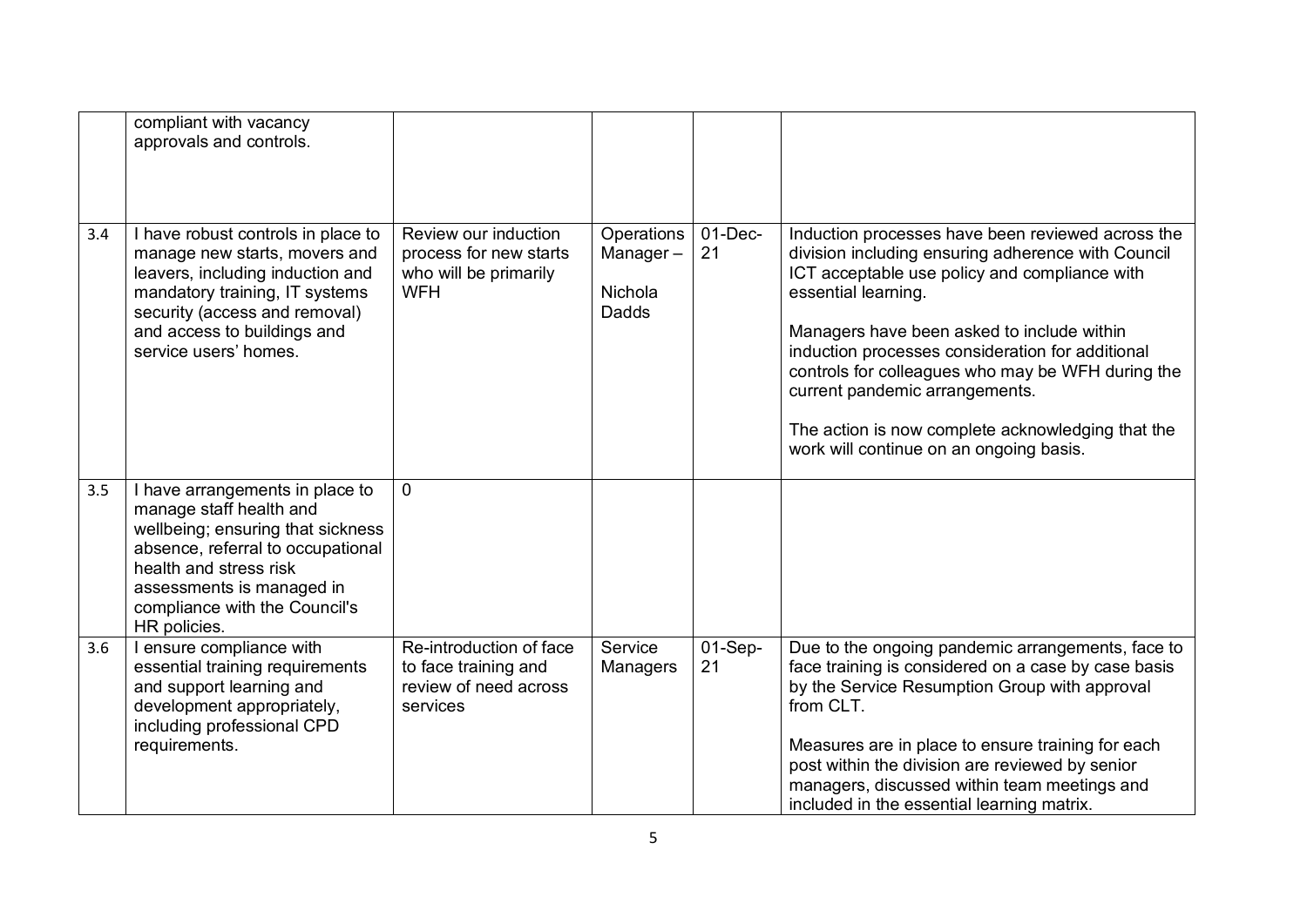|                 |                                                                                                                                                                                                                                                                                                                                                                                      |                  |  | The action is now complete acknowledging that the<br>work will continue on an ongoing basis. |
|-----------------|--------------------------------------------------------------------------------------------------------------------------------------------------------------------------------------------------------------------------------------------------------------------------------------------------------------------------------------------------------------------------------------|------------------|--|----------------------------------------------------------------------------------------------|
| 3.7             | I have arrangements in place to<br>support and manage staff<br>performance e.g. regular<br>1:1/supervision meetings,<br>performance/spotlight<br>conversations.                                                                                                                                                                                                                      | 0                |  |                                                                                              |
| $\overline{4}$  | <b>Council Companies</b>                                                                                                                                                                                                                                                                                                                                                             |                  |  |                                                                                              |
| 4.1<br>4.2      | I have arrangements in place for<br>the oversight and monitoring of<br>the Council companies I am<br>responsible for, that give me<br>adequate assurance over their<br>operation and delivery for the<br>Council.<br>I have an appropriate Service<br>Level Agreement, or other<br>appropriate legal agreement, in<br>place for each Arm's Length<br>External Organisation that I am | $\mathbf 0$<br>0 |  |                                                                                              |
| $5\overline{5}$ | responsible for.<br><b>Engagement and Consultation</b>                                                                                                                                                                                                                                                                                                                               |                  |  |                                                                                              |
| 5.1             | My service area engages<br>effectively with institutional<br>stakeholders, service users and<br>individual citizens, applying the<br>council's consultation and<br>engagement standards with<br>evidence that the insights<br>gathered are used to shape my<br>service areas activities.                                                                                             | 0                |  |                                                                                              |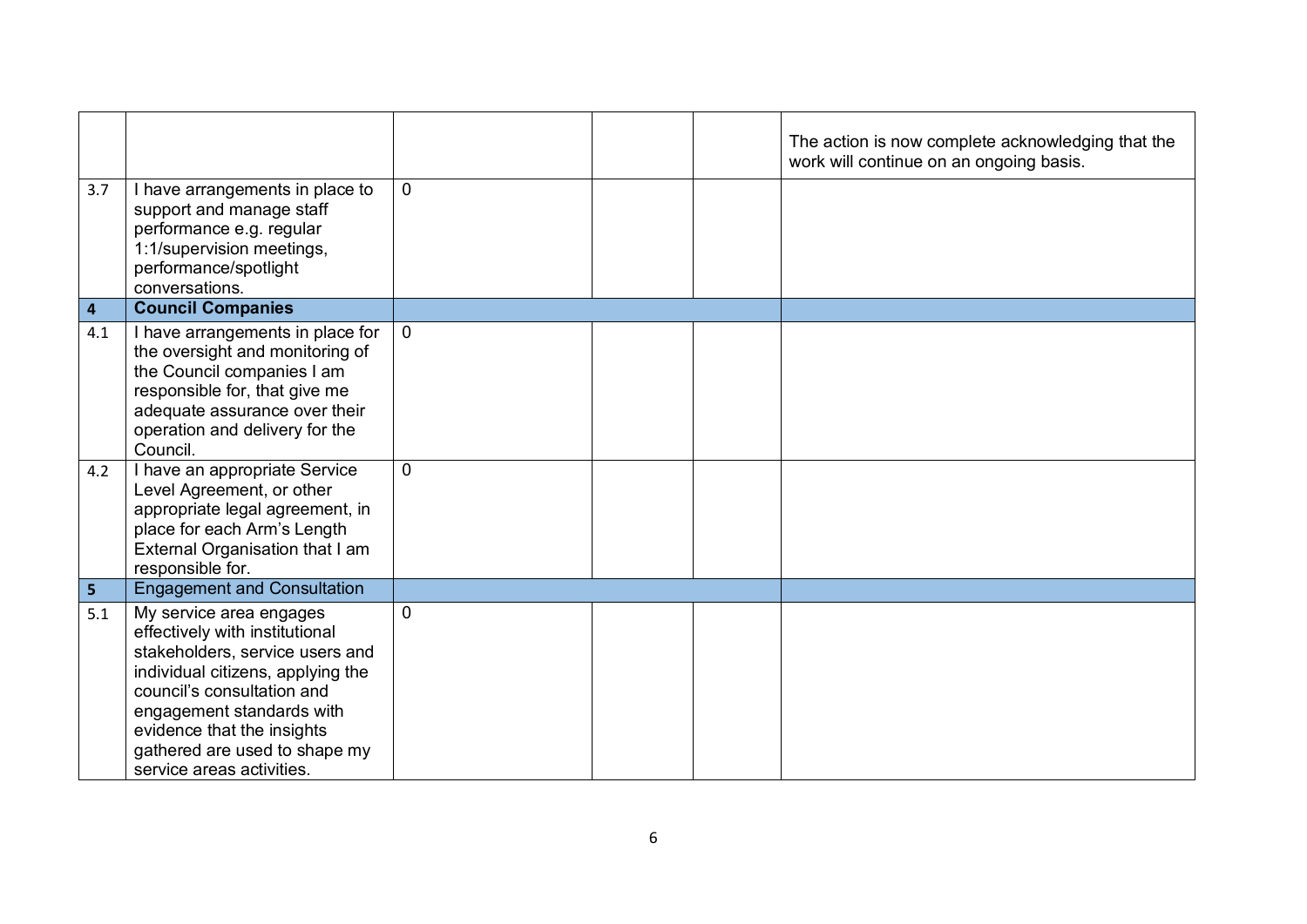| 5.2            | I have arrangements in place<br>throughout my service area to<br>ensure that there are effective<br>communication methods that<br>encourage, collect and evaluate<br>views and experiences (while<br>ensuring inclusivity e.g.<br>customer surveys, consultation<br>procedures, social media<br>presence, etc.) and that these<br>insights are used to inform the<br>work of the service area. | Electronic leaflet in<br>development and<br>feedback link on<br>electronic signature for<br><b>HHS</b> | Operations<br>Manager-<br>Nichola<br><b>Dadds</b> | $01-Sep-$<br>21 | The Council webpages have been updated and a<br>leaflet designed and included in signature link and<br>webpages.<br>The action related to an open Internal Audit action<br>(CW1801 Rec 3.1.3) which has now been closed by<br>Audit.<br>This action is complete. |
|----------------|------------------------------------------------------------------------------------------------------------------------------------------------------------------------------------------------------------------------------------------------------------------------------------------------------------------------------------------------------------------------------------------------|--------------------------------------------------------------------------------------------------------|---------------------------------------------------|-----------------|------------------------------------------------------------------------------------------------------------------------------------------------------------------------------------------------------------------------------------------------------------------|
| 5.3            | I have appropriate arrangements<br>in place throughout my service<br>area for recording, monitoring<br>and managing customer service<br>complaints and customer<br>satisfaction.                                                                                                                                                                                                               | $\overline{0}$                                                                                         |                                                   |                 |                                                                                                                                                                                                                                                                  |
| 5.4            | <b>Tregularly consult and engage</b><br>with recognised trade unions.                                                                                                                                                                                                                                                                                                                          | 0                                                                                                      |                                                   |                 |                                                                                                                                                                                                                                                                  |
| $6\phantom{a}$ | <b>Policy</b>                                                                                                                                                                                                                                                                                                                                                                                  |                                                                                                        |                                                   |                 |                                                                                                                                                                                                                                                                  |
| 6.1            | I have arrangements in place to<br>ensure all service area staff are<br>made aware of and fully<br>understand the implications of all<br>relevant existing and new council<br>policies and procedures.                                                                                                                                                                                         |                                                                                                        |                                                   |                 |                                                                                                                                                                                                                                                                  |
| 6.2            | I have arrangements in place for<br>the annual review of policies<br>owned by my service area, via<br>the relevant executive<br>committee, to ensure these<br>comply with the Council's policy<br>framework.                                                                                                                                                                                   |                                                                                                        |                                                   |                 |                                                                                                                                                                                                                                                                  |
| $\overline{7}$ | <b>Governance and Compliance</b>                                                                                                                                                                                                                                                                                                                                                               |                                                                                                        |                                                   |                 |                                                                                                                                                                                                                                                                  |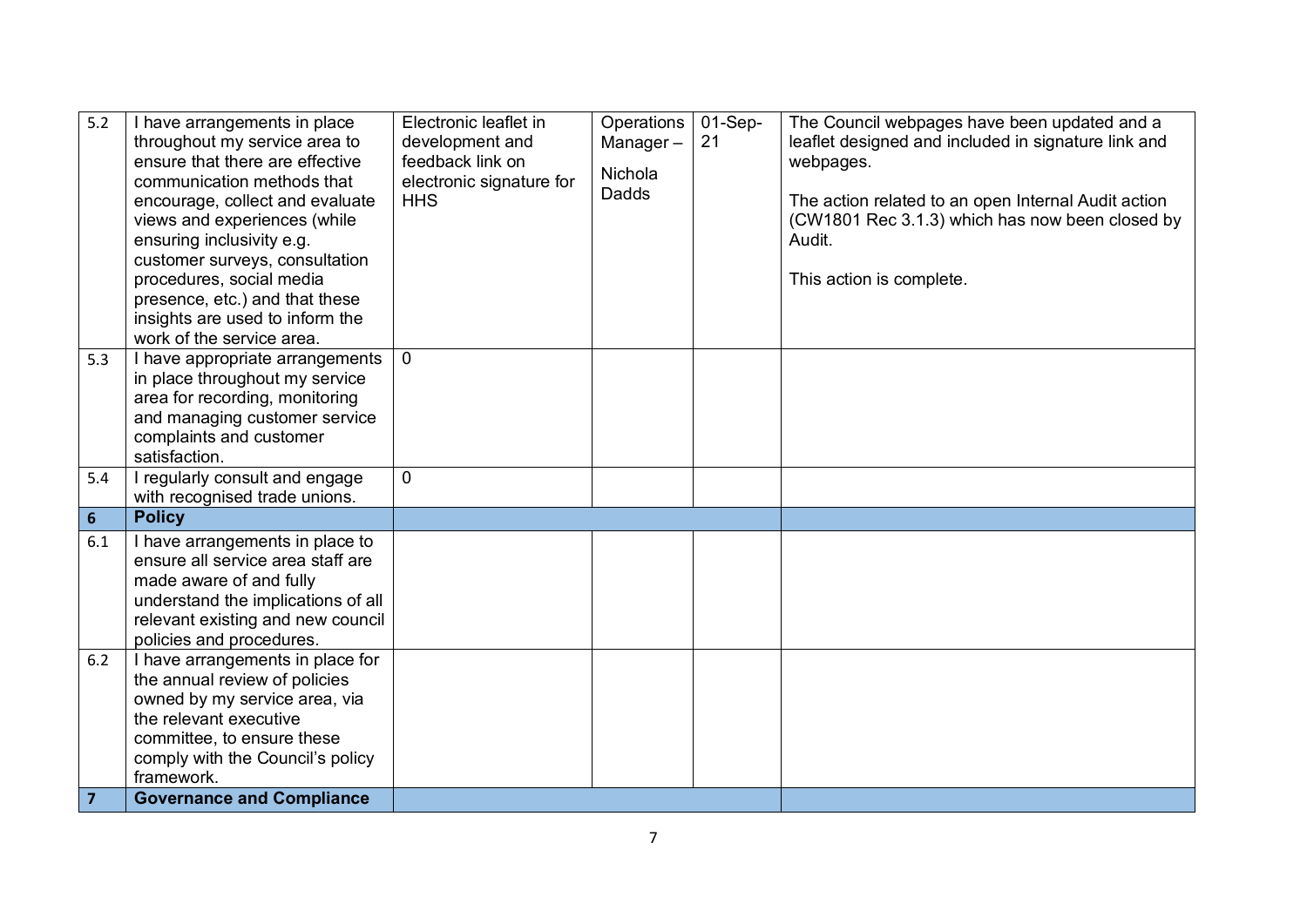| 7.1 | I ensure service area staff are<br>aware of their responsibilities in<br>relation to the Council's<br>governance framework and that<br>the authority, responsibility and<br>accountability levels within my<br>service area are clearly defined,<br>with proper officer designation<br>delegated, recorded, monitored,<br>revoked and reviewed regularly<br>to ensure ongoing compliance<br>with the Scheme of Delegation. | $\Omega$       |  |  |
|-----|----------------------------------------------------------------------------------------------------------------------------------------------------------------------------------------------------------------------------------------------------------------------------------------------------------------------------------------------------------------------------------------------------------------------------|----------------|--|--|
| 7.2 | I ensure my service area's<br>activities are fully compliant with<br>relevant Scottish, UK and EU<br>legislation and regulations.                                                                                                                                                                                                                                                                                          | $\Omega$       |  |  |
| 8   | <b>Responsibility and</b><br><b>Accountability</b>                                                                                                                                                                                                                                                                                                                                                                         |                |  |  |
| 8.1 | My service area ensures our<br>officers are clear on their roles<br>and responsibilities in terms of<br>relationships and decision<br>making.                                                                                                                                                                                                                                                                              | $\overline{0}$ |  |  |
| 8.2 | I ensure that the Council's<br>ethical standards are understood<br>and embedded across my<br>service area and are upheld by<br>external providers of services.                                                                                                                                                                                                                                                             | $\Omega$       |  |  |
| 8.3 | My service area ensures that<br>decisions are made on the basis<br>of objective information, the<br>consideration of best value, risk,<br>stakeholder views, rigorous<br>analysis, and consideration of<br>future impacts. This is formalised                                                                                                                                                                              | $\overline{0}$ |  |  |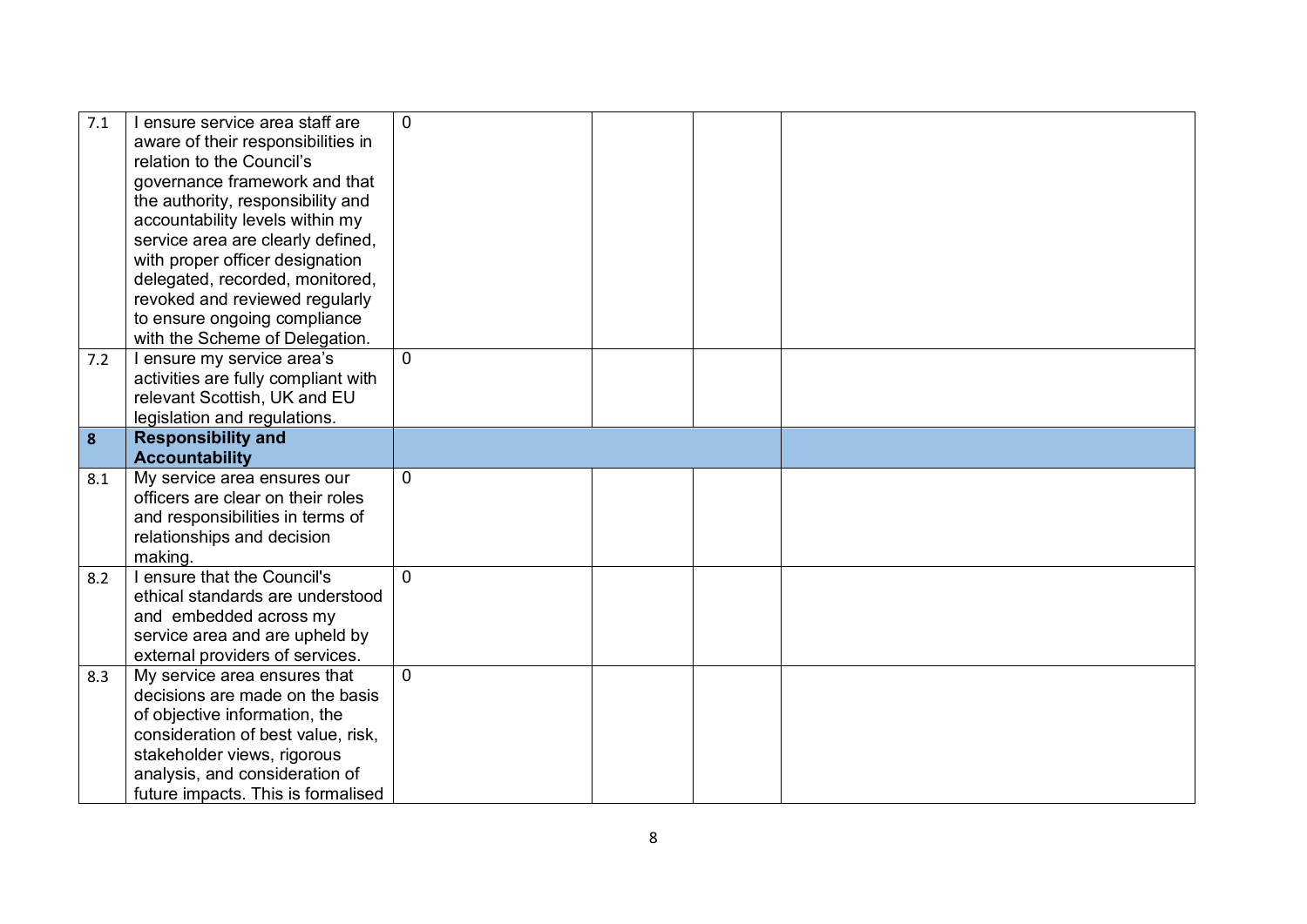| 8.4            | through appropriate structures.<br>(i.e SMT reporting)<br>I consult with elected members                                                                                                                                                                                                                                                                                                                                                                                              | $\Omega$                                                                                                                                                                                                                                                                                                                                                                                           |                  |                  |                                                                                                                                                                                                                                                                                                                                                                                                                                                                                                                                                                                                                                                                     |
|----------------|---------------------------------------------------------------------------------------------------------------------------------------------------------------------------------------------------------------------------------------------------------------------------------------------------------------------------------------------------------------------------------------------------------------------------------------------------------------------------------------|----------------------------------------------------------------------------------------------------------------------------------------------------------------------------------------------------------------------------------------------------------------------------------------------------------------------------------------------------------------------------------------------------|------------------|------------------|---------------------------------------------------------------------------------------------------------------------------------------------------------------------------------------------------------------------------------------------------------------------------------------------------------------------------------------------------------------------------------------------------------------------------------------------------------------------------------------------------------------------------------------------------------------------------------------------------------------------------------------------------------------------|
|                | as appropriate and as required<br>under the Scheme of Delegation.                                                                                                                                                                                                                                                                                                                                                                                                                     |                                                                                                                                                                                                                                                                                                                                                                                                    |                  |                  |                                                                                                                                                                                                                                                                                                                                                                                                                                                                                                                                                                                                                                                                     |
| 9 <sup>°</sup> | <b>Information Governance</b>                                                                                                                                                                                                                                                                                                                                                                                                                                                         |                                                                                                                                                                                                                                                                                                                                                                                                    |                  |                  |                                                                                                                                                                                                                                                                                                                                                                                                                                                                                                                                                                                                                                                                     |
| 9.1            | I ensure service area staff are<br>made aware of their<br>responsibilities in relation to the<br>proper management of Council<br>information, including the need<br>to adhere to relevant legislation,<br>Council policies, procedures<br>and guidance around:<br>information governance; records<br>management; data quality; data<br>breaches and privacy impact<br>assessments; information rights;<br>information compliance;<br>information security; and ICT<br>acceptable use. | Monitor compliance<br>with information<br>governance procedures<br>for colleagues who<br>continue to WFH<br>reinforce through<br>Teambrief, 1:1 and<br>Team Meetings the<br>need to ensure we<br>adhere to paperless<br>protocols across<br>services for those who<br>are WFH.<br>Review record retention<br>and deletion of expired<br>records/documents on<br>some systems used in<br><b>SSC</b> | Jackie<br>Irvine | $01$ -Oct-<br>21 | Senior Managers take a proactive approach to<br>ensuring colleagues within their services are aware<br>of the need to ensure compliance through regular<br>discussions in team meetings and escalation to<br>SMT where required.<br>Regular communication cascaded to colleagues via<br>email by the Operations Manager on updates or<br>changes to processes.<br>Record retention is monitored to ensure compliance<br>and measures are in place to mitigate any issues<br>with compliance for some Council systems which<br>included a move from HiS to Northgate.<br>The action is now complete acknowledging that the<br>work will continue on an ongoing basis |
| 9.2            | I ensure data sharing<br>arrangements with third parties<br>are recorded, followed and                                                                                                                                                                                                                                                                                                                                                                                                | $\Omega$                                                                                                                                                                                                                                                                                                                                                                                           |                  |                  |                                                                                                                                                                                                                                                                                                                                                                                                                                                                                                                                                                                                                                                                     |
|                | regularly reviewed throughout<br>my service area.                                                                                                                                                                                                                                                                                                                                                                                                                                     |                                                                                                                                                                                                                                                                                                                                                                                                    |                  |                  |                                                                                                                                                                                                                                                                                                                                                                                                                                                                                                                                                                                                                                                                     |
| 10             | <b>Health and Safety</b>                                                                                                                                                                                                                                                                                                                                                                                                                                                              |                                                                                                                                                                                                                                                                                                                                                                                                    |                  |                  |                                                                                                                                                                                                                                                                                                                                                                                                                                                                                                                                                                                                                                                                     |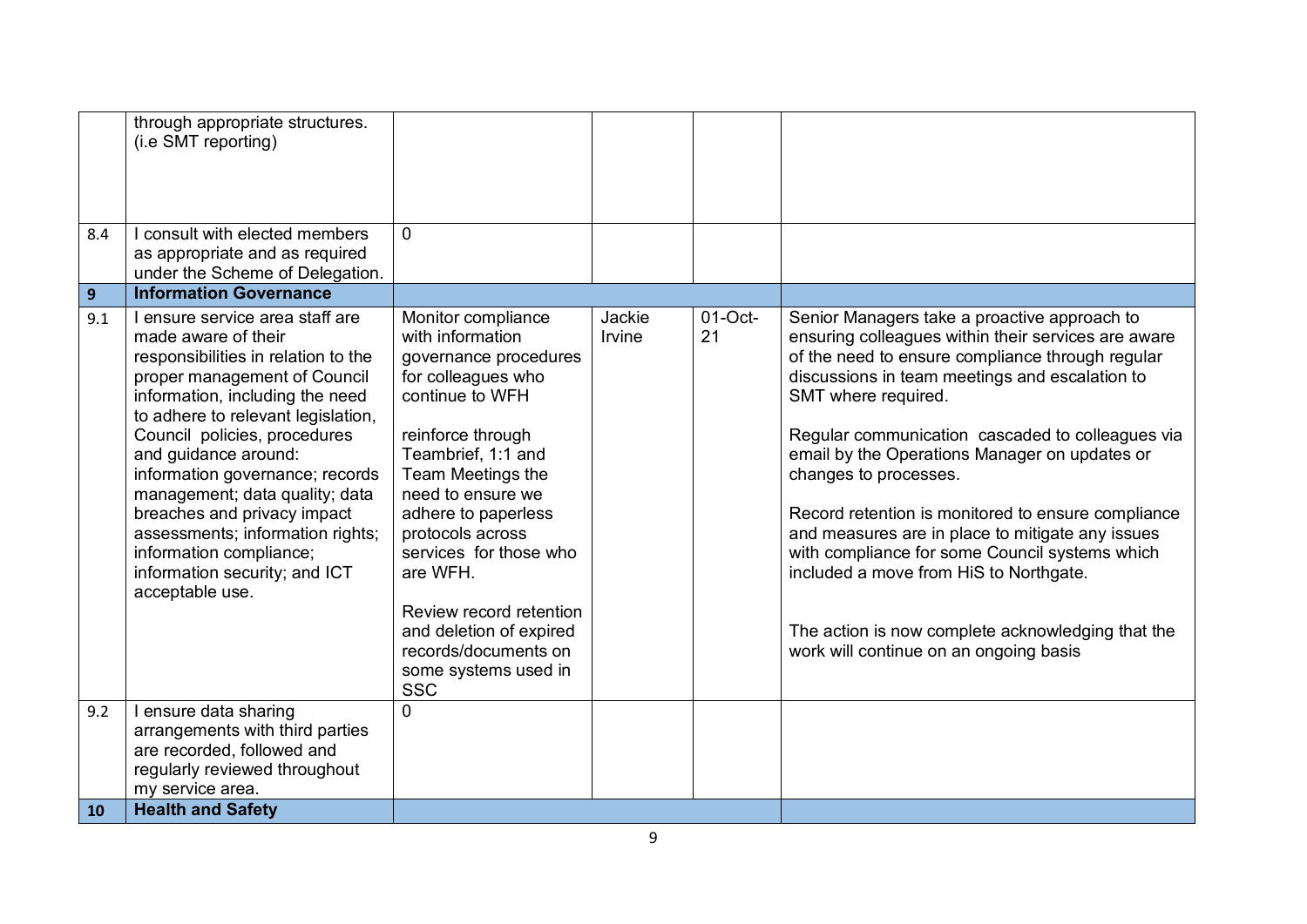| 10.1 | Service area staff are made<br>aware of their responsibilities<br>under relevant Health & Safety<br>policies and procedures and I<br>have appropriate arrangements<br>in place for the identification and<br>provision of Health & Safety<br>training necessary for all job<br>roles, including induction<br>training. |                |  |  |
|------|------------------------------------------------------------------------------------------------------------------------------------------------------------------------------------------------------------------------------------------------------------------------------------------------------------------------|----------------|--|--|
| 10.2 | I have the necessary<br>arrangements in place to<br>establish, implement and<br>maintain procedures for ongoing<br>hazard identification, risk<br>assessment and the<br>determination of necessary<br>controls to ensure all Health &<br>Safety risks are adequately<br>controlled.                                    | $\overline{0}$ |  |  |
| 10.3 | I have competencies, processes<br>and controls in place to ensure<br>my service area, and other areas<br>of responsibility, operate in<br>compliance with all applicable<br>Health & Safety laws and<br>regulations.                                                                                                   | $\mathbf 0$    |  |  |
| 10.4 | I have a robust governance and<br>reporting structure for Health &<br>Safety in my service area.                                                                                                                                                                                                                       | $\overline{0}$ |  |  |
| 11   | <b>Performance</b>                                                                                                                                                                                                                                                                                                     |                |  |  |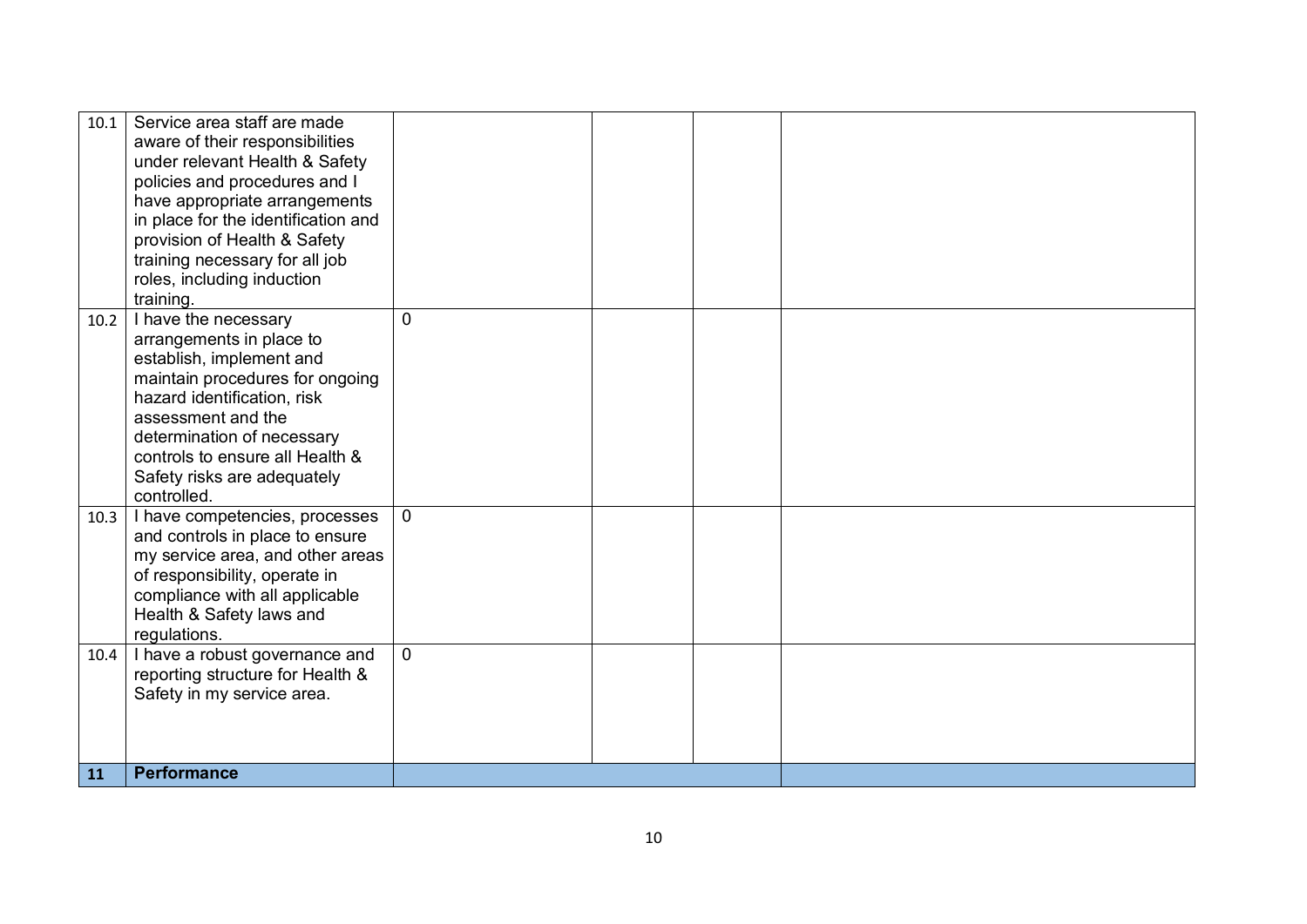| 11.1 | I have arrangements in place for<br>reporting to CLT, Committee<br>and/or Council when<br>performance monitoring<br>identifies inadequate service<br>delivery or poor value for money<br>and ensure that improvement<br>measures to address these<br>issues are implemented and<br>monitored.                                                                        | $\mathbf{0}$                                                                                                                               |                    |                  |                                                                                                                                                                                                                                                                                                                                                                          |
|------|----------------------------------------------------------------------------------------------------------------------------------------------------------------------------------------------------------------------------------------------------------------------------------------------------------------------------------------------------------------------|--------------------------------------------------------------------------------------------------------------------------------------------|--------------------|------------------|--------------------------------------------------------------------------------------------------------------------------------------------------------------------------------------------------------------------------------------------------------------------------------------------------------------------------------------------------------------------------|
| 11.2 | I have appropriate arrangements<br>in place throughout my service<br>area for recording, monitoring<br>and managing customer service<br>complaints and customer<br>satisfaction.                                                                                                                                                                                     | Align performance<br>information for HHS to<br><b>Council's Business Plan</b><br>for reporting criteria to<br><b>HHFW Committee.</b>       | Senior<br>Manager  | $31-Au$ g-<br>21 | The performance dashboard was reviewed and<br>approved by HHFW Committee in June 2021.<br>Evidence submitted to Audit (CW1808 Rec 2.2.3)<br>who closed as verified.<br>This action is now complete.                                                                                                                                                                      |
| 12   | <b>Commercial and Contract</b><br><b>Management</b>                                                                                                                                                                                                                                                                                                                  |                                                                                                                                            |                    |                  |                                                                                                                                                                                                                                                                                                                                                                          |
| 12.1 | I ensure all goods, services and<br>works are procured and<br>managed in compliance with the<br><b>Contract Standing Orders.</b>                                                                                                                                                                                                                                     | $\mathbf{0}$                                                                                                                               |                    |                  |                                                                                                                                                                                                                                                                                                                                                                          |
| 13   | <b>Change and Project</b><br><b>Management</b>                                                                                                                                                                                                                                                                                                                       |                                                                                                                                            |                    |                  |                                                                                                                                                                                                                                                                                                                                                                          |
| 13.1 | All projects and programmes<br>have a clear business<br>justification, as a minimum this<br>should articulate outcomes and<br>benefits; have appropriate<br>governance in place to support<br>delivery; effective controls in<br>place to track delivery progress<br>and to take corrective action if<br>required; have a robust benefits<br>management framework in | Project Officers should<br>attend training on risk<br>management and<br><b>Equality Impact</b><br>Assessments if not<br>already undertaken | Senior<br>Managers | $01-Dec-$<br>21  | Operations Manager worked with the Change<br>Manager to provide updated information on all<br>Programmes and Projects not managed by the<br>Change Board ensuring risks are considered.<br>Any new projects within the division are discussed<br>by the SLT and Project Officers are made aware of<br>risk escalation and required training if not already<br>compliant. |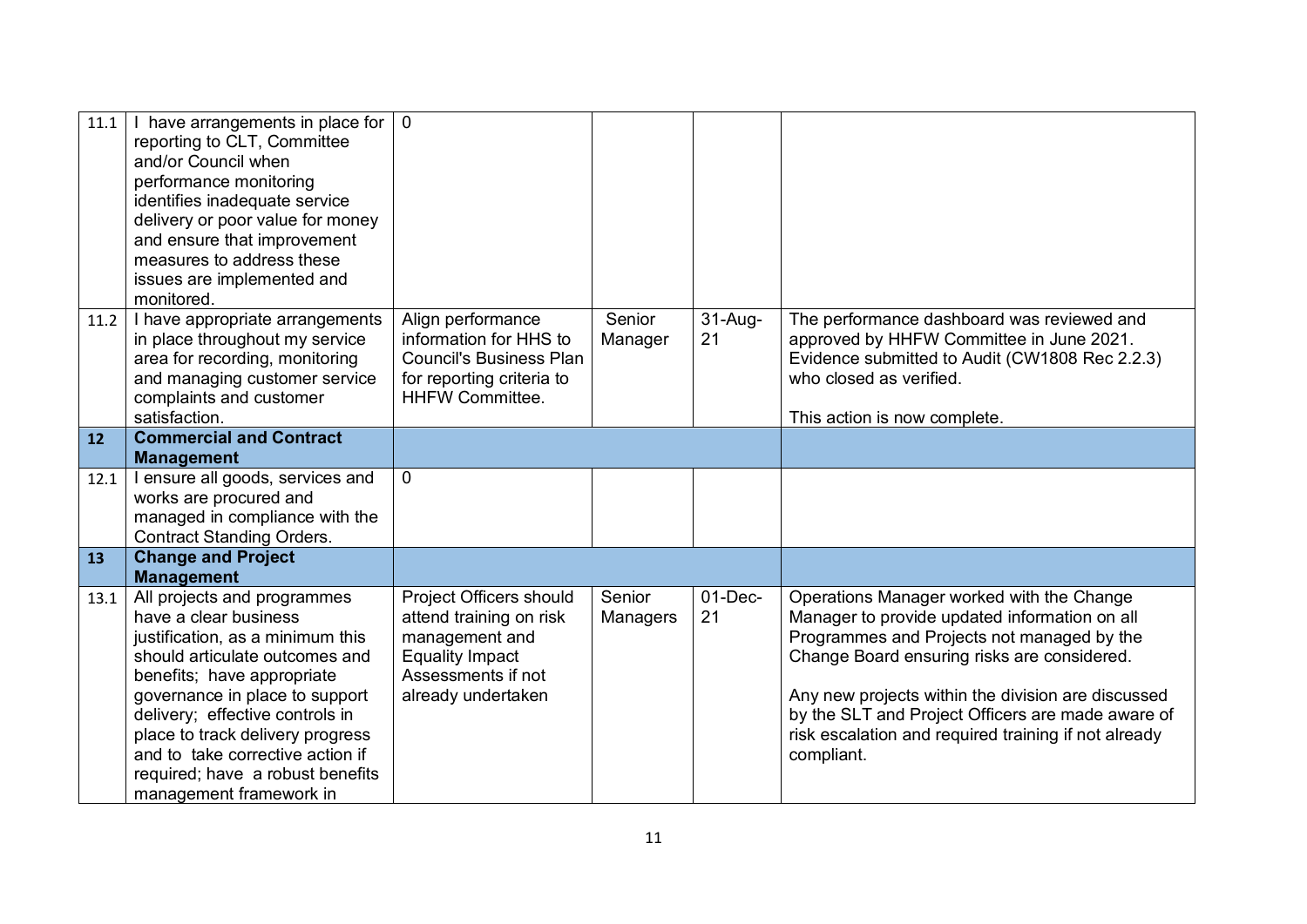|      | place; and ensure that a formal<br>closure process is undertaken. |                                         |                    |                  | The new Risk Management Framework pilot<br>concludes in 2022 and the proposed New Project<br>Risk Management Approach will progress<br>The action is now complete acknowledging that the |
|------|-------------------------------------------------------------------|-----------------------------------------|--------------------|------------------|------------------------------------------------------------------------------------------------------------------------------------------------------------------------------------------|
|      |                                                                   |                                         |                    |                  | work will continue on an ongoing basis                                                                                                                                                   |
| 14   | <b>Financial Control</b>                                          |                                         |                    |                  |                                                                                                                                                                                          |
| 14.1 | The operation of financial                                        | $\overline{0}$                          |                    |                  |                                                                                                                                                                                          |
|      | controls in my service area is                                    |                                         |                    |                  |                                                                                                                                                                                          |
|      | effective in ensuring the valid                                   |                                         |                    |                  |                                                                                                                                                                                          |
|      | authorisation of financial                                        |                                         |                    |                  |                                                                                                                                                                                          |
|      | transactions and maintenance of                                   |                                         |                    |                  |                                                                                                                                                                                          |
| 14.2 | accurate accounting records.<br>I am confident that the           | $\overline{0}$                          |                    |                  |                                                                                                                                                                                          |
|      | arrangements in place to monitor                                  |                                         |                    |                  |                                                                                                                                                                                          |
|      | expenditure/budget variances                                      |                                         |                    |                  |                                                                                                                                                                                          |
|      | would identify control problems                                   |                                         |                    |                  |                                                                                                                                                                                          |
|      | or variances that could have an                                   |                                         |                    |                  |                                                                                                                                                                                          |
|      | effect on the Annual Accounts.                                    |                                         |                    |                  |                                                                                                                                                                                          |
| 14.3 | I have arrangements in place to                                   | $\mathbf{0}$                            |                    |                  |                                                                                                                                                                                          |
|      | ensure all material commitments                                   |                                         |                    |                  |                                                                                                                                                                                          |
|      | and contingent liabilities (i.e.                                  |                                         |                    |                  |                                                                                                                                                                                          |
|      | undertakings, past transactions                                   |                                         |                    |                  |                                                                                                                                                                                          |
|      | or events resulting in future                                     |                                         |                    |                  |                                                                                                                                                                                          |
|      | financial liabilities) are notified to                            |                                         |                    |                  |                                                                                                                                                                                          |
|      | the Chief Financial Officer.                                      |                                         |                    |                  |                                                                                                                                                                                          |
| 14.4 | I have arrangements in place to<br>review and protect assets      | Consideration for<br>further actions in | Senior<br>Managers | $01$ -Oct-<br>21 | Communications around responsibilities for ensuring<br>colleagues are proactive in ensuring adequate                                                                                     |
|      | against theft, loss and                                           | relation to ensuring                    |                    |                  | controls are in place to protect Council assets when                                                                                                                                     |
|      | unauthorised use; identify any                                    | colleagues WFH are                      |                    |                  | WFH were sent out.                                                                                                                                                                       |
|      | significant losses; and, ensure                                   | aware of their                          |                    |                  |                                                                                                                                                                                          |
|      | the adequacy of insurance                                         | responsibilities to                     |                    |                  | Managers were encouraged to discuss with direct                                                                                                                                          |
|      | provision in covering the risk of                                 | ensure Council assets                   |                    |                  | reports during meetings and 1:1s what                                                                                                                                                    |
|      | loss across my service area.                                      | are protected.                          |                    |                  | arrangements they have in place and review                                                                                                                                               |
|      |                                                                   |                                         |                    |                  | whether these are robust.                                                                                                                                                                |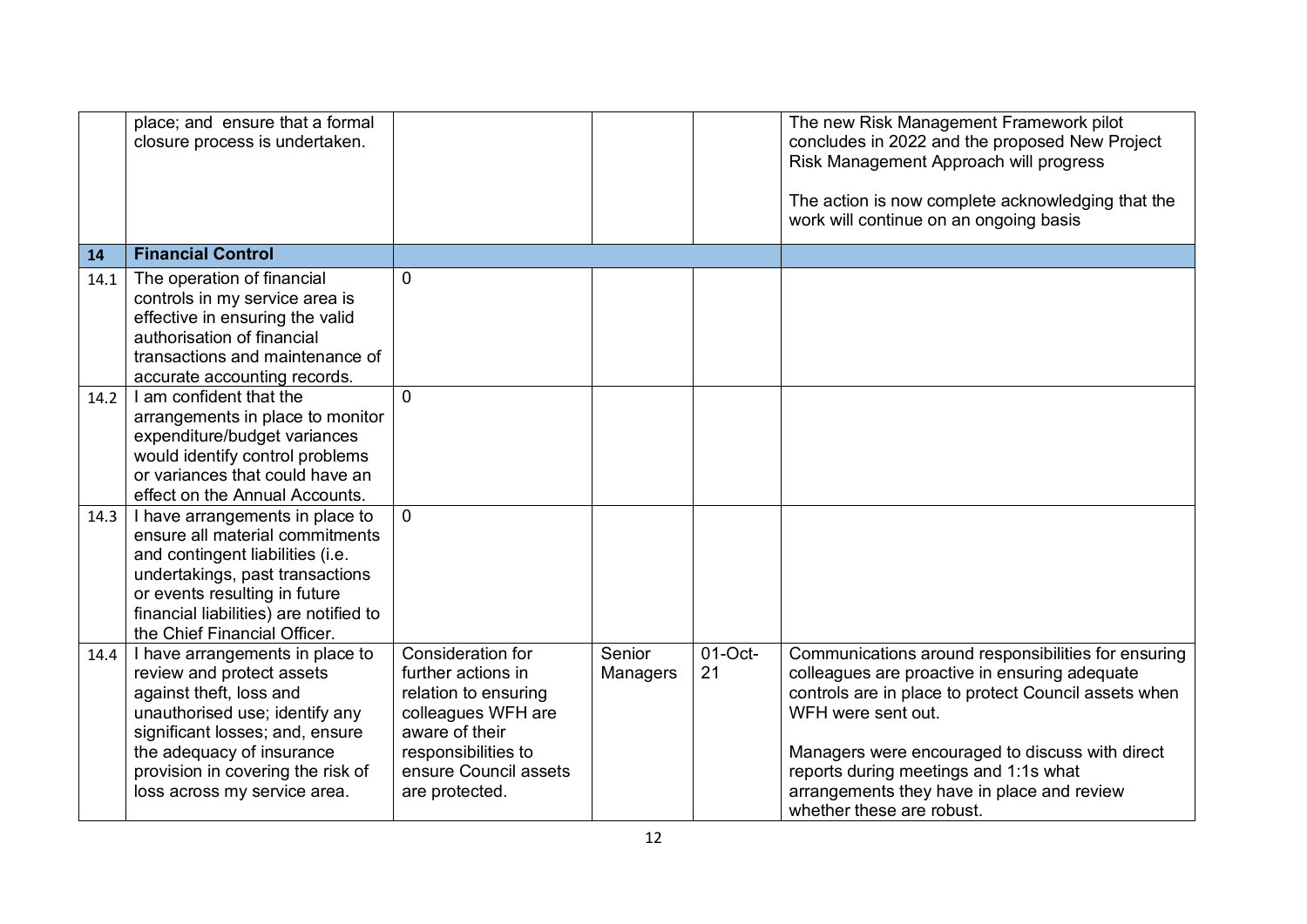|           |                                                                                                                                                                                                                       |                |  | To date no risks have been reported within the<br>division which would instigate any concerns around<br>current processes.<br>The action is now complete acknowledging that the<br>work will continue on an ongoing basis |
|-----------|-----------------------------------------------------------------------------------------------------------------------------------------------------------------------------------------------------------------------|----------------|--|---------------------------------------------------------------------------------------------------------------------------------------------------------------------------------------------------------------------------|
| 14.5      | I have arrangements in place for<br>identifying any weaknesses in<br>my service area's compliance<br>with Council financial policies or<br>statutory/regulatory<br>requirements.                                      | $\overline{0}$ |  |                                                                                                                                                                                                                           |
| 14.6      | I have arrangements in place for<br>identifying any internal control,<br>risk management or asset<br>valuation problems within my<br>service area that could affect the<br>Annual Accounts.                           | $\overline{0}$ |  |                                                                                                                                                                                                                           |
| 15        | <b>Group Accounts (Resources</b><br>only)                                                                                                                                                                             |                |  |                                                                                                                                                                                                                           |
| 15.1      | I have arrangements in place for<br>identifying and reviewing any<br>developments during the year<br>that should lead to additions,<br>deletions or amendments to the<br>companies included in the Group<br>Accounts. | $\overline{0}$ |  |                                                                                                                                                                                                                           |
| 15.2      | I have arrangements in place to<br>identify and review any internal<br>control, risk management or<br>asset valuation problems with<br>Council companies that could<br>affect the Group Accounts.                     | $\Omega$       |  |                                                                                                                                                                                                                           |
| <b>16</b> | <b>National Agency Inspection</b><br><b>Reports</b>                                                                                                                                                                   |                |  |                                                                                                                                                                                                                           |